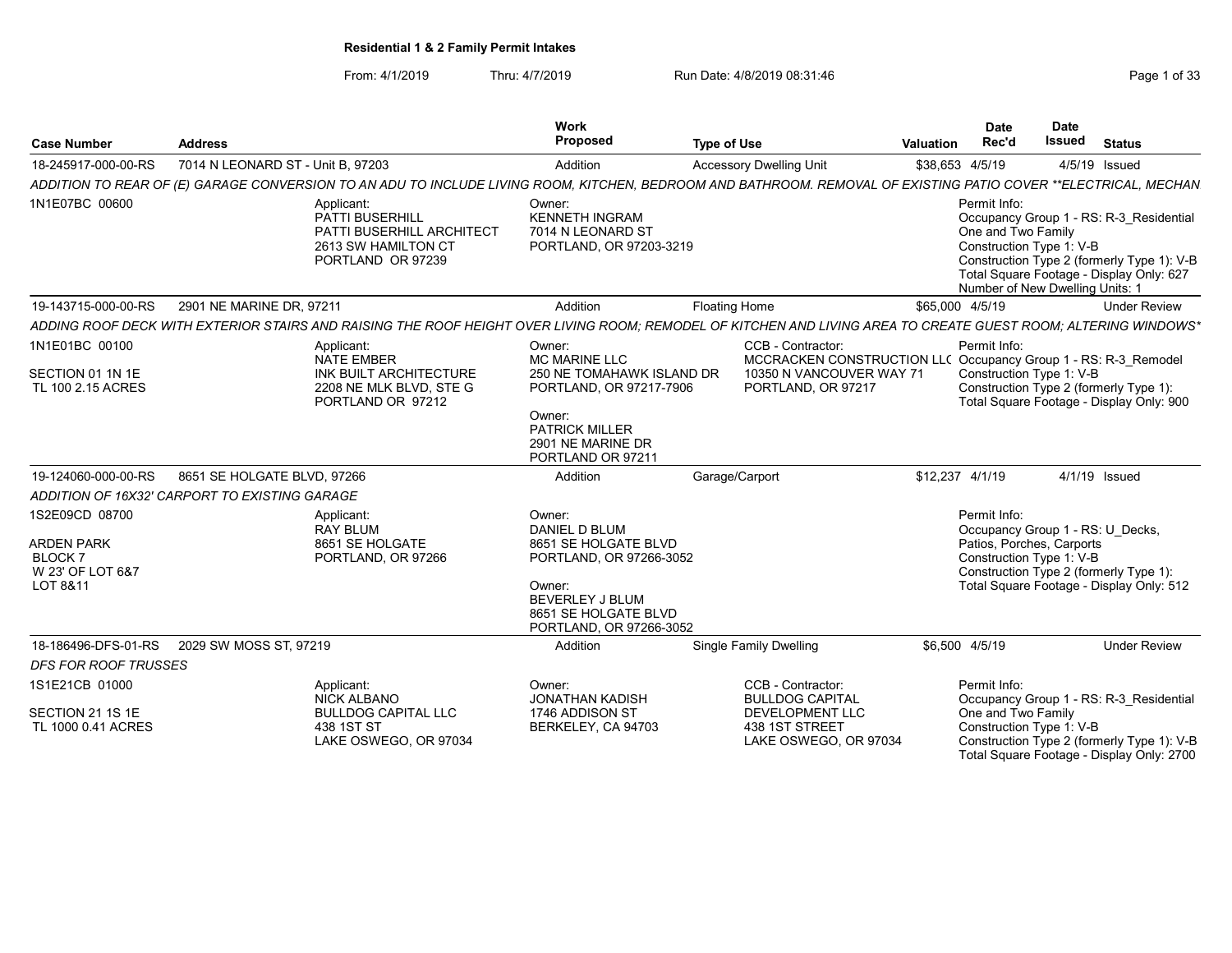From: 4/1/2019 Thru: 4/7/2019 Run Date: 4/8/2019 08:31:46 From: 4/1/2019 Page 2 of 33

| <b>Case Number</b>                                                                                                             | <b>Address</b>            |                                                                                                                      | Work<br>Proposed                                                                                                                                               | <b>Type of Use</b>                                                                                                                                                     | Date<br>Rec'd<br><b>Valuation</b>  | Date<br>Issued<br><b>Status</b>                                                                                                                                                     |                     |
|--------------------------------------------------------------------------------------------------------------------------------|---------------------------|----------------------------------------------------------------------------------------------------------------------|----------------------------------------------------------------------------------------------------------------------------------------------------------------|------------------------------------------------------------------------------------------------------------------------------------------------------------------------|------------------------------------|-------------------------------------------------------------------------------------------------------------------------------------------------------------------------------------|---------------------|
| 18-203100-REV-02-RS                                                                                                            |                           |                                                                                                                      | Addition                                                                                                                                                       | <b>Single Family Dwelling</b>                                                                                                                                          | \$4/3/19                           | 4/3/19 Issued                                                                                                                                                                       |                     |
|                                                                                                                                |                           | <b>REVISION TO PERFORMANCE PATH TREE PRESERVATION BY ARBORIST</b>                                                    |                                                                                                                                                                |                                                                                                                                                                        |                                    |                                                                                                                                                                                     |                     |
|                                                                                                                                |                           | Applicant:<br>JOSEPH DEMARCO<br><b>DEMARCO BUILDERS INC</b><br>10637 SW TIGARD ST #25<br>TIGARD OR 97223             | Owner:<br>JOSEPH DE MARCO<br>3341 N WILLAMETTE BLVD<br>PORTLAND, OR 97217<br>Owner:<br><b>BLANCHE DE MARCO</b><br>3341 N WILLAMETTE BLVD<br>PORTLAND, OR 97217 | CCB - Contractor:<br>DE MARCO BUILDERS INC<br>10637 SW TIGARD # 25<br><b>TIGARD, OR 97223</b>                                                                          | Permit Info:<br>One and Two Family | Occupancy Group 1 - RS: R-3 Residential<br>Construction Type 1: V-B<br>Construction Type 2 (formerly Type 1): V-B<br>Total Square Footage - Display Only: 2676                      |                     |
| 18-255207-REV-02-RS 22141 NW REEDER RD, 97231                                                                                  |                           |                                                                                                                      | Addition                                                                                                                                                       | <b>Single Family Dwelling</b>                                                                                                                                          | \$7,334 4/1/19                     |                                                                                                                                                                                     | <b>Under Review</b> |
|                                                                                                                                |                           | VALUE-ADDED REVISION TO VOLUNTARILY INSTALL FIRE SPRINKLERS THROUGHOUT ENTIRE HOUSE                                  |                                                                                                                                                                |                                                                                                                                                                        |                                    |                                                                                                                                                                                     |                     |
| 2N1W04 00700<br>SECTION 04 2N 1W<br>TL 700 26.66 ACRES<br>DEFERRAL-POTENTIAL ADDITIONAL TAX                                    |                           | Applicant:<br><b>RONIN CAMPBELL</b><br><b>WYATT FIRE PROTECTION</b><br>9095 SW BURNHAM ST<br><b>TIGARD, OR 97223</b> | Owner:<br><b>COLUMBIA HOLDINGS LLC</b><br>2775 SW OLD ORCHARD RD<br>PORTLAND, OR 97201                                                                         | CCB - Contractor:<br><b>SANDII CHASE</b><br>WYATT FIRE PROTECTION INC<br>9095 SW BURNHAM ST<br>TIGARD, OR 97223-6104                                                   | Permit Info:                       | Occupancy Group 1 - RS: R-3 Remodel<br>Construction Type 1: V-B<br>Construction Type 2 (formerly Type 1):<br>Total Square Footage - Display Only: 605                               |                     |
| 18-274566-REV-01-RS 7822 SE 16TH AVE, 97202                                                                                    |                           |                                                                                                                      | Addition                                                                                                                                                       | <b>Single Family Dwelling</b>                                                                                                                                          | \$4/5/19                           | 4/5/19 Issued                                                                                                                                                                       |                     |
|                                                                                                                                |                           | REVISION TO MODIFY FROM RETROFITTING FOOTING TO BE NEW FOOTING AND STEM WALL IN WEST SIDE OF FOUNDATION              |                                                                                                                                                                |                                                                                                                                                                        |                                    |                                                                                                                                                                                     |                     |
| 1S1E23DB 10900<br><b>MILLERS ADD</b><br><b>BLOCK2</b><br><b>LOT 11</b>                                                         |                           | Applicant:<br>DAVID KOCH<br>22264 SCAPPOOSE-VERNONIA<br><b>HWY</b><br>SCAPPOOSE, OR 97056                            | Owner:<br><b>ALICE MILLS</b><br>7822 SE 16TH AVE<br>PORTLAND, OR 97202                                                                                         | CCB - Contractor:<br>WULF CONSTRUCTION LLC<br>22264 SCAPPOOSE VERNONIA<br><b>HWY</b><br>SCAPPOOSE, OR 97056                                                            | Permit Info:<br>One and Two Family | Occupancy Group 1 - RS: R-3 Residential<br>Construction Type 1: V-B<br>Construction Type 2 (formerly Type 1): V-B<br>Total Square Footage - Display Only: 2193                      |                     |
| 18-277314-000-00-RS                                                                                                            | 10421 SE CENTER ST, 97266 |                                                                                                                      | Addition                                                                                                                                                       | <b>Single Family Dwelling</b>                                                                                                                                          | \$123,188 4/1/19                   |                                                                                                                                                                                     | <b>Under Review</b> |
|                                                                                                                                |                           |                                                                                                                      |                                                                                                                                                                | MRAA - 2 STORY ADDITION. APPROX 1040 SF AT REAR OF EXISTING HOUSE, IN RESPONSE TO 04-046154-VI. FIRST FLOOR: 20X20 ADDITION TO INCLUDE FAMILY ROOM AND BATHROOM W/ LAI |                                    |                                                                                                                                                                                     |                     |
| 1S2E10CC 01500<br>WOERNDLEVILLE<br>BLOCK <sub>4</sub><br>S 12' OF E 31' OF LOT 7<br>E 31' OF LOT 8<br>W 29' OF S 105' OF LOT 9 |                           | Applicant:<br><b>JODY MESKEL</b><br>3560 SE CENTER ST<br>PORTLAND, OR 97206                                          | Owner:<br>TIMOTHY R BURNETT<br>10421 SE CENTER ST<br>PORTLAND, OR 97266-2322                                                                                   | <b>Primary Contractor:</b><br>TO BID                                                                                                                                   | Permit Info:<br>One and Two Family | Occupancy Group 1 - RS: R-3 Residential<br>Construction Type 1: V-B<br>Construction Type 2 (formerly Type 1):<br>Total Square Footage - Display Only: 1040                          |                     |
| 19-122060-REV-01-RS  424 NE 68TH AVE, 97213                                                                                    |                           |                                                                                                                      | Addition                                                                                                                                                       | <b>Single Family Dwelling</b>                                                                                                                                          | \$4/2/19                           |                                                                                                                                                                                     | <b>Under Review</b> |
|                                                                                                                                |                           | REVISION TO MODIFY TREE PROTECTION FROM PRESCRIPTIVE TO PERFORMANCE                                                  |                                                                                                                                                                |                                                                                                                                                                        |                                    |                                                                                                                                                                                     |                     |
| 1N2E32CA 19000<br>NORTH MT TABOR<br>BLOCK <sub>6</sub><br><b>LOT 10</b>                                                        |                           | Applicant:<br>JON GUSTAFSON<br>TIM BEALS CONSTRUCTION INC<br>16428 BONAIRE AVE<br>LAKE OSWEGO, OR 97035              | Owner:<br>THOMAS SLOVAK<br>424 NE 68TH AVE<br>PORTLAND, OR 97213<br>Owner:<br>SHAUNA L MC CUAIG<br>424 NE 68TH AVE                                             | CCB - Contractor:<br>JON GUSTAFSON<br>TIM BEALS CONSTRUCTION INC<br>16428 BONAIRE AVE<br>LAKE OSWEGO, OR 97035                                                         | Permit Info:                       | Occupancy Group 1 - RS: U Decks,<br>Patios, Porches, Carports<br>Construction Type 1: V-B<br>Construction Type 2 (formerly Type 1): V-B<br>Total Square Footage - Display Only: 661 |                     |

PORTLAND, OR 97213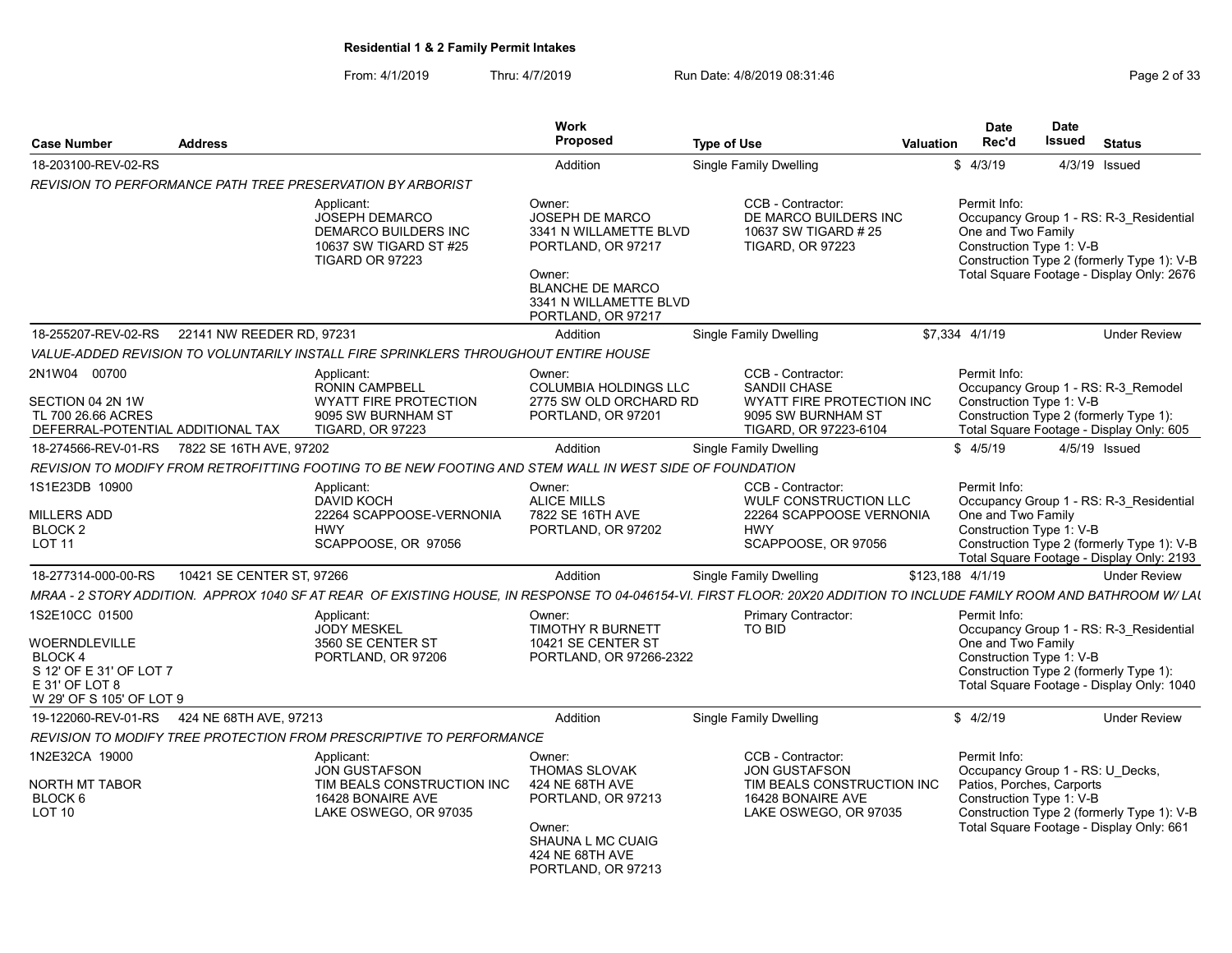From: 4/1/2019 Thru: 4/7/2019 Run Date: 4/8/2019 08:31:46 From: 4/1/2019 Page 3 of 33

| <b>Case Number</b>                                               | <b>Address</b>                   |                                                                                                                                                                  | Work<br><b>Proposed</b>                                                            | <b>Type of Use</b>                                                                       | Valuation                                | <b>Date</b><br>Rec'd                                                                         | <b>Date</b><br><b>Issued</b>                                | <b>Status</b>                                                                                                             |  |  |
|------------------------------------------------------------------|----------------------------------|------------------------------------------------------------------------------------------------------------------------------------------------------------------|------------------------------------------------------------------------------------|------------------------------------------------------------------------------------------|------------------------------------------|----------------------------------------------------------------------------------------------|-------------------------------------------------------------|---------------------------------------------------------------------------------------------------------------------------|--|--|
| 19-124666-REV-01-RS                                              | 2217 NW JOHNSON ST, 97210        |                                                                                                                                                                  | Addition                                                                           | Single Family Dwelling                                                                   |                                          | \$18,000 4/5/19                                                                              |                                                             | 4/5/19 Issued                                                                                                             |  |  |
|                                                                  |                                  | VALUE-ADDED REVSION TO CONVERT 625 SF. OF BASEMENT TO HABITABLE TO INCLUDE: LAUNDRY, BATHROOM, STORAGE, AND DEN***ELECTRICAL, MECHANICAL, AND PLUMBING TO BE OB1 |                                                                                    |                                                                                          |                                          |                                                                                              |                                                             |                                                                                                                           |  |  |
| 1N1E33BD 14600                                                   |                                  | Applicant:<br><b>ANNIE USHER</b>                                                                                                                                 | Owner:<br><b>DONALD B GENASCI</b>                                                  | CCB - Contractor:<br><b>MACY HOLDINGS LLC</b>                                            |                                          | Permit Info:                                                                                 |                                                             | Occupancy Group 1 - RS: R-3 Residential                                                                                   |  |  |
| KINGS 2ND ADD<br>BLOCK <sub>2</sub><br>W 45' OF LOT 3&4          |                                  | MODOC PROPERTIES LLC<br>3338 NW FRANKLIN CT<br>PORTLAND OR 97210                                                                                                 | 2217 NW JOHNSON ST<br>PORTLAND, OR 97210-3229                                      | 13127 SW 61ST AVE<br>PORTLAND, OR 97219                                                  |                                          | One and Two Family<br>Construction Type 1: V-B<br>Construction Type 2 (formerly Type 1): V-B |                                                             |                                                                                                                           |  |  |
|                                                                  |                                  |                                                                                                                                                                  | Owner:<br><b>SHARON E GENASCI</b><br>2217 NW JOHNSON ST<br>PORTLAND, OR 97210-3229 |                                                                                          | Total Square Footage - Display Only: 222 |                                                                                              |                                                             |                                                                                                                           |  |  |
| 19-137283-000-00-RS                                              | 4917 NE 14TH AVE - Unit B, 97211 |                                                                                                                                                                  | Addition                                                                           | Single Family Dwelling                                                                   |                                          | \$100,000 4/5/19                                                                             |                                                             | 4/5/19 Issued                                                                                                             |  |  |
|                                                                  |                                  | EXCAVATE 4" AT BASEMENT FOR HEADROOM TO CREATE NEW ADU. TO TO INCLUDE KITCHEN, BEDROOM, LIVING; COMMON LAUNDRY; NEW EXTERIOR STAIRCASE AT NORTH SIDE, NEW FOU    |                                                                                    |                                                                                          |                                          |                                                                                              |                                                             |                                                                                                                           |  |  |
| 1N1E23BD 01000                                                   |                                  | Applicant:<br><b>ALAN ARMSTRONG</b><br>STRONGWORK ARCHITECTURE<br>LLC<br>3309 SE SHERRETT ST. UNIT A<br>PORTLAND, OR 97222                                       | Owner:<br><b>KARIN POIDA</b><br>2323 NE TILLAMOOK ST<br>PORTLAND, OR 97212         | CCB - Contractor:<br>JAMES PLUMLEE LLC<br>7849 SW BIRCH ST<br>PORTLAND, OR 97223         |                                          | Permit Info:                                                                                 | Construction Type 1: V-B<br>Number of New Dwelling Units: 1 | Occupancy Group 1 - RS: R-3 Remodel<br>Construction Type 2 (formerly Type 1):<br>Total Square Footage - Display Only: 891 |  |  |
| 19-138917-000-00-RS                                              | 6206 N HAIGHT AVE, 97217         |                                                                                                                                                                  | Addition                                                                           | <b>Single Family Dwelling</b>                                                            |                                          | \$19,014 4/1/19                                                                              |                                                             | 4/1/19 Issued                                                                                                             |  |  |
|                                                                  |                                  | NEW DORMER AT NORTHEAST ELEVATION FOR NEW BEDROOM AND NEW ROOF (300 SF) OVER DECK                                                                                |                                                                                    |                                                                                          |                                          |                                                                                              |                                                             |                                                                                                                           |  |  |
| 1N1E15DB 16500<br>PIEDMONT                                       |                                  | Applicant:<br><b>EMMANUEL IKEJIANI</b><br>FLOW DESIGN STUDIOS LLC                                                                                                | Owner:<br><b>IAN GILULA</b>                                                        | CCB - Contractor:<br><b>GREG BARFIELD</b><br><b>CORNERSTONE MARBLE &amp; TILE</b>        |                                          | Permit Info:                                                                                 | Construction Type 1: V-B                                    | Occupancy Group 1 - RS: R-3 Remodel                                                                                       |  |  |
| BLOCK 33<br>LOT <sub>6</sub>                                     |                                  | 618 NW GLISAN STE 400<br>PORTLAND OR 97209                                                                                                                       |                                                                                    | <b>INC</b><br>1100 NW PADGETT RD<br>HILLSBORO, OR 97124                                  |                                          |                                                                                              |                                                             | Construction Type 2 (formerly Type 1): V-B<br>Total Square Footage - Display Only: 600                                    |  |  |
| 19-143300-000-00-RS                                              | 5336 NE 37TH AVE, 97211          |                                                                                                                                                                  | Addition                                                                           | Single Family Dwelling                                                                   |                                          | \$12,246 4/4/19                                                                              |                                                             | <b>Under Review</b>                                                                                                       |  |  |
|                                                                  |                                  | NEW SINGLE FLOOR ADDITION TO REAR OF DWELLING TO EXPAND KITCHEN AND DINING ROOM. CONVERT BASEMENT TO HABITABLE SPACE, INCLUDING NEW LIVING ROOM, BEDROOM WITH    |                                                                                    |                                                                                          |                                          |                                                                                              |                                                             |                                                                                                                           |  |  |
| 1N1E24AA 08500                                                   |                                  | Applicant:<br>THOMAS JAY CONSTRUCTION LLC LANCE A FREEMAN                                                                                                        | Owner:                                                                             | CCB - Contractor:<br>THOMAS JAY CONSTRUCTION LL( Occupancy Group 1 - RS: R-3_Residential |                                          | Permit Info:                                                                                 |                                                             |                                                                                                                           |  |  |
| KILLINGSWORTH AVE ADD<br>BLOCK <sub>5</sub><br>LOT <sub>14</sub> |                                  | 718 NE DEKUM ST<br>PORTLAND, OR 97211                                                                                                                            | 5336 NE 37TH AVE<br>PORTLAND, OR 97211                                             | 718 NE DEKUM ST<br>PORTLAND, OR 97211                                                    |                                          | One and Two Family                                                                           | Construction Type 1: V-B                                    | Construction Type 2 (formerly Type 1):<br>Total Square Footage - Display Only: 100                                        |  |  |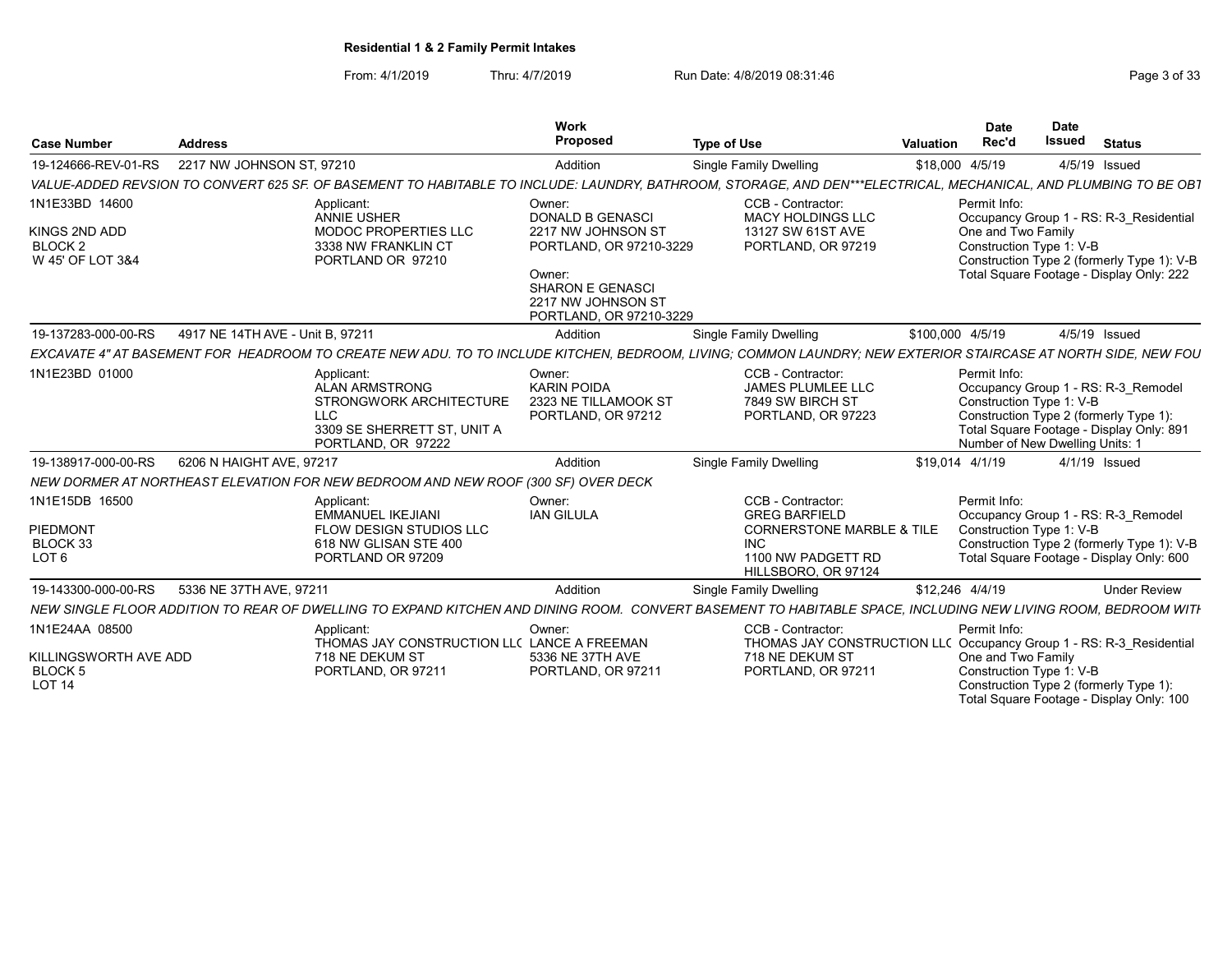From: 4/1/2019 Thru: 4/7/2019 Run Date: 4/8/2019 08:31:46 From: 4/1/2019 Page 4 of 33

| <b>Case Number</b>                                                    | <b>Address</b>                                                                                                                                                    | Work<br><b>Proposed</b>                                                               | <b>Type of Use</b>                                                                           | <b>Valuation</b> | <b>Date</b><br>Rec'd                                                  | Date<br><b>Issued</b>                                                                | <b>Status</b>                                                                     |
|-----------------------------------------------------------------------|-------------------------------------------------------------------------------------------------------------------------------------------------------------------|---------------------------------------------------------------------------------------|----------------------------------------------------------------------------------------------|------------------|-----------------------------------------------------------------------|--------------------------------------------------------------------------------------|-----------------------------------------------------------------------------------|
| 19-143936-000-00-RS                                                   | 735 SE 174TH AVE, 97233                                                                                                                                           | Addition                                                                              | <b>Single Family Dwelling</b>                                                                |                  | \$14,010 4/5/19                                                       |                                                                                      | 4/5/19 Issued                                                                     |
|                                                                       | NEW 287.5 SQFT NON HEATED ADDITION TO SOUTH (REAR)SIDE OF HOME. NEW CONCRETE SLAB. ***PLUMBING, ELECTRICAL AND MECHANICAL TO BE OBTAINED SEPARATELY***            |                                                                                       |                                                                                              |                  |                                                                       |                                                                                      |                                                                                   |
| 1S3E06AB 09200                                                        | Applicant:<br>STONERIDGE CONSTRUCTORS                                                                                                                             | Owner:<br><b>HOANG T PHAM</b>                                                         | CCB - Contractor:<br>STONERIDGE CONSTRUCTORS                                                 |                  | Permit Info:                                                          | Occupancy Group 1 - RS: U Private                                                    |                                                                                   |
| SECTION 06 1S 3E<br>TL 9200 0.25 ACRES                                | <b>LLC</b><br>9300 SE EOLA HILLS RD<br>AMITY, OR 97101                                                                                                            | 735 SE 174TH AVE<br>PORTLAND, OR 97233<br>Owner:<br><b>HOANG T PHAM</b>               | LLC<br>9300 SE EOLA HILLS RD<br>AMITY, OR 97101                                              |                  | Garage\Utility Misc.<br>Construction Type 1: V-B                      | Construction Type 2 (formerly Type 1):<br>Total Square Footage - Display Only: 287.5 |                                                                                   |
|                                                                       |                                                                                                                                                                   |                                                                                       |                                                                                              |                  |                                                                       |                                                                                      |                                                                                   |
|                                                                       |                                                                                                                                                                   | Owner:<br><b>SARAH A DURAN</b>                                                        |                                                                                              |                  |                                                                       |                                                                                      |                                                                                   |
|                                                                       |                                                                                                                                                                   | Owner:<br>EVANGELINE D A DURAN                                                        |                                                                                              |                  |                                                                       |                                                                                      |                                                                                   |
| 19-143967-000-00-RS                                                   | 6435 SW PARKHILL WAY, 97239                                                                                                                                       | Addition                                                                              | Single Family Dwelling                                                                       |                  | \$45,000 4/5/19                                                       |                                                                                      | <b>Under Review</b>                                                               |
|                                                                       | 333SQFT ADDITION TO REAR OF HOME TO CREATE OFFICE SPACE, FILLING IN WINDOW TO LAUNDRY ROOM, ADDING CLOSET IN HALLWAY BEING CREATED AND DOORWAY TO PATIO. ***PLUMI |                                                                                       |                                                                                              |                  |                                                                       |                                                                                      |                                                                                   |
| 1S1E15CC 07801<br><b>PARKHILL &amp; RPLT</b><br>INC PT VAC ST LOT 154 | Applicant:<br><b>EVAN D DAIGNEAULT</b><br>6435 SW PARKHILL WAY<br>PORTLAND, OR 97239                                                                              | Owner:<br>DANIEL R DAIGNEAULT<br>6435 SW PARKHILL WAY<br>PORTLAND, OR 97239<br>Owner: |                                                                                              |                  | Permit Info:<br>One and Two Family<br>Construction Type 1: V-B        |                                                                                      | Occupancy Group 1 - RS: R-3_Residential<br>Construction Type 2 (formerly Type 1): |
|                                                                       |                                                                                                                                                                   | <b>CAROL B DAIGNEAULT</b><br>6435 SW PARKHILL WAY<br>PORTLAND, OR 97239               |                                                                                              |                  |                                                                       |                                                                                      |                                                                                   |
|                                                                       |                                                                                                                                                                   | Owner:<br>EVAN D DAIGNEAULT<br>6435 SW PARKHILL WAY<br>PORTLAND, OR 97239             |                                                                                              |                  |                                                                       |                                                                                      |                                                                                   |
| Total # of RS Addition permit intakes: 15                             |                                                                                                                                                                   |                                                                                       |                                                                                              |                  |                                                                       |                                                                                      | Total valuation of RS Addition permit intakes: \$461,182                          |
| 19-143415-000-00-RS                                                   | 4423 NE GARFIELD AVE - Unit A. 97211                                                                                                                              | Alteration                                                                            | Decks, Fences, Retaining Walls                                                               |                  | \$33.793 4/4/19                                                       |                                                                                      | 4/4/19 Issued                                                                     |
|                                                                       | 288 sqft deck off rear of house with new door to deck                                                                                                             |                                                                                       |                                                                                              |                  |                                                                       |                                                                                      |                                                                                   |
| 1N1E22DA 00900<br><b>ALBINA HMSTD</b><br><b>BLOCK B</b>               | Applicant:<br><b>STACI HOLT</b><br><b>WILLCO INC</b><br>920 SE CARUTHERS ST                                                                                       | Owner:<br>DANIEL D ROCHELL<br>4423 NE GARFIELD AVE<br>PORTLAND, OR 97211              | CCB - Contractor:<br><b>WILLCO PAINTING &amp;</b><br>CONSTRUCTION INC<br>920 SE CARUTHERS ST |                  | Permit Info:<br>Patios, Porches, Carports<br>Construction Type 1: V-B |                                                                                      | Occupancy Group 1 - RS: U Decks,                                                  |
| LOT <sub>1</sub>                                                      | PORTLAND, OR 97214                                                                                                                                                | Owner:<br>REBECCA WOLFE<br>4423 NE GARFIELD AVE<br>PORTLAND, OR 97211                 | PORTLAND, OR 97214                                                                           |                  |                                                                       |                                                                                      | Construction Type 2 (formerly Type 1):                                            |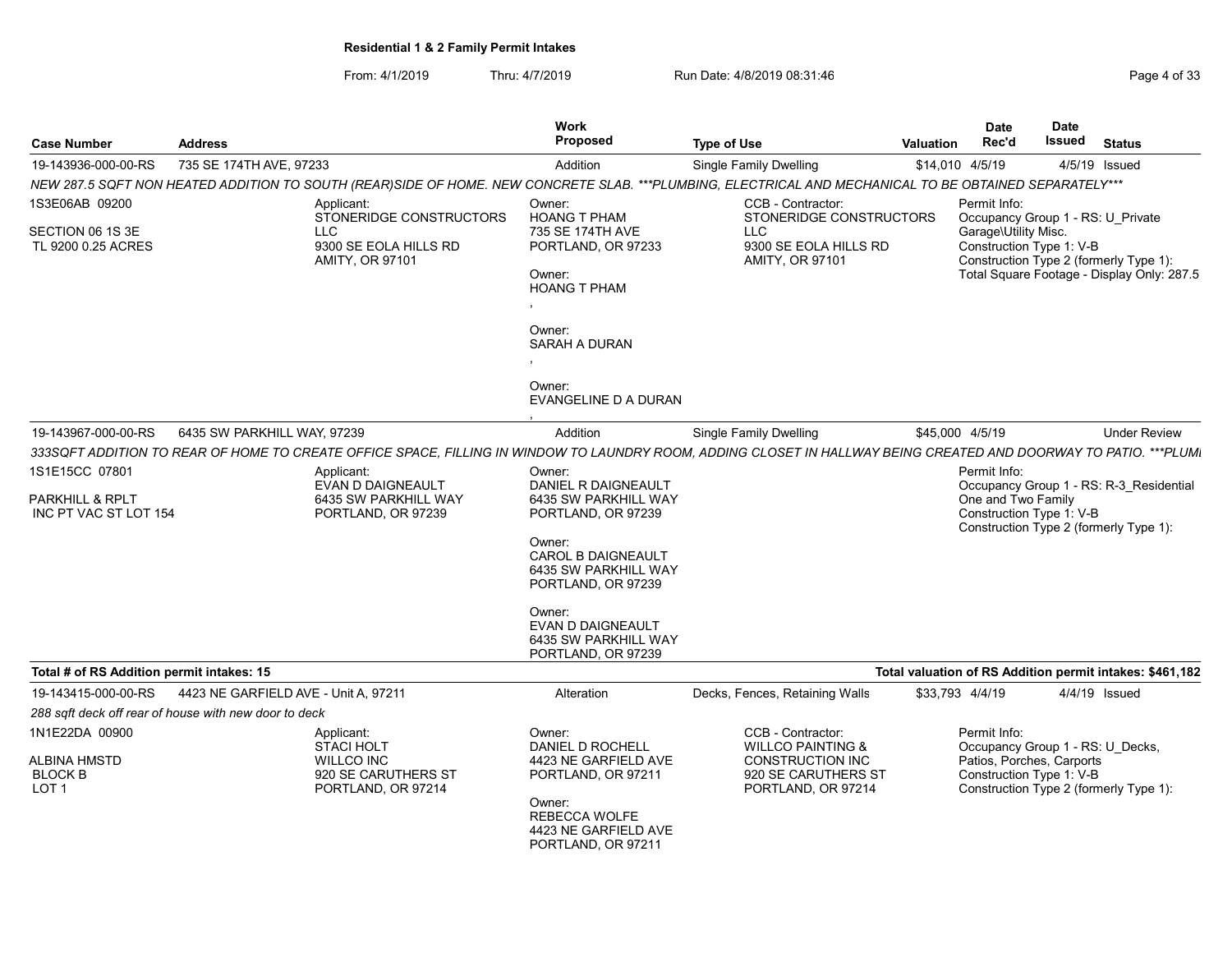From: 4/1/2019 Thru: 4/7/2019 Run Date: 4/8/2019 08:31:46 From: 4/1/2019 Page 5 of 33

| <b>Case Number</b>                                                                  | <b>Address</b>                                                                                                                                              | <b>Work</b><br><b>Proposed</b>                                                                                                                            | <b>Type of Use</b>                                                                                                        | <b>Date</b><br>Rec'd<br><b>Valuation</b> | <b>Date</b><br><b>Issued</b><br><b>Status</b>                                                                                                                                   |
|-------------------------------------------------------------------------------------|-------------------------------------------------------------------------------------------------------------------------------------------------------------|-----------------------------------------------------------------------------------------------------------------------------------------------------------|---------------------------------------------------------------------------------------------------------------------------|------------------------------------------|---------------------------------------------------------------------------------------------------------------------------------------------------------------------------------|
| 18-104240-REV-02-RS                                                                 | 1674 SE MARION ST, 97202                                                                                                                                    | Alteration                                                                                                                                                | Duplex                                                                                                                    | \$4/1/19                                 | 4/1/19 Issued                                                                                                                                                                   |
|                                                                                     | REVISION TOADD 2 URFP'S ADDED 8 TOTAL LTP'S TO BEAM END BRACKETS.                                                                                           |                                                                                                                                                           |                                                                                                                           |                                          |                                                                                                                                                                                 |
| 1S1E26AB 05400<br><b>SELLWOOD</b><br>BLOCK 82<br>W 1/2 OF LOT 1&2                   | Applicant:<br><b>EMILY SINGLETON</b><br><b>TERRAFIRMA FOUNDATION</b><br><b>SYSTEMS</b><br>7910 SW HUNZIKER ST<br><b>TIGARD OR 97223</b>                     | Owner:<br>ALM MACKIE LLC<br>1674 SE MARION ST<br>PORTLAND, OR 97202                                                                                       | CCB - Contractor:<br><b>TERRAFIRMA FOUNDATION</b><br><b>REPAIR INC</b><br>761 NE GARDEN VALLEY BLVD<br>ROSEBURG, OR 97470 | Permit Info:<br>One and Two Family       | Occupancy Group 1 - RS: R-3 Residential<br>Construction Type 1: V-B<br>Construction Type 2 (formerly Type 1):                                                                   |
| 19-142784-000-00-RS                                                                 | 314 SE 97TH AVE, 97216                                                                                                                                      | Alteration                                                                                                                                                | <b>Duplex</b>                                                                                                             | \$150,000 4/3/19                         | 4/3/19 Issued                                                                                                                                                                   |
|                                                                                     | FIRE DAMAGE REPAIR TO INCLUDE REPLACEMENT OF DAMAGED ROOF TRUSSES WITH MANUFACTURED ROOF TRUSSES: ALL EXTERIOR WALLS TO BE REINFORCED WITH 2X4 FRAMING ON L |                                                                                                                                                           |                                                                                                                           |                                          |                                                                                                                                                                                 |
| 1N2E33DD 08400<br>PRUNEDALE ADD<br>BLOCK <sub>8</sub><br>LOT 9-12                   | Applicant:<br>LAURENCE STONE<br>16630 SE LILLIAN WAY<br>PORTLAND, OR 97236-1375                                                                             | Owner:<br>LAURENCE R STONE<br>16630 SE LILLIAN WAY<br>PORTLAND, OR 97236-1375<br>Owner:<br>CONNIE L MC GREGOR                                             | CCB - Contractor:<br>A BEST CONSTRUCTION LLC<br>16630 SE LILLIAN WAY<br>PORTLAND, OR 97236-1375                           | Permit Info:<br>One and Two Family       | Occupancy Group 1 - RS: R-3 Residential<br>Construction Type 1: V-B<br>Construction Type 2 (formerly Type 1):                                                                   |
|                                                                                     |                                                                                                                                                             | 16630 SE LILLIAN WAY<br>PORTLAND, OR 97236-1375                                                                                                           |                                                                                                                           |                                          |                                                                                                                                                                                 |
| 19-128182-000-00-RS                                                                 | 4594 NE 33RD AVE, 97211                                                                                                                                     | Alteration                                                                                                                                                | Garage/Carport                                                                                                            | \$15,000 4/1/19                          | 4/1/19 Issued                                                                                                                                                                   |
|                                                                                     | REBUILD EXISTING GARAGE USING SAME FOUNDATION; NEW WALLS; NEW PARAPET; SLOPED LOT (NO CHANGE TO SIZE OF GARAGE) WITH 19-128186 RS                           |                                                                                                                                                           |                                                                                                                           |                                          |                                                                                                                                                                                 |
| 1N1E24AC 21200<br><b>WILLAMETTE ADD</b><br>BLOCK <sub>6</sub><br><b>LOT 1&amp;2</b> | Applicant:<br><b>BROOK HARRIS</b><br>4594 NE 33RD AVE<br>PORTLAND OR 97211                                                                                  | Owner:<br><b>BROOK B HARRIS</b><br>4594 NE 33RD AVE<br>PORTLAND, OR 97211                                                                                 |                                                                                                                           | Permit Info:<br>Garage\Utility Misc.     | Occupancy Group 1 - RS: U_Private<br>Construction Type 1: V-B<br>Construction Type 2 (formerly Type 1):<br>Total Square Footage - Display Only: 260                             |
| 19-142835-000-00-RS                                                                 | 2422 SE TAMARACK AVE, 97214                                                                                                                                 | Alteration                                                                                                                                                | Garage/Carport                                                                                                            | \$32,000 4/4/19                          | 4/4/19 Issued                                                                                                                                                                   |
|                                                                                     | ALTERATION TO CONVERT BASEMENT TO HABITABLE SPACE TO INCLUDE FAMILY ROOM AND BATHROOM***TRADE PERMITS SEPARATE***                                           |                                                                                                                                                           |                                                                                                                           |                                          |                                                                                                                                                                                 |
| 1S1E02DC 08400<br>LADDS ADD<br>BLOCK <sub>29</sub><br>LOT <sub>18</sub>             | Applicant:<br><b>JACK BACHAND</b><br>2757 NW MOLINI TERR<br>HILLSBORO OR 97124                                                                              | Owner:<br><b>THOMAS MEYER</b><br>2422 SE TAMARACK AVE<br>PORTLAND, OR 97214<br>Owner:                                                                     | CCB - Contractor:<br><b>START LLC</b><br>7410 SW OLESON RD # 328<br>PORTLAND, OR 97223                                    | Permit Info:                             | Occupancy Group 1 - RS: R-3 Remodel<br>Construction Type 1: V-B<br>Construction Type 2 (formerly Type 1):<br>Total Square Footage - Display Only: 288                           |
|                                                                                     |                                                                                                                                                             | <b>LAURA MEYER</b><br>2422 SE TAMARACK AVE<br>PORTLAND, OR 97214                                                                                          |                                                                                                                           |                                          |                                                                                                                                                                                 |
| 17-120475-REV-01-RS                                                                 | 4041 SW PATRICK PL, 97239                                                                                                                                   | Alteration                                                                                                                                                | Single Family Dwelling                                                                                                    | \$3,000 4/2/19                           | 4/2/19 Issued                                                                                                                                                                   |
|                                                                                     | REVISION TO REMOVE HOT TUB AND ADD NEW GUARDRAILS AT SOUTH AND EAST SIDES OF DECK                                                                           |                                                                                                                                                           |                                                                                                                           |                                          |                                                                                                                                                                                 |
| 1S1E09CB 10100<br><b>HEALY HTS &amp; RPLT</b><br>BLOCK 1<br>LOT <sub>1</sub>        | Applicant:<br><b>EDWARD E MCREYNOLDS</b><br>4041 SW PATRICK PL<br>PORTLAND, OR 97239                                                                        | Owner:<br><b>ANITA H GRINICH</b><br>4041 SW PATRICK PL<br>PORTLAND, OR 97239<br>Owner:<br>EDWARD E MCREYNOLDS<br>4041 SW PATRICK PL<br>PORTLAND, OR 97239 |                                                                                                                           | Permit Info:                             | Occupancy Group 1 - RS: U Decks,<br>Patios, Porches, Carports<br>Construction Type 1: V-B<br>Construction Type 2 (formerly Type 1):<br>Total Square Footage - Display Only: 400 |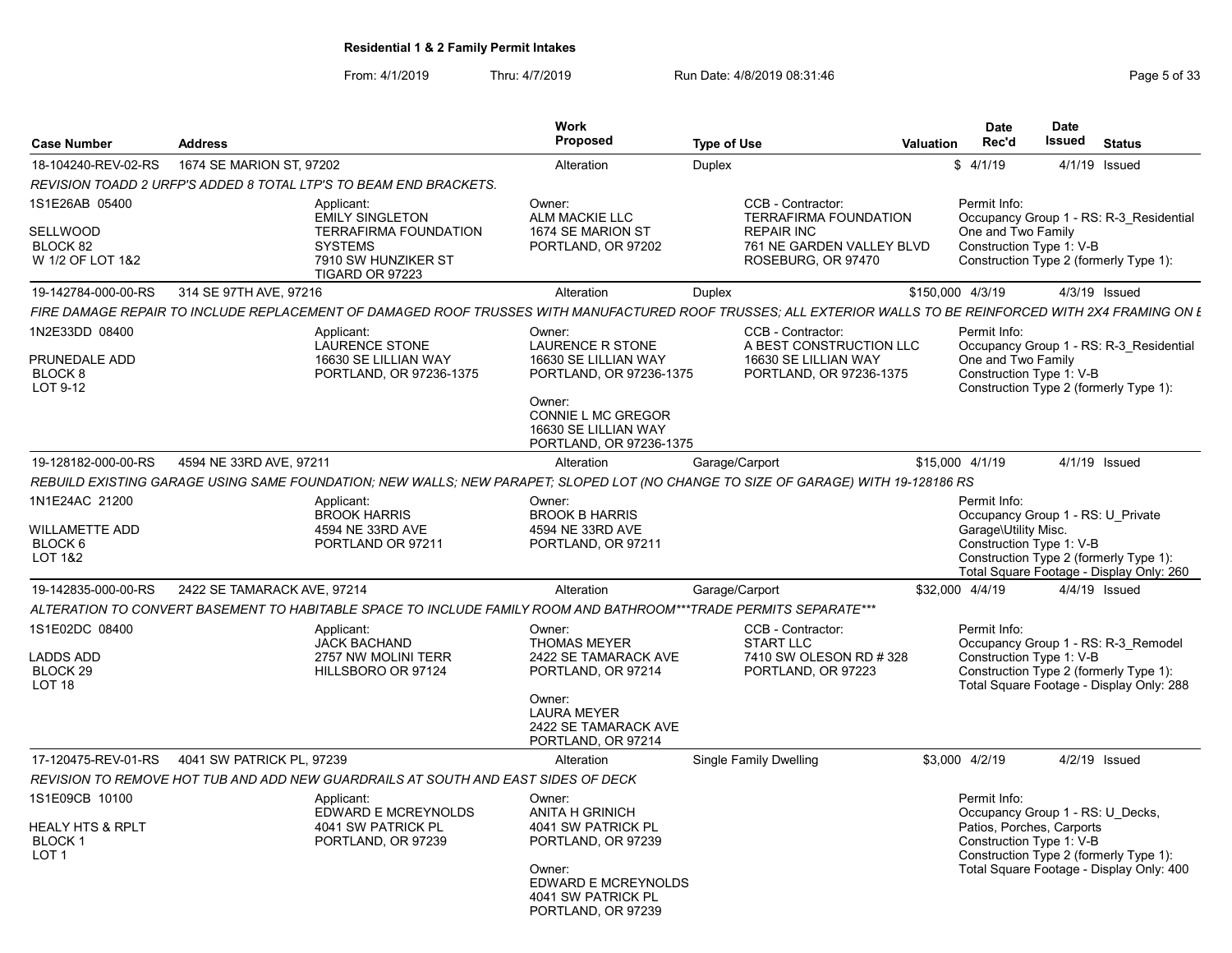From: 4/1/2019 Thru: 4/7/2019 Run Date: 4/8/2019 08:31:46 From: 4/1/2019 08:31:46

| <b>Case Number</b>                                     | <b>Address</b>            |                                                                                           | Work<br>Proposed                                                                                                                                      | <b>Type of Use</b>                                                                                                                                        | <b>Valuation</b> | <b>Date</b><br>Rec'd               | <b>Date</b><br>Issued    | <b>Status</b>                                                                                                             |
|--------------------------------------------------------|---------------------------|-------------------------------------------------------------------------------------------|-------------------------------------------------------------------------------------------------------------------------------------------------------|-----------------------------------------------------------------------------------------------------------------------------------------------------------|------------------|------------------------------------|--------------------------|---------------------------------------------------------------------------------------------------------------------------|
| 18-267039-000-00-RS                                    | 723 SE FRANKLIN ST, 97202 |                                                                                           | Alteration                                                                                                                                            | <b>Single Family Dwelling</b>                                                                                                                             | \$1,500 4/1/19   |                                    |                          | 4/1/19 Under Inspection                                                                                                   |
|                                                        |                           |                                                                                           |                                                                                                                                                       | RECONFIGURE EXISTING 2ND FLOOR BEDROOM TO CREATE ADDITIONAL BEDROOM; ADD NEW WINDOW AT THE BACK OF THE HOUSE; ***see 18-107696-HS & 18-205035-AL***       |                  |                                    |                          |                                                                                                                           |
| 1S1E11BC 03304                                         |                           | Applicant:<br><b>STEPHEN WHORRALL</b>                                                     | Owner:<br><b>STEPHEN WHORRALL</b>                                                                                                                     |                                                                                                                                                           |                  | Permit Info:                       |                          | Occupancy Group 1 - RS: R-3 Residential                                                                                   |
| <b>FRANKLIN POINTE</b><br>LOT <sub>4</sub>             |                           | 723 SE FRANKLIN ST<br>PORTLAND, OR 97202                                                  | 723 SE FRANKLIN ST<br>PORTLAND, OR 97202                                                                                                              |                                                                                                                                                           |                  | One and Two Family                 | Construction Type 1: V-B | Construction Type 2 (formerly Type 1):                                                                                    |
| 18-272917-REV-01-RS                                    | 914 NE 92ND AVE, 97220    |                                                                                           | Alteration                                                                                                                                            | Single Family Dwelling                                                                                                                                    |                  | \$4/3/19                           |                          | 4/3/19 Issued                                                                                                             |
|                                                        |                           | REVISION TO REINFORCE NOTCHED 2ND FLOOR JOISTS FROM PREVIOUS OWNERS DUCTWORK PROJECT.     |                                                                                                                                                       |                                                                                                                                                           |                  |                                    |                          |                                                                                                                           |
| 1N2E33AC 10100<br>WHEATLAND ADD<br>BLOCK 10<br>LOT 5&6 |                           | Applicant:<br><b>ADAM MONKABA</b><br>4636 NE GARFIELD<br>PORTLAND OR 97211                | Owner:<br><b>MARNIE LEDFORD</b><br>914 NE 92ND AVE<br>PORTLAND, OR 97220<br>Owner:<br><b>SAMUEL BELFIORI</b><br>914 NE 92ND AVE<br>PORTLAND, OR 97220 |                                                                                                                                                           |                  | Permit Info:                       | Construction Type 1: V-B | Occupancy Group 1 - RS: R-3 Remodel<br>Construction Type 2 (formerly Type 1):<br>Total Square Footage - Display Only: 162 |
| 19-110387-000-00-RS                                    | 4125 SE 134TH AVE, 97236  |                                                                                           | Alteration                                                                                                                                            | Single Family Dwelling                                                                                                                                    | \$57,759 4/5/19  |                                    |                          | 4/5/19 Issued                                                                                                             |
|                                                        |                           |                                                                                           |                                                                                                                                                       | LEGALIZATION OF WORK DONE WITHOUT PERMITS TO INCLUDE CONVERSION OF FAMILY ROOM TO BEDROOM AND BATHROOM. ROOMS DELINEATED BY FAMILY ROOMS AND FOSTER ROOMS |                  |                                    |                          |                                                                                                                           |
| 1S2E11DC 08400                                         |                           | Applicant:<br><b>MARTA VLASIN</b>                                                         | Owner:<br><b>LAURA VLASIN</b>                                                                                                                         |                                                                                                                                                           |                  | Permit Info:                       |                          | Occupancy Group 1 - RS: R-3 Remodel                                                                                       |
| <b>COLEEN</b><br>BLOCK 2<br><b>LOT 19</b>              |                           | 4125 SE 134TH AVE<br>PORTLAND OR 97236                                                    | 4125 SE 134TH AVE<br>PORTLAND, OR 97236                                                                                                               |                                                                                                                                                           |                  |                                    | Construction Type 1: V-B | Construction Type 2 (formerly Type 1):<br>Total Square Footage - Display Only: 1463                                       |
| 19-115721-REV-01-RS                                    | 9609 N CENTRAL ST, 97203  |                                                                                           | Alteration                                                                                                                                            | <b>Single Family Dwelling</b>                                                                                                                             | \$1,000 4/5/19   |                                    |                          | 4/5/19 Issued                                                                                                             |
|                                                        |                           |                                                                                           |                                                                                                                                                       | REVISION TO ADD BEAM AND POSTS IN BASEMENT THAT WERE PREVIOUSLY "ASSUMED" ON PLANS, ALSO ADDING A SECOND DRYWELL TO NORTH CONER OF PROPERTY.              |                  |                                    |                          |                                                                                                                           |
| 1N1W01CA 09001<br>PARTITION PLAT 2006-95               |                           | Applicant:<br><b>LESLIE BONIFACE</b><br>2707 NW LINCOLN AVE                               | Owner:<br><b>PATRICK CORNELL</b><br>9609 N CENTRAL ST                                                                                                 | CCB - Contractor:<br><b>ROBERT J FULTON</b><br>2702 NW COOLIDGE WAY                                                                                       |                  | Permit Info:<br>One and Two Family |                          | Occupancy Group 1 - RS: R-3 Residential                                                                                   |
| LOT <sub>1</sub>                                       |                           | CORVALLIS, OR 97330                                                                       | PORTLAND, OR 97203<br>Owner:<br><b>ERIN BONIFACE</b><br>9609 N CENTRAL ST<br>PORTLAND, OR 97203                                                       | CORVALLIS, OR 97330                                                                                                                                       |                  |                                    | Construction Type 1: V-B | Construction Type 2 (formerly Type 1):                                                                                    |
| 19-121538-000-00-RS                                    | 1804 N JARRETT ST, 97217  |                                                                                           | Alteration                                                                                                                                            | Single Family Dwelling                                                                                                                                    | \$15,000 4/1/19  |                                    |                          | 4/1/19 Issued                                                                                                             |
|                                                        |                           | CREATE HABITABLE LIVING SPACE IN BASEMENT - BATHROOM, LIVING AREA. ADDING OUTSIDE STAIRS. |                                                                                                                                                       | ****PLUMBING. MECHANICAL AND ELECTRIC TO BE PULLED SEPARATELY***                                                                                          |                  |                                    |                          |                                                                                                                           |
| 1N1E16DD 11200                                         |                           | Applicant:<br><b>CHRISTOPHER CLINE</b>                                                    | Owner:<br><b>MATTHEW VICEOMINI</b>                                                                                                                    | CCB - Contractor:<br><b>CHRISTOPHER CLINE</b>                                                                                                             |                  | Permit Info:                       |                          | Occupancy Group 1 - RS: R-3 Remodel                                                                                       |
| NUT GROVE<br>BLOCK 3<br>LOT <sub>3</sub>               |                           | CLINE CONSTRUCTION LLC<br>7142 NE MLK BLVD<br>PORTLAND, OR 97211                          | 1804 N JARRETT<br>PORTLAND, OR                                                                                                                        | CLINE CONSTRUCTION LLC<br>7142 NE MLK BLVD<br>PORTLAND, OR 97211                                                                                          |                  |                                    | Construction Type 1: V-B | Construction Type 2 (formerly Type 1):<br>Total Square Footage - Display Only: 350                                        |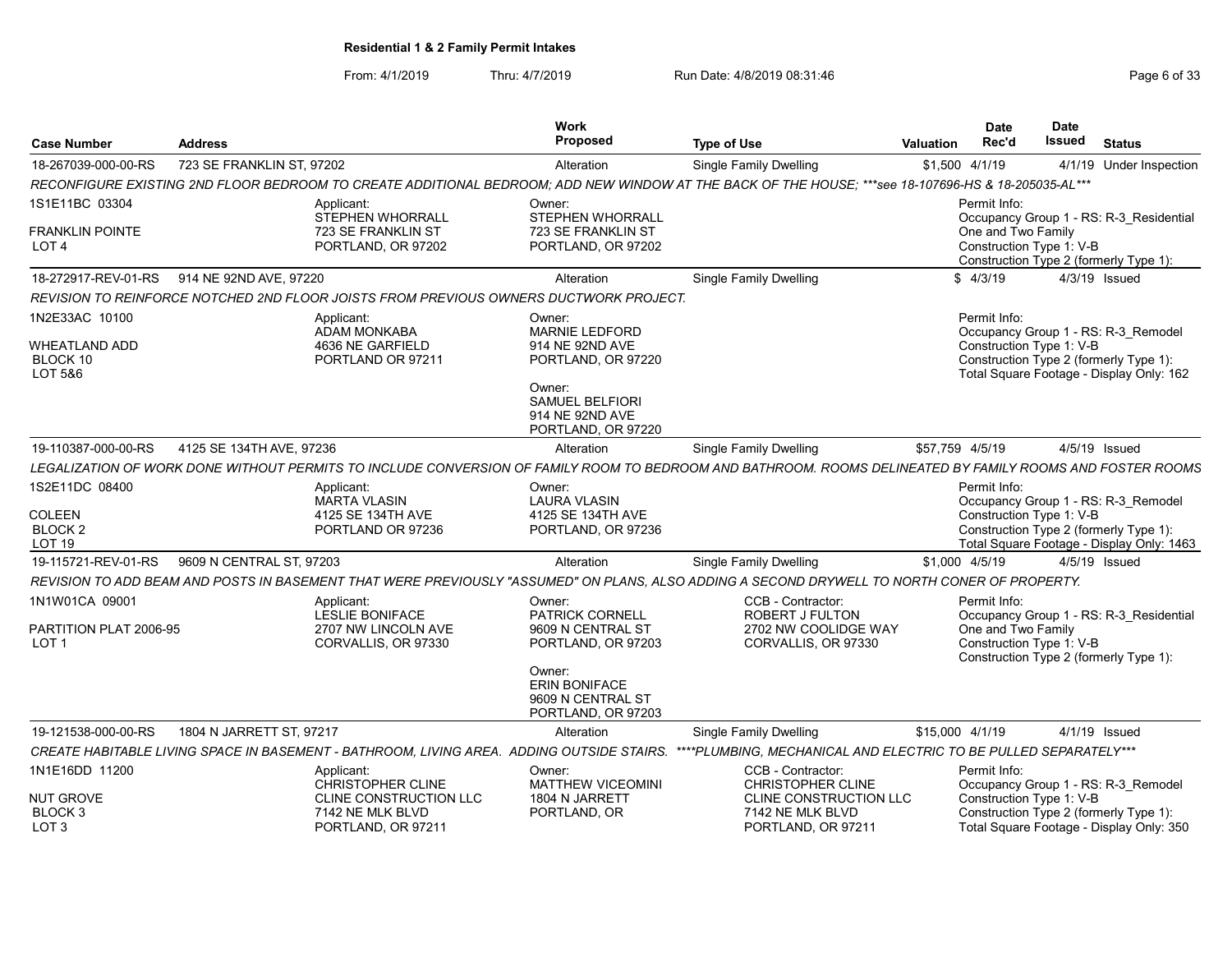From: 4/1/2019 Thru: 4/7/2019 Run Date: 4/8/2019 08:31:46 From: 4/1/2019 Page 7 of 33

| <b>Case Number</b>                                                                             | <b>Address</b>                               |                                                                                                                                                                   | Work<br>Proposed                                                                                                                                      | <b>Type of Use</b>                                                                                                    | Valuation | <b>Date</b><br>Rec'd                                                        | <b>Date</b><br><b>Issued</b> | <b>Status</b>                                                                                                             |
|------------------------------------------------------------------------------------------------|----------------------------------------------|-------------------------------------------------------------------------------------------------------------------------------------------------------------------|-------------------------------------------------------------------------------------------------------------------------------------------------------|-----------------------------------------------------------------------------------------------------------------------|-----------|-----------------------------------------------------------------------------|------------------------------|---------------------------------------------------------------------------------------------------------------------------|
| 19-125196-000-00-RS                                                                            | 601 NE 113TH AVE - Unit B. 97220             |                                                                                                                                                                   | Alteration                                                                                                                                            | <b>Single Family Dwelling</b>                                                                                         |           | \$89,548 4/1/19                                                             |                              | 4/1/19 Issued                                                                                                             |
|                                                                                                |                                              | LEGALIZE CONVERSION OF BASEMENT TO ADU, INCLUDES (2) BEDROOMS, LIVING ROOM, KITCHEN, LAUNDRY ROOM, AND (1) BATHROOM; WITH (4) WINDOW WELLS****MECHANICAL, ELECTRI |                                                                                                                                                       |                                                                                                                       |           |                                                                             |                              |                                                                                                                           |
| 1N2E34AC 07900                                                                                 |                                              | Applicant:<br><b>KOLE MOGEL</b><br>10905 SE 105TH AVE<br>HAPPY VALLEY OR 97086                                                                                    | Owner:<br><b>RYAN BUCHANAN</b><br>601 NE 113TH AVE<br>PORTLAND OR 97220<br>Owner:<br><b>SHANNON BUCHANAN</b><br>601 NE 113TH AVE<br>PORTLAND OR 97220 | CCB - Contractor:<br><b>BSPOKE HOMES LLC</b><br>10905 SE 105TH AVENUE<br>HAPPY VALLEY, OR 97086                       |           | Permit Info:<br>Construction Type 1: V-B<br>Number of New Dwelling Units: 1 |                              | Occupancy Group 1 - RS: R-3 Remodel<br>Construction Type 2 (formerly Type 1):<br>Total Square Footage - Display Only: 756 |
|                                                                                                | 19-125946-REV-01-RS  4344 SE 29TH AVE, 97202 |                                                                                                                                                                   | Alteration                                                                                                                                            | <b>Single Family Dwelling</b>                                                                                         |           | \$4/2/19                                                                    |                              | 4/2/19 Issued                                                                                                             |
|                                                                                                |                                              | REVISION TO RELOCATE SINK & REFER LOCATION IN KITCHEN **NOT AN ADU PER MAIN BUILDING PERMIT***                                                                    |                                                                                                                                                       |                                                                                                                       |           |                                                                             |                              |                                                                                                                           |
| 1S1E12CD 15200<br>CANONGATE<br><b>BLOCK5</b><br>LOT <sub>20</sub>                              |                                              | Applicant:<br><b>RICK LYCKSELL</b><br>FIRST CHOICE EXCAVATING LLC<br>30307 NW 31ST AVE<br>RIDGEFIELD, WA 98642                                                    | Owner:<br><b>JOAN E GAUTHIER</b><br>4344 SE 29TH AVE<br>PORTLAND, OR 97202-3530                                                                       | CCB - Contractor:<br><b>RICK LYCKSELL</b><br>FIRST CHOICE EXCAVATING LLC<br>30307 NW 31ST AVE<br>RIDGEFIELD, WA 98642 |           | Permit Info:<br>Construction Type 1: V-B                                    |                              | Occupancy Group 1 - RS: R-3 Remodel<br>Construction Type 2 (formerly Type 1):<br>Total Square Footage - Display Only: 864 |
| 19-130236-000-00-RS                                                                            | 1720 NE 25TH AVE, 97212                      |                                                                                                                                                                   | Alteration                                                                                                                                            | Single Family Dwelling                                                                                                |           | \$80,000 4/5/19                                                             |                              | 4/5/19 Issued                                                                                                             |
|                                                                                                |                                              | CREATE HABITABLE SPACE IN BASEMENT: OFFICE AND LIVING AREA (INCLUDING SINK), AND BATROOM; FIRST FLOOR REMOVE WALL BETWEEN KITCHEN AND BREAKFAST; SECOND FLOOR A   |                                                                                                                                                       |                                                                                                                       |           |                                                                             |                              |                                                                                                                           |
| 1N1E25CC 06500<br>CARTERS ADD TO E P<br><b>BLOCK4</b><br>S 1/2 OF LOT 3&4                      |                                              | Applicant:<br><b>DAVE SPITZER</b><br><b>DMS ARCHTECTS</b><br>2325 NE 19TH AVE<br>PORTLAND, OR 97212                                                               | Owner:<br><b>KEVIN HEALEY</b><br><b>MIDTOWN PROPERTIES</b><br>1631 NE BROADWAY, #333<br>PORTLAND, OR 97232                                            |                                                                                                                       |           | Permit Info:<br>Construction Type 1: V-B                                    |                              | Occupancy Group 1 - RS: R-3 Remodel<br>Construction Type 2 (formerly Type 1):<br>Total Square Footage - Display Only: 792 |
| 19-132115-REV-01-RS                                                                            | 2780 NW IMPERIAL TER, 97210                  |                                                                                                                                                                   | Alteration                                                                                                                                            | <b>Single Family Dwelling</b>                                                                                         |           | \$4/4/19                                                                    | 4/4/19 Final                 |                                                                                                                           |
| <b>REVISION TO UPDATE PIPE PILING PER FIELD CONDITIONS</b>                                     |                                              |                                                                                                                                                                   |                                                                                                                                                       |                                                                                                                       |           |                                                                             |                              |                                                                                                                           |
| 1N1E32DB 12100<br>KINGS HTS & RPLT<br>BLOCK <sub>4</sub><br>E 1/2 OF LOT 3<br>LOT <sub>4</sub> |                                              | Applicant:<br>PETER KARP<br>PLI SYSTEMS INC<br>3045 SE 61ST CT<br>HILLSBORO, OR 97123                                                                             | Owner:<br><b>KLUMP FAMILY</b><br>2351 NW WESTOVER RD #511<br>PORTLAND, OR 97210-3782                                                                  | CCB - Contractor:<br>PETER KARP<br>PLI SYSTEMS INC<br>3045 SE 61ST CT<br>HILLSBORO, OR 97123                          |           | Permit Info:<br>One and Two Family<br>Construction Type 1: V-B              |                              | Occupancy Group 1 - RS: R-3 Residential<br>Construction Type 2 (formerly Type 1):                                         |
| 19-133207-REV-01-RS                                                                            | 3642 NE 72ND AVE, 97213                      |                                                                                                                                                                   | Alteration                                                                                                                                            | <b>Single Family Dwelling</b>                                                                                         |           | \$4/1/19                                                                    |                              | 4/1/19 Issued                                                                                                             |
|                                                                                                |                                              | REVISION TO RELOCATE BASEMENT WINDOW WELL AND RECONFIGURE BASEMENT BATHROOM                                                                                       |                                                                                                                                                       |                                                                                                                       |           |                                                                             |                              |                                                                                                                           |
| 1N2E20DC 13800<br>WELLESLEY<br>BLOCK <sub>23</sub><br>LOT 24&25                                |                                              | Applicant:<br><b>IAN CURTIS</b><br>MILK AND HONEY RESTORATION<br><b>LLC</b><br>2720 N RUSSET ST<br>PORTLAND, OR 97217                                             | Owner:<br>AIYANA HAISMAN HOLMES<br>435 EL MODENA AVE<br>NEWPORT BEACH, CA 92663                                                                       |                                                                                                                       |           | Permit Info:<br>Construction Type 1: V-B                                    |                              | Occupancy Group 1 - RS: R-3 Remodel<br>Construction Type 2 (formerly Type 1):<br>Total Square Footage - Display Only: 325 |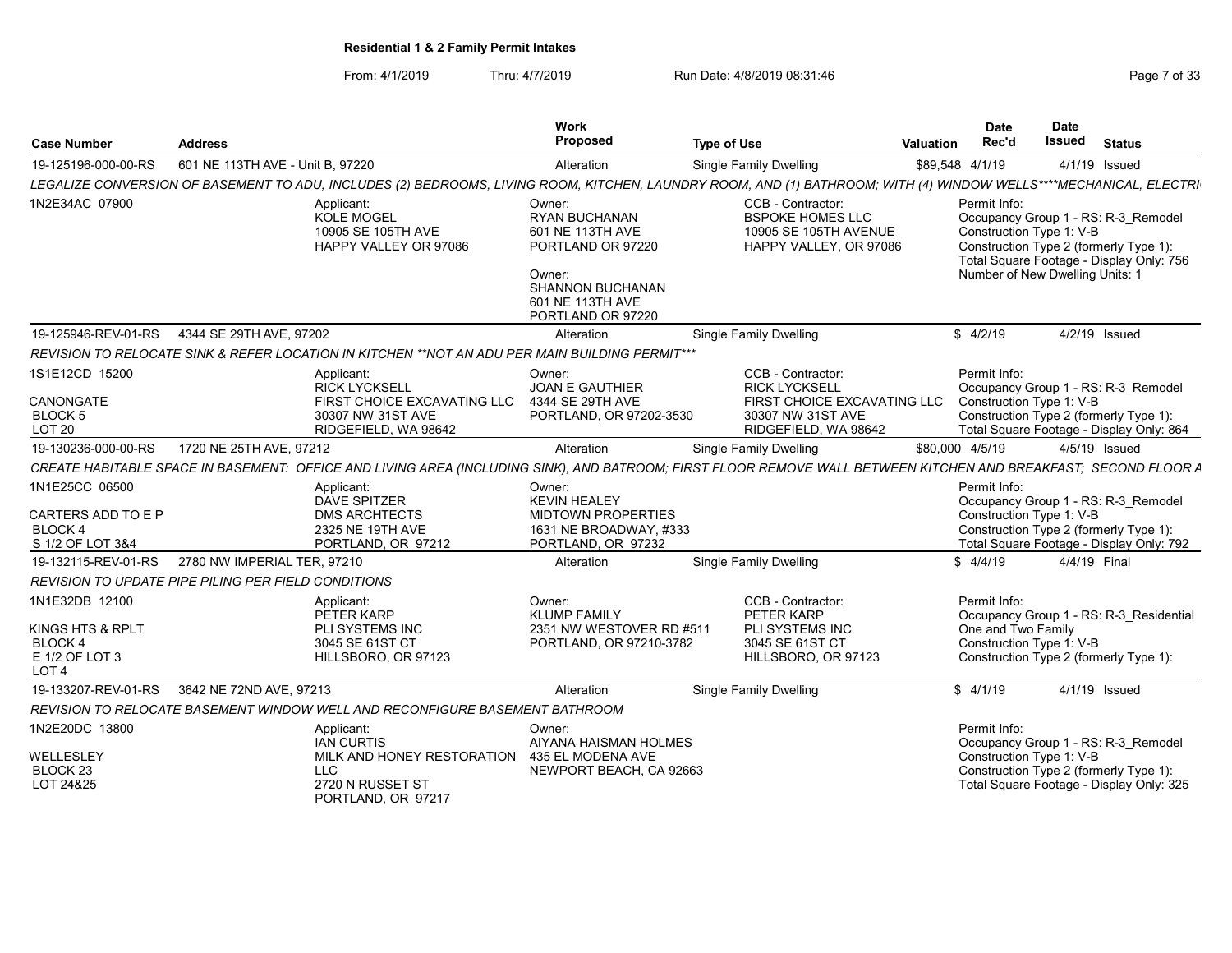From: 4/1/2019 Thru: 4/7/2019 Run Date: 4/8/2019 08:31:46 From: 4/1/2019 08:31:46

|                                                                                                  |                                                                                                                                                                                                      | Work                                                                                                                 |                                                                                                                 | <b>Date</b>                                                    | Date                                                                                                                                                         |
|--------------------------------------------------------------------------------------------------|------------------------------------------------------------------------------------------------------------------------------------------------------------------------------------------------------|----------------------------------------------------------------------------------------------------------------------|-----------------------------------------------------------------------------------------------------------------|----------------------------------------------------------------|--------------------------------------------------------------------------------------------------------------------------------------------------------------|
| <b>Address</b><br>Case Number                                                                    |                                                                                                                                                                                                      | Proposed                                                                                                             | <b>Type of Use</b>                                                                                              | Rec'd<br>Valuation                                             | Issued<br>Status                                                                                                                                             |
| 19-136218-000-00-RS<br>3392 SE TIBBETTS ST, 97202                                                |                                                                                                                                                                                                      | Alteration                                                                                                           | <b>Single Family Dwelling</b>                                                                                   | \$15,000 4/2/19                                                | 4/2/19 Issued                                                                                                                                                |
| <b>NEW FIREPLACE IN LIVING ROOM</b>                                                              |                                                                                                                                                                                                      |                                                                                                                      |                                                                                                                 |                                                                |                                                                                                                                                              |
| S1E12AC 14200                                                                                    | Applicant:<br>THEA BOLLAND                                                                                                                                                                           | Owner:<br><b>ANDREW SILK</b>                                                                                         | CCB - Contractor:<br>NEILSON CONSTRUCTION LLC                                                                   | Permit Info:                                                   | Occupancy Group 1 - RS: R-3 Residential                                                                                                                      |
| <b>WAVERLEIGH HTS</b><br>BLOCK 33<br>LOT 23                                                      | 4784 SE 17TH AVE #111<br>PORTLAND OR 97206                                                                                                                                                           | 3392 SE TIBBETTS ST<br>PORTLAND, OR 97202<br>Owner:<br><b>LAUN SILK</b><br>3392 SE TIBBETTS ST<br>PORTLAND, OR 97202 | PO BOX 1688<br>FAIRVIEW, OR 97024                                                                               | One and Two Family<br>Construction Type 1: V-B                 | Construction Type 2 (formerly Type 1):                                                                                                                       |
| 19-137359-000-00-RS 3150 SW HAMILTON ST, 97239                                                   |                                                                                                                                                                                                      | Alteration                                                                                                           | Single Family Dwelling                                                                                          | \$26,000 4/5/19                                                | 4/5/19 Issued                                                                                                                                                |
| NEW DECK ON SOUTH ELEVATION                                                                      |                                                                                                                                                                                                      |                                                                                                                      |                                                                                                                 |                                                                |                                                                                                                                                              |
| S1E17AB 01000<br>SECTION 17 1S 1E<br>TL 1000 0.35 ACRES                                          | Applicant:<br><b>DEREK HART</b><br>DW HART WOODWORKING INC.<br>290 NW 6TH<br>CANBY, OR 97013                                                                                                         | Owner:<br><b>BRIAN S PAYNE</b><br>3150 SW HAMILTON ST<br>PORTLAND, OR 97239-1312<br>Owner:                           | CCB - Contractor:<br>DW HART WOODWORKING INC<br>290 NW 6TH<br>CANBY, OR 97013                                   | Permit Info:<br>One and Two Family<br>Construction Type 1: V-B | Occupancy Group 1 - RS: R-3 Residential<br>Construction Type 2 (formerly Type 1):                                                                            |
|                                                                                                  |                                                                                                                                                                                                      | AMY E PAYNE<br>3150 SW HAMILTON ST<br>PORTLAND, OR 97239-1312                                                        |                                                                                                                 |                                                                |                                                                                                                                                              |
| 19-137965-000-00-RS                                                                              | 5223 SE DIVISION ST - Unit B, 97206                                                                                                                                                                  | Alteration                                                                                                           | Single Family Dwelling                                                                                          | \$36,519 4/2/19                                                | 4/2/19 Issued                                                                                                                                                |
|                                                                                                  | CONVERT BASEMENT TO ACCESSORY DWELLING UNIT, INCLUDES (2) BEDROOMS W/ WINDOW WELLS, BATH, LIVING/KITCHEN, & LAUNDRY CLOSET; RECONFIGURE BATH ON MAIN FLOOR & RI                                      |                                                                                                                      |                                                                                                                 |                                                                |                                                                                                                                                              |
| S2E06DC 17200                                                                                    | Applicant:<br>SASHA BECKWITH<br>SAB DESIGN & DRAFTING LLC<br>7115 SW GARDEN HOME RD #28<br>PORTLAND OR 97223                                                                                         | Owner:<br>KARSEN SKY LLC<br>5223 SE DIVISION ST<br>PORTLAND, OR 97206                                                | CCB - Contractor:<br><b>SKYLINE HOMES LLC</b><br>14810 SE LEA ST<br>HAPPY VALLEY, OR 97086                      | Permit Info:<br>Construction Type 1: V-B                       | Occupancy Group 1 - RS: R-3_Remodel<br>Construction Type 2 (formerly Type 1):<br>Total Square Footage - Display Only: 925<br>Number of New Dwelling Units: 1 |
| 19-139941-000-00-RS 3524 SE 119TH AVE, 97266                                                     |                                                                                                                                                                                                      | Alteration                                                                                                           | Single Family Dwelling                                                                                          | \$35,100 4/5/19                                                | 4/5/19 Issued                                                                                                                                                |
|                                                                                                  | REMOVE 78 SF AND REPLACE WITH 123 SF ADDITION FOR LAUNDRY ROOM; REPLACE STRUCTURAL FLOORING IN KITCHEN AREA. **ELECTRICAL, MECHANICAL & PLUMBING TO BE OBTAINED                                      |                                                                                                                      |                                                                                                                 |                                                                |                                                                                                                                                              |
| 1S2E10DA 00600<br>SUBURBAN HMS CLUB TR<br><b>BLOCK B</b><br>N 90' OF S 320.3' OF E 72' OF LOT 24 | Applicant:<br><b>VERONICA VEST</b><br>PETERSON STRUCTURAL<br><b>ENGINEERS</b>                                                                                                                        | Owner:<br>ROBERT LINDAHL REALTY INC<br>1444 NORTHLAND DR #200<br>MENDOTA HEIGHTS, MN 55120                           | CCB - Contractor:<br><b>PURDYS PACIFIC</b><br><b>CONSTRUCTION LLC</b><br>680 SW 195TH CT<br>BEAVERTON, OR 97005 | Permit Info:<br>One and Two Family                             | Occupancy Group 1 - RS: R-3_Residential<br>Construction Type 1: V-B<br>Construction Type 2 (formerly Type 1): V-B                                            |
|                                                                                                  |                                                                                                                                                                                                      |                                                                                                                      |                                                                                                                 |                                                                | Total Square Footage - Display Only: 297                                                                                                                     |
| N 90' OF S 320.3' OF LOT 25                                                                      |                                                                                                                                                                                                      |                                                                                                                      |                                                                                                                 |                                                                |                                                                                                                                                              |
|                                                                                                  |                                                                                                                                                                                                      | Alteration                                                                                                           | <b>Single Family Dwelling</b>                                                                                   | \$96,000 4/1/19                                                | <b>Under Review</b>                                                                                                                                          |
| S2E06CB 01700                                                                                    | CONVERT PORTION OF BASEMENT TO LIVING SPACE TO INCLUDE: 1 BEDROOM & 1 BATH, NEW STAIR STRINGER/TREADS TO BASEMENT. REMAING SPACE TO BE NON-HABITABLE. INTERIOR A<br>Applicant:<br><b>JACK LOBACK</b> | Owner:<br><b>IVAN C LINTON</b>                                                                                       | CCB - Contractor:<br><b>JAMES THOMAS KANE</b>                                                                   | Permit Info:                                                   | Occupancy Group 1 - RS: R-3_Remodel                                                                                                                          |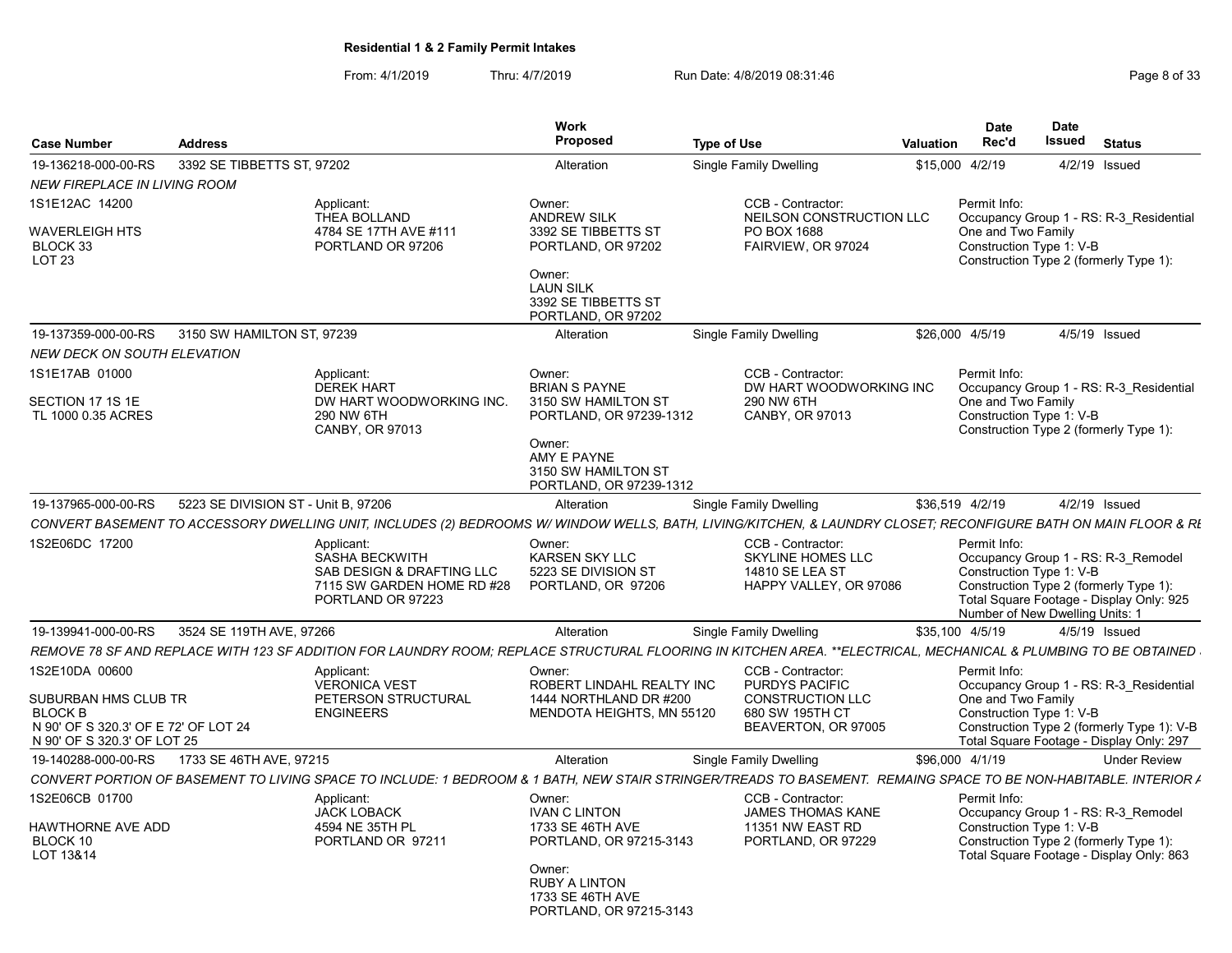From: 4/1/2019 Thru: 4/7/2019 Run Date: 4/8/2019 08:31:46 From: 4/1/2019 Page 9 of 33

| <b>Case Number</b>                                            | <b>Address</b>                                                                                                                                              | <b>Work</b><br>Proposed                                                        | <b>Type of Use</b>                                                                                                                                                     | <b>Valuation</b> | <b>Date</b><br>Rec'd                                           | <b>Date</b><br><b>Issued</b> | <b>Status</b>                                                                                                             |
|---------------------------------------------------------------|-------------------------------------------------------------------------------------------------------------------------------------------------------------|--------------------------------------------------------------------------------|------------------------------------------------------------------------------------------------------------------------------------------------------------------------|------------------|----------------------------------------------------------------|------------------------------|---------------------------------------------------------------------------------------------------------------------------|
| 19-140316-000-00-RS                                           | 14125 NE ROSE PKY, 97230                                                                                                                                    | Alteration                                                                     | Single Family Dwelling                                                                                                                                                 |                  | \$4,000 4/4/19                                                 |                              | 4/4/19 Issued                                                                                                             |
|                                                               | RELOCATE THE GARAGE DOOR FROM THE EAST FACADE TO THE SOUTH. INFILL CURRENT OPENING WITH WINDOW: CREATE NEW DRIVEWAY AND CURB CUT FOR DIRECT ACCESS FROM RO. |                                                                                |                                                                                                                                                                        |                  |                                                                |                              |                                                                                                                           |
| 1N2E26AD 00200                                                | Applicant:<br>ANH NGUYEN                                                                                                                                    | Owner:<br><b>IVAN RUNGE</b>                                                    |                                                                                                                                                                        |                  | Permit Info:                                                   |                              | Occupancy Group 1 - RS: R-3 Remodel                                                                                       |
| <b>HOLLYVIEW</b><br><b>BLOCK4</b><br>LOT <sub>2</sub>         | 6955 NE SACRAMENTO ST<br>PORTLAND, OR 97213                                                                                                                 | 14125 NE ROSE PKWY<br>PORTLAND, OR 97230-3731                                  |                                                                                                                                                                        |                  | Construction Type 1: V-B                                       |                              | Construction Type 2 (formerly Type 1):                                                                                    |
|                                                               |                                                                                                                                                             | Owner:<br><b>ARLENE RUNGE</b><br>14125 NE ROSE PKWY<br>PORTLAND, OR 97230-3731 |                                                                                                                                                                        |                  |                                                                |                              |                                                                                                                           |
| 19-140868-000-00-RS                                           | 2540 SE 87TH AVE, 97266                                                                                                                                     | Alteration                                                                     | Single Family Dwelling                                                                                                                                                 |                  | \$32,000 4/4/19                                                |                              | 4/4/19 Issued                                                                                                             |
|                                                               | REPAIR FIRE DAMAGED RESIDENCE: RETURN TO PREVIOUS LAYOUT, SISTER JOISTS FOR DAMAGED CANTALIVER, REPLACE SOME ROOF TRUSSES                                   |                                                                                |                                                                                                                                                                        |                  |                                                                |                              |                                                                                                                           |
| 1S2E09BA 09100                                                | Applicant:<br><b>SCOTT BENTHIN</b><br>BENTHIN DESIGN GROUP LLC<br>PO BOX 42<br>BEAVERCREEK, OR 97004                                                        |                                                                                | CCB - Contractor:<br><b>B-W CONSTRUCTION INC</b><br>FIRE INDUSTRY RESTORATION<br><b>EXPERTS INC</b><br>PORTLAND, OR 97290-6910<br>PO BOX 2133<br>OREGON CITY, OR 97045 |                  | Permit Info:<br>Construction Type 1: V-B                       |                              | Occupancy Group 1 - RS: R-3 Remodel<br>Construction Type 2 (formerly Type 1):<br>Total Square Footage - Display Only: 200 |
| 19-140886-000-00-RS                                           | 2809 SE 119TH AVE, 97266                                                                                                                                    | Alteration                                                                     | Single Family Dwelling                                                                                                                                                 |                  | \$3,750 4/1/19                                                 |                              | 4/1/19 Issued                                                                                                             |
|                                                               | REPAIR FIRE DAMAGED SFR; REPLACE REAR EXTERIOR KITCHEN WALL                                                                                                 |                                                                                |                                                                                                                                                                        |                  |                                                                |                              |                                                                                                                           |
| 1S2E10AA 05502<br>PARTITION PLAT 2007-180<br>LOT <sub>2</sub> | Applicant:<br><b>SCOTT BENTHIN</b><br><b>BENTHIN DESIGN GROUP LLC</b><br>PO BOX 42<br>BEAVERCREEK, OR 97004                                                 | Owner:<br><b>JAY CAMACHO</b><br>2809 SE 119TH AVE<br>PORTLAND, OR 97266        | CCB - Contractor:<br>FIRE INDUSTRY RESTORATION<br><b>EXPERTS INC</b><br>PO BOX 2133<br>OREGON CITY, OR 97045                                                           |                  | Permit Info:<br>One and Two Family<br>Construction Type 1: V-B |                              | Occupancy Group 1 - RS: R-3 Residential<br>Construction Type 2 (formerly Type 1):                                         |
| 19-141145-000-00-RS                                           | 6145 SW BRUGGER ST, 97219                                                                                                                                   | Alteration                                                                     | Single Family Dwelling                                                                                                                                                 |                  | \$1,500 4/1/19                                                 |                              | 4/1/19 Final                                                                                                              |
|                                                               | VOLUNTARY INSTALLATION OF ANCHORS BETWEEN EXISTING FRAMED STRUCTURE AND CONCRETE FOUNDATION                                                                 |                                                                                |                                                                                                                                                                        |                  |                                                                |                              |                                                                                                                           |
| 1S1E30BC 08000<br>PARTITION PLAT 1991-123<br>LOT <sub>1</sub> | Applicant:<br><b>GUIDO BLAT</b><br><b>OREGON SEISMIC LLC</b><br>2425 NE 50TH AVE #13165<br>PORTLAND OR 97213                                                | Owner:<br><b>MOLLY J STRATTAN</b><br>6145 SW BRUGGER ST<br>PORTLAND, OR 97219  | CCB - Contractor:<br>OREGON SEISMIC LLC<br>2425 NE 50TH AVE UNIT 13165<br>PORTLAND, OR 97213                                                                           |                  | Permit Info:<br>Construction Type 1: V-B                       |                              | Occupancy Group 1 - RS: R-3 Remodel<br>Construction Type 2 (formerly Type 1):                                             |
|                                                               |                                                                                                                                                             | Owner:<br><b>COLLIN D STOLL</b><br>6145 SW BRUGGER ST                          |                                                                                                                                                                        |                  |                                                                |                              |                                                                                                                           |

PORTLAND, OR 97219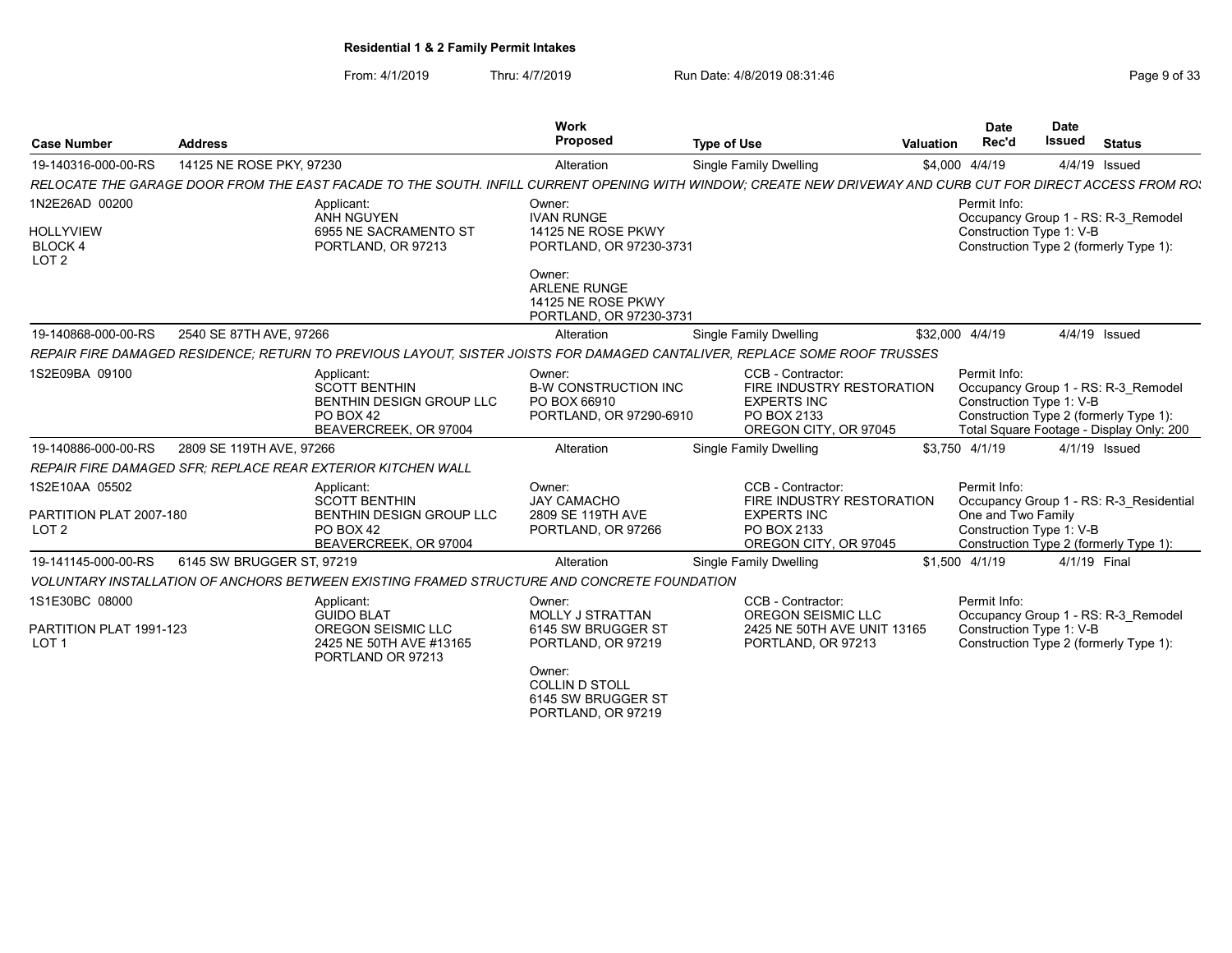From: 4/1/2019 Thru: 4/7/2019 Run Date: 4/8/2019 08:31:46 From: 4/1/2019 Page 10 of 33

| <b>Case Number</b>                                       | <b>Address</b>                                                                                                                                                         | <b>Work</b><br><b>Proposed</b>                                                                                                            | <b>Type of Use</b>                                                                                                  | Valuation | <b>Date</b><br>Rec'd                                           | <b>Date</b><br>Issued | <b>Status</b>                                                                      |
|----------------------------------------------------------|------------------------------------------------------------------------------------------------------------------------------------------------------------------------|-------------------------------------------------------------------------------------------------------------------------------------------|---------------------------------------------------------------------------------------------------------------------|-----------|----------------------------------------------------------------|-----------------------|------------------------------------------------------------------------------------|
| 19-141150-000-00-RS                                      | 3733 SW CANBY ST, 97219                                                                                                                                                | Alteration                                                                                                                                | Single Family Dwelling                                                                                              |           | \$1,500 4/1/19                                                 |                       | 4/1/19 Final                                                                       |
|                                                          | VOLUNTARY INSTALLATION OF ANCHORS BETWEEN EXISTING FRAMED STRUCTURE AND CONCRETE FOUNDATION                                                                            |                                                                                                                                           |                                                                                                                     |           |                                                                |                       |                                                                                    |
| 1S1E20BD 09500<br>SECTION 20 1S 1E<br>TL 9500 0.44 ACRES | Applicant:<br><b>GUIDO BLAT</b><br>OREGON SEISMIC LLC<br>2425 NE 50TH AVE #13165<br>PORTLAND OR 97213                                                                  | Owner:<br><b>BREDEHOFT FAMILY LIVING</b><br><b>TRUST</b><br>3733 SW CANBY ST<br>PORTLAND, OR 97219<br>Owner:<br><b>GEORGE W BREDEHOFT</b> | CCB - Contractor:<br>OREGON SEISMIC LLC<br>2425 NE 50TH AVE UNIT 13165<br>PORTLAND, OR 97213                        |           | Permit Info:<br>Construction Type 1: V-B                       |                       | Occupancy Group 1 - RS: R-3 Remodel<br>Construction Type 2 (formerly Type 1):      |
|                                                          |                                                                                                                                                                        | Owner:<br><b>LAURIE L BREDEHOFT</b>                                                                                                       |                                                                                                                     |           |                                                                |                       |                                                                                    |
| 19-141201-000-00-RS                                      | 3808 SE GLADSTONE ST, 97202                                                                                                                                            | Alteration                                                                                                                                | Single Family Dwelling                                                                                              |           | \$500 4/1/19                                                   |                       | 4/1/19 Under Inspection                                                            |
|                                                          | SOLAR - 5.8KW ROOF TOP MOUNTED PV SYSTEM - PRESCRIPTIVE                                                                                                                |                                                                                                                                           |                                                                                                                     |           |                                                                |                       |                                                                                    |
| 1S1E12DD 14400<br>WILLIAMS ADD 2                         | Applicant:<br><b>GREENLIGHT SOLAR LLC</b><br>6115 EAST 18TH STREET SUITE B                                                                                             | Owner:<br><b>RICHARD TAUFER</b><br>3808 SE GLADSTONE ST                                                                                   | CCB - Contractor:<br><b>GREENLIGHT SOLAR LLC</b><br>6115 EAST 18TH STREET SUITE B                                   |           | Permit Info:<br>One and Two Family                             |                       | Occupancy Group 1 - RS: R-3_Residential                                            |
| SUB OF LOT 3 & 4<br>BLOCK 2                              | VANCOUVER, WA 986616977                                                                                                                                                | PORTLAND, OR 97202                                                                                                                        | <b>VANCOUVER, WA 986616977</b>                                                                                      |           | Construction Type 1: V-B                                       |                       | Construction Type 2 (formerly Type 1):                                             |
| LOT <sub>7</sub>                                         |                                                                                                                                                                        | Owner:<br><b>MICHELE TAUFER</b><br>3808 SE GLADSTONE ST<br>PORTLAND, OR 97202                                                             |                                                                                                                     |           |                                                                |                       |                                                                                    |
| 19-141207-000-00-RS                                      | 2333 SE 72ND AVE, 97215                                                                                                                                                | Alteration                                                                                                                                | <b>Single Family Dwelling</b>                                                                                       |           | \$500 4/1/19                                                   |                       | 4/1/19 Under Inspection                                                            |
|                                                          | SOLAR - 3.05KW ROOF TOP MOUNTED PV SYSTEM - PRESCRIPTIVE                                                                                                               |                                                                                                                                           |                                                                                                                     |           |                                                                |                       |                                                                                    |
| 1S2E05CD 03302<br>PARTITION PLAT 2007-56<br>LOT 2        | Applicant:<br><b>GREENLIGHT SOLAR LLC</b><br>6115 EAST 18TH STREET SUITE B 2633 CASTILLO CIR<br>VANCOUVER, WA 986616977                                                | Owner:<br><b>HARVEY E RICH</b><br>THOUSAND OAKS, CA 91360                                                                                 | CCB - Contractor:<br><b>GREENLIGHT SOLAR LLC</b><br>6115 EAST 18TH STREET SUITE B<br><b>VANCOUVER, WA 986616977</b> |           | Permit Info:<br>One and Two Family<br>Construction Type 1: V-B |                       | Occupancy Group 1 - RS: R-3 Residential<br>Construction Type 2 (formerly Type 1):  |
|                                                          |                                                                                                                                                                        | Owner:<br><b>MAGNHILD LIEN</b><br>2633 CASTILLO CIR<br>THOUSAND OAKS, CA 91360                                                            |                                                                                                                     |           |                                                                |                       |                                                                                    |
| 19-141238-000-00-RS                                      | 6706 N COMMERCIAL AVE, 97217                                                                                                                                           | Alteration                                                                                                                                | Single Family Dwelling                                                                                              |           | \$60,000 4/1/19                                                |                       | 4/1/19 Issued                                                                      |
|                                                          | RECONFIGURE EXISTING BASEMENT TO CREATE LAUNDRY ROOM WITH SINK, WORKOUT ROOM, LIVING ROOM, BEDROOM WITH NEW EGRESS WINDOW AND ADD BATHROOM. ***PLUMBING E <sub>'</sub> |                                                                                                                                           |                                                                                                                     |           |                                                                |                       |                                                                                    |
| 1N1E15AC 13300                                           | Applicant:<br>JACQUELYN THOMPSON                                                                                                                                       | Owner:<br><b>JAMES E JR THOMPSON</b>                                                                                                      | CCB - Contractor:<br><b>J MADERAS CONSTRUCTION &amp;</b>                                                            |           | Permit Info:                                                   |                       | Occupancy Group 1 - RS: R-3_Remodel                                                |
| KIRKMAR<br>BLOCK <sub>2</sub><br>LOT <sub>20</sub>       | 6706 N COMMERCIAL AVE<br>PORTLAND, OR 97217                                                                                                                            | 6706 N COMMERCIAL AVE<br>PORTLAND, OR 97217                                                                                               | <b>REMODELING LLC</b><br>1840 SW TEGART<br>GRESHAM, OR 97080                                                        |           | Construction Type 1: V-B                                       |                       | Construction Type 2 (formerly Type 1):<br>Total Square Footage - Display Only: 810 |
|                                                          |                                                                                                                                                                        | Owner:<br><b>JACQUELYN THOMPSON</b><br>6706 N COMMERCIAL AVE<br>PORTLAND, OR 97217                                                        |                                                                                                                     |           |                                                                |                       |                                                                                    |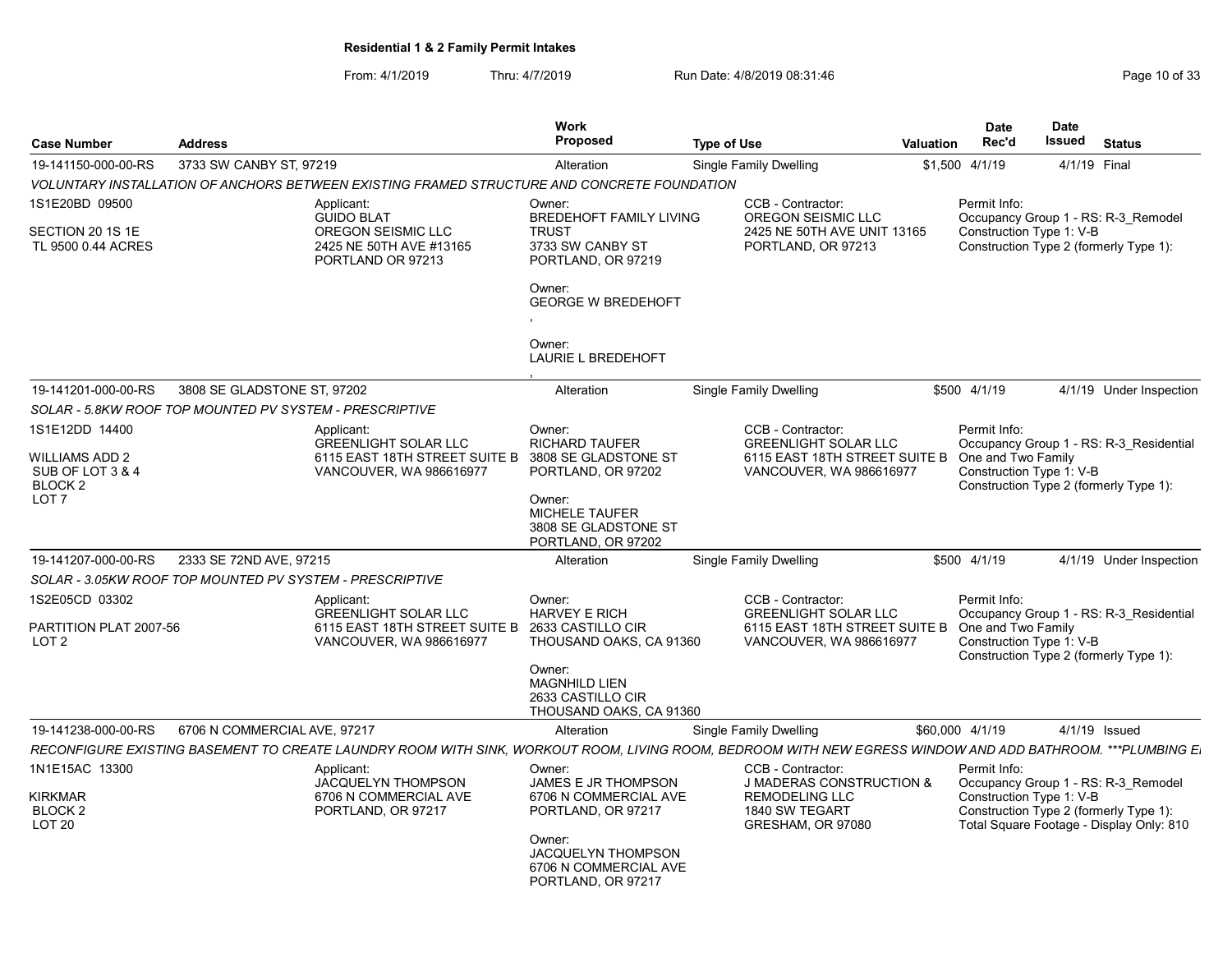From: 4/1/2019 Thru: 4/7/2019 Run Date: 4/8/2019 08:31:46 From: 4/1/2019 Page 11 of 33

| Case Number                                                                | <b>Address</b>                                          |                                                                                                                                                               | Work<br>Proposed                                                                        | <b>Type of Use</b>                                                  | <b>Valuation</b> | <b>Date</b><br>Rec'd                                                                      | <b>Date</b><br><b>Issued</b> | <b>Status</b>                                                                                                            |
|----------------------------------------------------------------------------|---------------------------------------------------------|---------------------------------------------------------------------------------------------------------------------------------------------------------------|-----------------------------------------------------------------------------------------|---------------------------------------------------------------------|------------------|-------------------------------------------------------------------------------------------|------------------------------|--------------------------------------------------------------------------------------------------------------------------|
| 19-141336-000-00-RS                                                        | 6333 N DENVER AVE, 97217                                |                                                                                                                                                               | Alteration                                                                              | Single Family Dwelling                                              |                  | \$4,500 4/1/19                                                                            |                              | Approved to Issue                                                                                                        |
|                                                                            | REMOVE EXISTING WINDOW AND AND INSTALL A LARGER WINDOW. |                                                                                                                                                               |                                                                                         |                                                                     |                  |                                                                                           |                              |                                                                                                                          |
| 1N1E16DB 00700                                                             |                                                         | Applicant:<br><b>GLENDA FORD</b>                                                                                                                              | Owner:<br><b>GERALD S UNDERWOOD</b>                                                     | CCB - Contractor:<br><b>GLEN FORD</b>                               |                  | Permit Info:                                                                              |                              | Occupancy Group 1 - RS: R-3 Residential                                                                                  |
| PARK ADD TO ALBINA<br>BLOCK 11<br><b>LOT 15</b>                            |                                                         | <b>GLEND FORD CONTRACTING LLC</b><br>2951 SE 67TH AVE<br>PORTLAND, OR 97206                                                                                   | 6333 N DENVER AVE<br>PORTLAND, OR 97217-4918                                            | GLEN FORD CONTRACTING LLC<br>2951 SE 67TH AVE<br>PORTLAND, OR 97206 |                  | One and Two Family<br>Construction Type 1: V-B                                            |                              | Construction Type 2 (formerly Type 1):                                                                                   |
| 19-141451-000-00-RS                                                        | 6807 N COMMERCIAL AVE, 97217                            |                                                                                                                                                               | Alteration                                                                              | Single Family Dwelling                                              |                  | \$1.755 4/5/19                                                                            |                              | 4/5/19 Issued                                                                                                            |
|                                                                            | CONVERSION OF PORTION OF BASEMENT TO FINISHED BATHROOM. |                                                                                                                                                               |                                                                                         |                                                                     |                  |                                                                                           |                              |                                                                                                                          |
| 1N1E15AC 02100<br><b>GEM ADD</b><br>BLOCK <sub>3</sub><br>LOT <sub>3</sub> |                                                         | Applicant:<br><b>BRANDON SCHNEIDER</b><br>6807 N COMMERCIAL AVE<br>PORTLAND OR 97217                                                                          | Owner:<br><b>BRANDON M SCHNEIDER</b><br>6807 N COMMERCIAL AVE<br>PORTLAND, OR 97217     |                                                                     |                  | Permit Info:<br>Construction Type 1: V-B                                                  |                              | Occupancy Group 1 - RS: R-3 Remodel<br>Construction Type 2 (formerly Type 1):<br>Total Square Footage - Display Only: 43 |
| 19-141705-000-00-RS                                                        | 5841 NE 19TH AVE, 97211                                 |                                                                                                                                                               | Alteration                                                                              | Single Family Dwelling                                              |                  | \$1,000 4/2/19                                                                            |                              | 4/2/19 Issued                                                                                                            |
|                                                                            |                                                         | ADD NEW EGRESS WINDOW WELL TO BASEMENT: BASEMENT TO REMAIN AS STORAGE                                                                                         |                                                                                         |                                                                     |                  |                                                                                           |                              |                                                                                                                          |
| 1N1E14DC 00800                                                             |                                                         | Applicant:<br><b>LEONARD SPIVEY</b>                                                                                                                           | Owner:<br><b>LEONARD SPIVEY</b>                                                         |                                                                     |                  | Permit Info:                                                                              |                              | Occupancy Group 1 - RS: R-3 Remodel                                                                                      |
| <b>OAKHURST</b><br>BLOCK 6<br>LOT <sub>8</sub>                             |                                                         | 5841 NE 19TH AVE UNIT A<br>PORTLAND, OR 97211                                                                                                                 | 5841 NE 19TH AVE<br>PORTLAND, OR 97211                                                  |                                                                     |                  | Construction Type 1: V-B                                                                  |                              | Construction Type 2 (formerly Type 1):                                                                                   |
| 19-141830-000-00-RS                                                        | 3670 SE 150TH AVE, 97236                                |                                                                                                                                                               | Alteration                                                                              | <b>Single Family Dwelling</b>                                       |                  | \$7,850 4/2/19                                                                            |                              | 4/2/19 Issued                                                                                                            |
|                                                                            |                                                         | ALTERATION-REMODEL EXISTING BATHROOM WITH ACCESSIBILITY UPGRADES, DIVIDE EXISTING MASTER BEDROOM TO CREATE NEW BEDROOM, DIVIDE EXISTING LIVING ROOM TO CREATE |                                                                                         |                                                                     |                  |                                                                                           |                              |                                                                                                                          |
| 1S2E12CA 09600<br>THE TRIPLE 'T'<br><b>BLOCK1</b><br>LOT <sub>3</sub>      |                                                         | Applicant:<br><b>SAU CHUN CHAN</b><br>9215 SE COOPER<br>PORTLAND, OREGON 97216                                                                                | Owner:<br><b>SAU CHAN</b><br>9215 SE COOPER ST<br>PORTLAND, OR 97216                    |                                                                     |                  | Permit Info:<br>One and Two Family<br>Construction Type 1: V-B                            |                              | Occupancy Group 1 - RS: R-3 Residential<br>Construction Type 2 (formerly Type 1):                                        |
| 19-142408-000-00-RS                                                        | 2792 SW OLD ORCHARD RD, 97201                           |                                                                                                                                                               | Alteration                                                                              | Single Family Dwelling                                              |                  | \$65,825 4/3/19                                                                           |                              | <b>Under Review</b>                                                                                                      |
|                                                                            |                                                         | REPLACE EXISTING BOULDER RETAINING WALL AND CONCRETE PORCH AND STAIRS WITH ENGINEERED RETAINING WALL AND CONCRETE PORCH AND STAIRS                            |                                                                                         |                                                                     |                  |                                                                                           |                              |                                                                                                                          |
| 1S1E08AB 06300                                                             |                                                         | Applicant:                                                                                                                                                    | Owner:                                                                                  | CCB - Contractor:                                                   |                  | Permit Info:                                                                              |                              |                                                                                                                          |
| OLD ORCHARD RD ADD<br><b>BLOCK1</b><br>LOT 19 TL 6300                      |                                                         | <b>ERICH KARP</b><br>CELLA ARCHITECTURE, LLC<br>1430 SE WATER AVE., SUITE 207<br>PORTLAND OR 97214                                                            | <b>MARYANN MACKINNON</b><br>2792 SW OLD ORCHARD RD<br>PORTLAND, OR 97201-1637<br>Owner: | <b>COWAN CONSTRUCTION LLC</b><br>PO BOX 1846<br>TUALATIN, OR 97062  |                  | Occupancy Group 1 - RS: U Decks,<br>Patios, Porches, Carports<br>Construction Type 1: V-B |                              | Construction Type 2 (formerly Type 1):                                                                                   |
|                                                                            |                                                         |                                                                                                                                                               | JOHN P JR MACKINNON<br>2792 SW OLD ORCHARD RD<br>PORTLAND, OR 97201-1637                |                                                                     |                  |                                                                                           |                              |                                                                                                                          |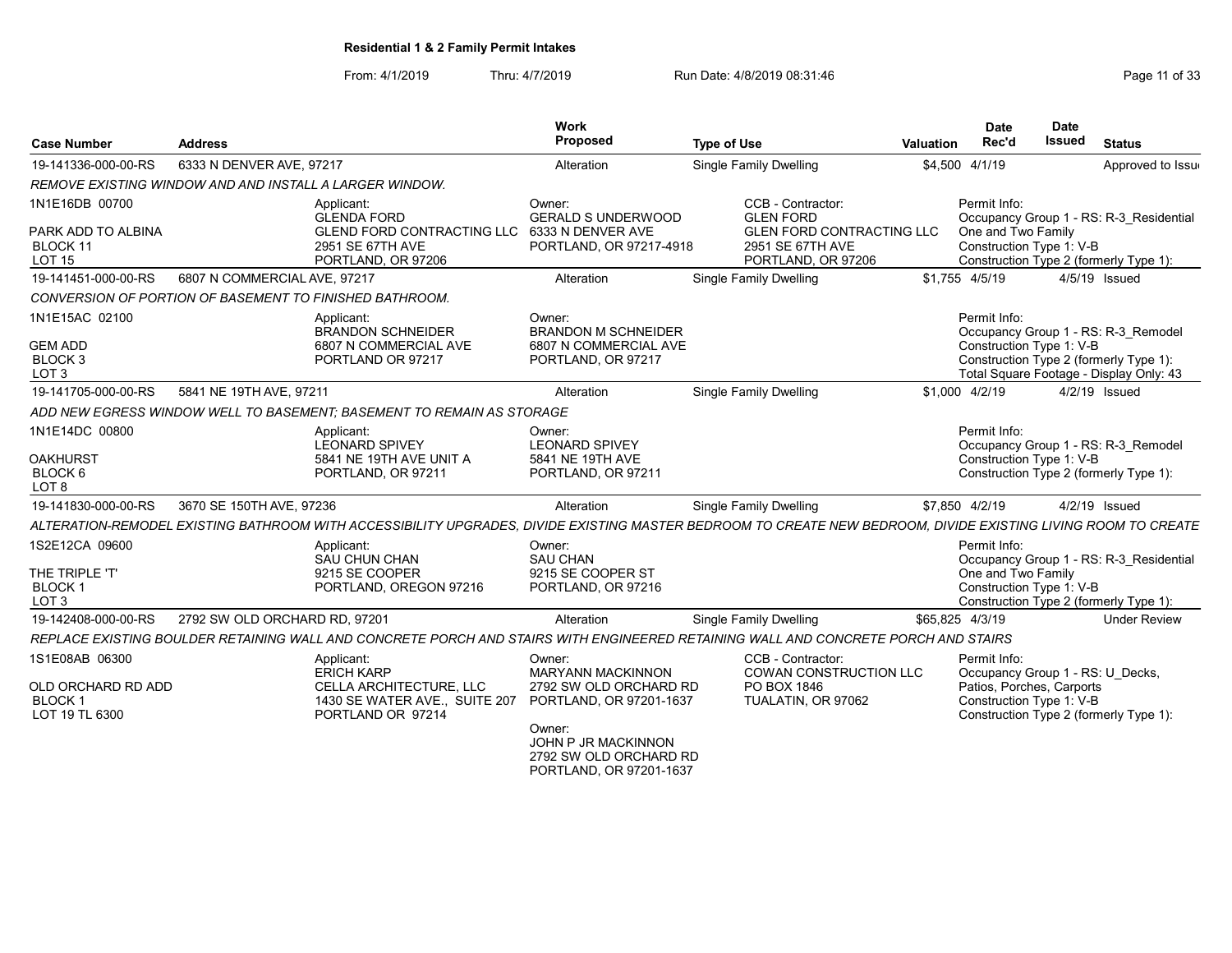From: 4/1/2019 Thru: 4/7/2019 Run Date: 4/8/2019 08:31:46 From: 4/1/2019 Page 12 of 33

| <b>Case Number</b>                                     | <b>Address</b>               |                                                                                                                                                                                  | <b>Work</b><br>Proposed                                                         | <b>Type of Use</b>            |                                                                                                                        | <b>Valuation</b> | <b>Date</b><br>Rec'd                                                                      | <b>Date</b><br><b>Issued</b> | <b>Status</b>                                                                      |  |  |
|--------------------------------------------------------|------------------------------|----------------------------------------------------------------------------------------------------------------------------------------------------------------------------------|---------------------------------------------------------------------------------|-------------------------------|------------------------------------------------------------------------------------------------------------------------|------------------|-------------------------------------------------------------------------------------------|------------------------------|------------------------------------------------------------------------------------|--|--|
| 19-142484-000-00-RS                                    | 3811 SW DOLPH CT, 97219      |                                                                                                                                                                                  | Single Family Dwelling<br>Alteration                                            |                               |                                                                                                                        | \$15,000 4/3/19  | 4/3/19 Issued                                                                             |                              |                                                                                    |  |  |
|                                                        |                              | LOWER NORTH HALF OF EXISTING DECK HEIGHT. ADD NEW STAIRS BETWEEN TWO ELEVATIONS AND LOWERED PORTION TO GROUND.                                                                   |                                                                                 |                               |                                                                                                                        |                  |                                                                                           |                              |                                                                                    |  |  |
| 1S1E20CD 12000                                         |                              | CCB - Contractor:<br>Owner:<br><b>JOLIE RUSSO</b><br>DANIEL J JENSEN                                                                                                             |                                                                                 |                               | Permit Info:<br>Occupancy Group 1 - RS: U Decks,                                                                       |                  |                                                                                           |                              |                                                                                    |  |  |
| SECTION 20 1S 1E<br>TL 12000 0.32 ACRES                |                              | <b>NANCY L BARKLEY</b><br>3811 SW DOLPH CT<br>PORTLAND, OR 97219-3658                                                                                                            | 3811 SW DOLPH CT<br>PORTLAND, OR 97219-3658                                     |                               | DANIEL J JENSEN<br>14300 SW 150TH<br><b>TIGARD, OR 97224</b>                                                           |                  | Patios, Porches, Carports<br>Construction Type 1: V-B                                     |                              | Construction Type 2 (formerly Type 1):                                             |  |  |
|                                                        |                              |                                                                                                                                                                                  | Owner:<br><b>NANCY L BARKLEY</b><br>3811 SW DOLPH CT<br>PORTLAND, OR 97219-3658 |                               |                                                                                                                        |                  |                                                                                           |                              |                                                                                    |  |  |
| 19-142499-000-00-RS                                    | 2325 N SUMNER ST, 97217      |                                                                                                                                                                                  | Alteration                                                                      | <b>Single Family Dwelling</b> |                                                                                                                        |                  | \$900 4/3/19                                                                              |                              | 4/3/19 Under Inspection                                                            |  |  |
| <b>SEISMIC UPGRADE TO EXISTING SFR</b>                 |                              |                                                                                                                                                                                  |                                                                                 |                               |                                                                                                                        |                  |                                                                                           |                              |                                                                                    |  |  |
| 1N1E21AB 11400                                         |                              | Applicant:<br>RICHARD HOWELL FLINCHBAUGH                                                                                                                                         | Owner:<br><b>MARI B MARAS</b>                                                   |                               | CCB - Contractor:<br>RICHARD HOWELL FLINCHBAUGH                                                                        |                  | Permit Info:                                                                              |                              | Occupancy Group 1 - RS: R-3 Residential                                            |  |  |
| <b>TERMINUS ADD</b><br>BLOCK 8<br>LOT <sub>19</sub>    |                              | 2425 NORTH SUMNER ST<br>PORTLAND, OR 97217                                                                                                                                       | 2325 N SUMNER ST<br>PORTLAND, OR 97217-3834                                     |                               | 2425 NORTH SUMNER ST<br>PORTLAND, OR 97217                                                                             |                  | One and Two Family<br>Construction Type 1: V-B                                            |                              | Construction Type 2 (formerly Type 1):                                             |  |  |
| 19-142559-000-00-RS                                    | 7110 SW 25TH AVE, 97219      |                                                                                                                                                                                  | Alteration                                                                      | <b>Single Family Dwelling</b> |                                                                                                                        |                  | \$500 4/3/19                                                                              |                              | 4/3/19 Issued                                                                      |  |  |
| SOLAR -13.6 ROOF TOP MOUNTED PV SYSTEM -PRESCTIPTIVE   |                              |                                                                                                                                                                                  |                                                                                 |                               |                                                                                                                        |                  |                                                                                           |                              |                                                                                    |  |  |
| 1S1E20AA 07704                                         |                              | Applicant:<br><b>MELISSA FARIAS</b>                                                                                                                                              | Owner:<br>DANIEL MACNAUGHTON INC                                                |                               | CCB - Contractor:<br>TESLA ENERGY OPERATIONS INC Occupancy Group 1 - RS: U Private                                     |                  | Permit Info:                                                                              |                              |                                                                                    |  |  |
| MULTNOMAH VILLAGE POINT<br>LOT <sub>1</sub>            |                              | SOLAR CITY CORPORATION<br>6132 NE 112TH AVE<br>PORTLAND, OR 97220                                                                                                                | 1120 NW 25TH AVE #1<br>PORTLAND, OR 97210-2870                                  |                               | 901 PAGE AVENUE<br>FREMONT, CA 94538                                                                                   |                  | Garage\Utility Misc.<br>Construction Type 1: V-B                                          |                              | Construction Type 2 (formerly Type 1):                                             |  |  |
| 19-142633-000-00-RS                                    | 4725 NE MASON ST, 97218      |                                                                                                                                                                                  | Alteration                                                                      | Single Family Dwelling        |                                                                                                                        | \$8,000 4/4/19   |                                                                                           |                              | 4/4/19 Issued                                                                      |  |  |
|                                                        |                              | NEW SECOND STORY DECK, STAIRWAY AND NEW ENTRY DOOR ON THE REAR OF SINGLE FAMILY RESIDENCE.***NOT AN ADU******CP Decom required. Do not finalize until #842 inspection is approve |                                                                                 |                               |                                                                                                                        |                  |                                                                                           |                              |                                                                                    |  |  |
| 1N2E19CA 12000                                         |                              | Applicant:                                                                                                                                                                       | Owner:                                                                          |                               | CCB - Contractor:                                                                                                      |                  | Permit Info:                                                                              |                              |                                                                                    |  |  |
| <b>IRVINGTON ACREAGE TR</b><br><b>BLOCK 2 TL 12000</b> |                              | <b>SHOOGS NARELLE</b><br>HARTWOOD CONSTRUCTION<br>AND DESIGN LLC<br>866 NORTH COLUMBIA SUITE A23<br>PORTLAND, OR 97217                                                           | NICHOLAS E DEAN<br>4725 NE MASON ST<br>PORTLAND, OR 97218                       |                               | <b>SHOOGS NARELLE</b><br>HARTWOOD CONSTRUCTION<br>AND DESIGN LLC<br>866 NORTH COLUMBIA SUITE A23<br>PORTLAND, OR 97217 |                  | Occupancy Group 1 - RS: U Decks,<br>Patios, Porches, Carports<br>Construction Type 1: V-B |                              | Construction Type 2 (formerly Type 1):<br>Total Square Footage - Display Only: 120 |  |  |
| 19-142734-000-00-RS                                    | 3809 NE COLUMBIA BLVD, 97211 |                                                                                                                                                                                  | Alteration                                                                      | <b>Single Family Dwelling</b> |                                                                                                                        |                  | \$500 4/4/19                                                                              |                              | 4/4/19 Issued                                                                      |  |  |
|                                                        |                              | REMOVE ATTACHED GARAGE AND COVERED PORCH AND FRAME AND CLOSE ENTRY TO HOME AT COVERED PORCH.                                                                                     |                                                                                 |                               |                                                                                                                        |                  |                                                                                           |                              |                                                                                    |  |  |
| 1N1E13A 00800                                          |                              | Applicant:<br><b>RYAN PICKREL</b>                                                                                                                                                | Owner:<br><b>RAIMORE CONSTRUCTION LLC</b>                                       |                               | CCB - Contractor:<br>PERLO CONSTRUCTION LLC                                                                            |                  | Permit Info:                                                                              |                              | Occupancy Group 1 - RS: R-3 Remodel                                                |  |  |
| SECTION 13 1N 1E<br>TL 800 1.70 ACRES                  |                              | <b>FASTER PERMITS</b><br>2000 SW 1ST AVE #420<br>PORTLAND OR 97201                                                                                                               | 2522 NE M L KING JR BLVD<br>PORTLAND, OR 97212                                  |                               | 11450 SW AMU STREET<br>TUALATIN, OR 97062                                                                              |                  | Construction Type 1: V-B                                                                  |                              | Construction Type 2 (formerly Type 1):                                             |  |  |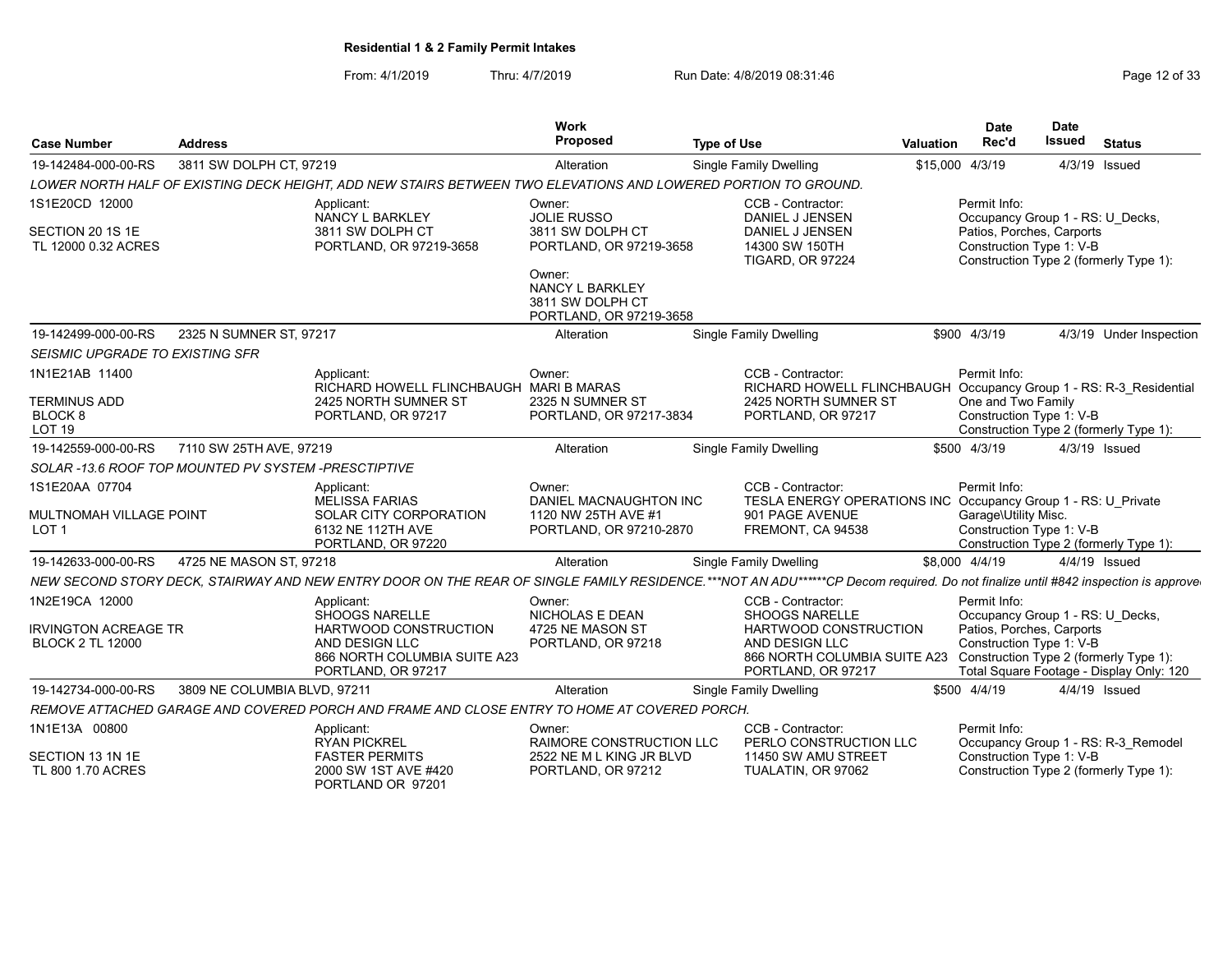From: 4/1/2019 Thru: 4/7/2019 Run Date: 4/8/2019 08:31:46 From: 4/1/2019 Page 13 of 33

| <b>Case Number</b>                                                    | <b>Address</b>                                                |                                                                                                         | Work<br><b>Proposed</b>                                                                                                                                                  | <b>Type of Use</b>                                                                                                                                           | <b>Valuation</b> | <b>Date</b><br>Rec'd                                           | <b>Date</b><br>Issued | <b>Status</b>                                                                     |
|-----------------------------------------------------------------------|---------------------------------------------------------------|---------------------------------------------------------------------------------------------------------|--------------------------------------------------------------------------------------------------------------------------------------------------------------------------|--------------------------------------------------------------------------------------------------------------------------------------------------------------|------------------|----------------------------------------------------------------|-----------------------|-----------------------------------------------------------------------------------|
| 19-142741-000-00-RS                                                   | 7434 SE 86TH AVE, 97266                                       |                                                                                                         | Alteration                                                                                                                                                               | Single Family Dwelling                                                                                                                                       |                  | \$400 4/3/19                                                   | 4/3/19 Final          |                                                                                   |
|                                                                       | ALTERATION TO REPLACE HEADER IN BATHROOM WINDOW DUE TO DRYROT |                                                                                                         |                                                                                                                                                                          |                                                                                                                                                              |                  |                                                                |                       |                                                                                   |
| 1S2E21BC 20000                                                        | Applicant:                                                    | DOUBLE J CONSTRUCTION INC                                                                               | Owner:<br><b>ALLISON M FERRARO</b>                                                                                                                                       | CCB - Contractor:<br>DOUBLE J CONSTRUCTION INC                                                                                                               |                  | Permit Info:                                                   |                       | Occupancy Group 1 - RS: R-3 Residential                                           |
| ARMINGTON<br>BLOCK 5<br>LOT <sub>10</sub>                             |                                                               | PO BOX 2213<br>OREGON CITY, OR 97045                                                                    | 7434 SE 86TH AVE<br>PORTLAND, OR 97266<br>Owner:<br>JONATHAN J LEWIS                                                                                                     | PO BOX 2213<br>OREGON CITY, OR 97045                                                                                                                         |                  | One and Two Family<br>Construction Type 1: V-B                 |                       | Construction Type 2 (formerly Type 1):                                            |
|                                                                       |                                                               |                                                                                                         | 7434 SE 86TH AVE<br>PORTLAND, OR 97266                                                                                                                                   |                                                                                                                                                              |                  |                                                                |                       |                                                                                   |
| 19-142878-000-00-RS                                                   | 6225 NE BROADWAY, 97213                                       |                                                                                                         | Alteration                                                                                                                                                               | <b>Single Family Dwelling</b>                                                                                                                                |                  | \$1,082 4/3/19                                                 |                       | 4/3/19 Issued                                                                     |
| INSTALL A WINDOW AND WELL.                                            |                                                               |                                                                                                         |                                                                                                                                                                          |                                                                                                                                                              |                  |                                                                |                       |                                                                                   |
| 1N2E29CC 05900<br>LAWNDALE<br>BLOCK 5<br>LOT <sub>7</sub>             | Applicant:<br><b>SYSTEMS</b>                                  | <b>EMILY SINGLETON</b><br><b>TERRAFIRMA FOUNDATION</b><br>7910 SW HUNZIKER ST<br><b>TIGARD OR 97223</b> | Owner:<br><b>JENNIFER LYMAN</b><br>6225 NE BROADWAY<br>PORTLAND, OR 97213<br>Owner:<br>NICHOLAS LYMAN<br>6225 NE BROADWAY<br>PORTLAND, OR 97213                          | CCB - Contractor:<br><b>TERRAFIRMA FOUNDATION</b><br><b>REPAIR INC</b><br>761 NE GARDEN VALLEY BLVD<br>ROSEBURG, OR 97470                                    |                  | Permit Info:<br>One and Two Family<br>Construction Type 1: V-B |                       | Occupancy Group 1 - RS: R-3 Residential<br>Construction Type 2 (formerly Type 1): |
| 19-143043-000-00-RS                                                   | 4208 SE STEELE ST, 97206                                      |                                                                                                         | Alteration                                                                                                                                                               | <b>Single Family Dwelling</b>                                                                                                                                |                  | \$3,300 4/4/19                                                 | 4/8/19 Final          |                                                                                   |
| INSTALL AND EGRESS WINDOW AND WELL.                                   |                                                               |                                                                                                         |                                                                                                                                                                          |                                                                                                                                                              |                  |                                                                |                       |                                                                                   |
| 1S2E18BC 19300                                                        | Applicant:                                                    | CATALYST CONSTRUCTION &<br><b>REMODELING LLC</b><br>1031 NE 76TH AVE<br>PORTLAND, OR 97213              | Owner:<br><b>AMY HICKEY</b><br>4208-4212 SE STEELE ST<br>PORTLAND, OR 97206-5722<br>Owner:<br><b>MATTHEW HICKEY</b><br>4208-4212 SE STEELE ST<br>PORTLAND, OR 97206-5722 | CCB - Contractor:<br>CATALYST CONSTRUCTION &<br><b>REMODELING LLC</b><br>1031 NE 76TH AVE<br>PORTLAND, OR 97213                                              |                  | Permit Info:<br>One and Two Family<br>Construction Type 1: V-B |                       | Occupancy Group 1 - RS: R-3 Residential<br>Construction Type 2 (formerly Type 1): |
| 19-143050-000-00-RS                                                   | 1131 SW KING AVE, 97205                                       |                                                                                                         | Alteration                                                                                                                                                               | <b>Single Family Dwelling</b>                                                                                                                                |                  | \$15,000 4/4/19                                                |                       | <b>Under Review</b>                                                               |
|                                                                       |                                                               |                                                                                                         |                                                                                                                                                                          | INSTALLATION OF NEW CONCRETE FOOTING WITH HELICAL ANCHORS AND NEW CONCRETE WALL AND PAD FOR MECHANICAL EQUIPMENT. INSTALLATION OF 3 HEAT PUMPS. SEE APPROVED |                  |                                                                |                       |                                                                                   |
| 1N1E33CD 05500<br>JOHNSONS ADD<br><b>BLOCK1</b><br><b>LOT 1&amp;2</b> | Applicant:<br><b>INC</b>                                      | <b>JEFF JONES</b><br>OLSON & JONES CONSTRUCTION 1131 SW KING AVE<br>PO BOX 19563<br>PORTLAND OR 97280   | Owner:<br><b>RALPH ZAZULA</b><br>PORTLAND, OR 97205<br>Owner:<br><b>KELLY A TOSHACH</b><br>1131 SW KING AVE<br>PORTLAND, OR 97205                                        | CCB - Contractor:<br><b>JEFF JONES</b><br>OLSON & JONES CONSTRUCTION One and Two Family<br><b>INC</b><br>PO BOX 19563<br>PORTLAND, OR 97280-0563             |                  | Permit Info:<br>Construction Type 1: V-B                       |                       | Occupancy Group 1 - RS: R-3 Residential<br>Construction Type 2 (formerly Type 1): |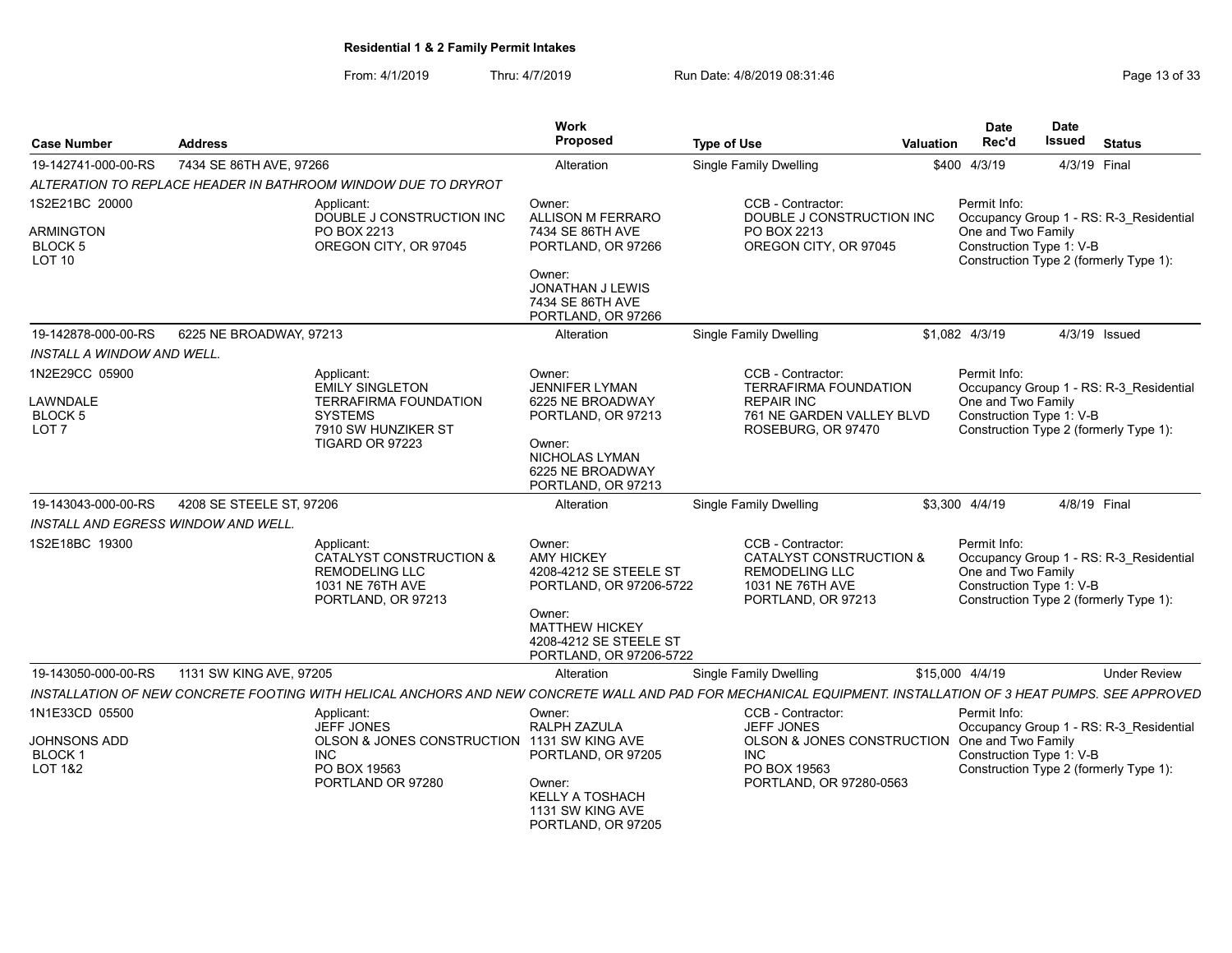From: 4/1/2019 Thru: 4/7/2019 Run Date: 4/8/2019 08:31:46 From: 4/1/2019 Page 14 of 33

| <b>Case Number</b>                                                 | <b>Address</b>                                                                                                                                                | Work<br><b>Proposed</b>                                                                                                                                        | <b>Type of Use</b>                                                                                                        | Valuation       | <b>Date</b><br>Rec'd                                           | Date<br><b>Issued</b> | <b>Status</b>                                                                                                             |
|--------------------------------------------------------------------|---------------------------------------------------------------------------------------------------------------------------------------------------------------|----------------------------------------------------------------------------------------------------------------------------------------------------------------|---------------------------------------------------------------------------------------------------------------------------|-----------------|----------------------------------------------------------------|-----------------------|---------------------------------------------------------------------------------------------------------------------------|
| 19-143528-000-00-RS                                                | 626 NE 71ST AVE, 97213                                                                                                                                        | Alteration                                                                                                                                                     | <b>Single Family Dwelling</b>                                                                                             | \$3,000 4/4/19  |                                                                |                       | 4/4/19 Issued                                                                                                             |
|                                                                    | <b>ENLARGE EXISTING WINDOW IN UNFINISHED BASEMENT</b>                                                                                                         |                                                                                                                                                                |                                                                                                                           |                 |                                                                |                       |                                                                                                                           |
| 1N2E32BD 01600<br><b>JONESMORE</b><br>BLOCK 19<br>LOT 8&9          | Applicant:<br><b>RICHARD MORRIS</b><br>626 NE 71ST AVE<br>PORTLAND OR 97213                                                                                   | Owner:<br>ANN E JONES<br>626 NE 71ST AVE<br>PORTLAND, OR 97213                                                                                                 |                                                                                                                           |                 | Permit Info:<br>Construction Type 1: V-B                       |                       | Occupancy Group 1 - RS: R-3 Remodel<br>Construction Type 2 (formerly Type 1):                                             |
|                                                                    |                                                                                                                                                               | Owner:<br><b>RICHARD W MORRIS</b><br>626 NE 71ST AVE<br>PORTLAND, OR 97213                                                                                     |                                                                                                                           |                 |                                                                |                       |                                                                                                                           |
| 19-143537-000-00-RS                                                | 15121 SE FRANCIS ST. 97236                                                                                                                                    | Alteration                                                                                                                                                     | Single Family Dwelling                                                                                                    | \$13,000 4/5/19 |                                                                |                       | 4/5/19 Issued                                                                                                             |
|                                                                    | FUR OUT ALL ENTIRE BASEMENT. CREATE ADDITIONAL HABITABLE SPACE IN BASEMENT INCLUDING BEDROOM WITH EGRESS WINDOW. WET BAR AREA IN REC ROOM. ELECTRIC AND MECHA |                                                                                                                                                                |                                                                                                                           |                 |                                                                |                       |                                                                                                                           |
| 1S2E12CA 01200<br><b>VERRA VISTA</b>                               | Applicant:<br>Jachin Walters<br>15121 SE FRANCIS                                                                                                              | Owner:<br>Jachin Walters<br>15121 SE FRANCIS                                                                                                                   |                                                                                                                           |                 | Permit Info:<br>Construction Type 1: V-B                       |                       | Occupancy Group 1 - RS: R-3 Remodel                                                                                       |
| BLOCK 6<br>LOT <sub>7</sub>                                        | PORTLAND, OR 97236                                                                                                                                            | PORTLAND, OR 97236                                                                                                                                             |                                                                                                                           |                 |                                                                |                       | Construction Type 2 (formerly Type 1):                                                                                    |
| 19-143561-000-00-RS                                                | 3410 SE 10TH AVE, 97202                                                                                                                                       | Alteration                                                                                                                                                     | <b>Single Family Dwelling</b>                                                                                             | \$16,224 4/5/19 |                                                                |                       | <b>Under Review</b>                                                                                                       |
|                                                                    | <b>VOLUNTARY UNDERPINNING USING 8 PUSH OIERS.</b>                                                                                                             |                                                                                                                                                                |                                                                                                                           |                 |                                                                |                       |                                                                                                                           |
| 1S1E11BD 12400<br>LENSCH<br>BLOCK <sub>2</sub><br>W 65' OF LOT 3&4 | Applicant:<br><b>EMILY SINGLETON</b><br><b>TERRAFIRMA FOUNDATION</b><br><b>SYSTEMS</b><br>7910 SW HUNZIKER ST<br>TIGARD OR 97223                              | Owner:<br>DONNA L REYNOLDS<br>3410 SE 10TH AVE<br>PORTLAND, OR 97202-2726<br>Owner:<br><b>HAROLD N REYNOLDS</b><br>3410 SE 10TH AVE<br>PORTLAND, OR 97202-2726 | CCB - Contractor:<br><b>TERRAFIRMA FOUNDATION</b><br><b>REPAIR INC</b><br>761 NE GARDEN VALLEY BLVD<br>ROSEBURG, OR 97470 |                 | Permit Info:<br>One and Two Family<br>Construction Type 1: V-B |                       | Occupancy Group 1 - RS: R-3 Residential<br>Construction Type 2 (formerly Type 1):                                         |
| 19-143753-000-00-RS                                                | 3231 SE SHERRETT ST. 97222                                                                                                                                    | Alteration                                                                                                                                                     | Single Family Dwelling                                                                                                    | \$11.511 4/5/19 |                                                                |                       | 4/5/19 Issued                                                                                                             |
|                                                                    | CONVERT ATTACHED GARAGE TO LIVING ROOM; CHANGE GARAGE DOOR TO WINDOW***ELECTRICAL PERMIT TO BE OBTAINED SEPARATELY***                                         |                                                                                                                                                                |                                                                                                                           |                 |                                                                |                       |                                                                                                                           |
| 1S1E24DC 06700<br>ENYART ADD<br><b>BLOCK1</b><br>LOT <sub>6</sub>  | Applicant:<br>ALAN ARMSTRONG<br>LITMUS DESIGN ARCHITECTURE<br>206 NE 28TH AVE<br>PORTLAND, OR 97232                                                           | Owner:<br>MELELANI SAX-BARNETT<br>3231 SE SHERRETT ST<br>MILWAUKIE, OR 97222                                                                                   | CCB - Contractor:<br><b>BEFORE &amp; AFTER</b><br><b>CONSTRUCTION LLC</b><br>2940 JAMES CT<br>FOREST GROVE, OR 97116      |                 | Permit Info:<br>Construction Type 1: V-B                       |                       | Occupancy Group 1 - RS: R-3 Remodel<br>Construction Type 2 (formerly Type 1):<br>Total Square Footage - Display Only: 282 |
|                                                                    |                                                                                                                                                               | Owner:<br><b>BEN DUPREE</b><br>3231 SE SHERRETT ST<br>MILWAUKIE, OR 97222                                                                                      |                                                                                                                           |                 |                                                                |                       |                                                                                                                           |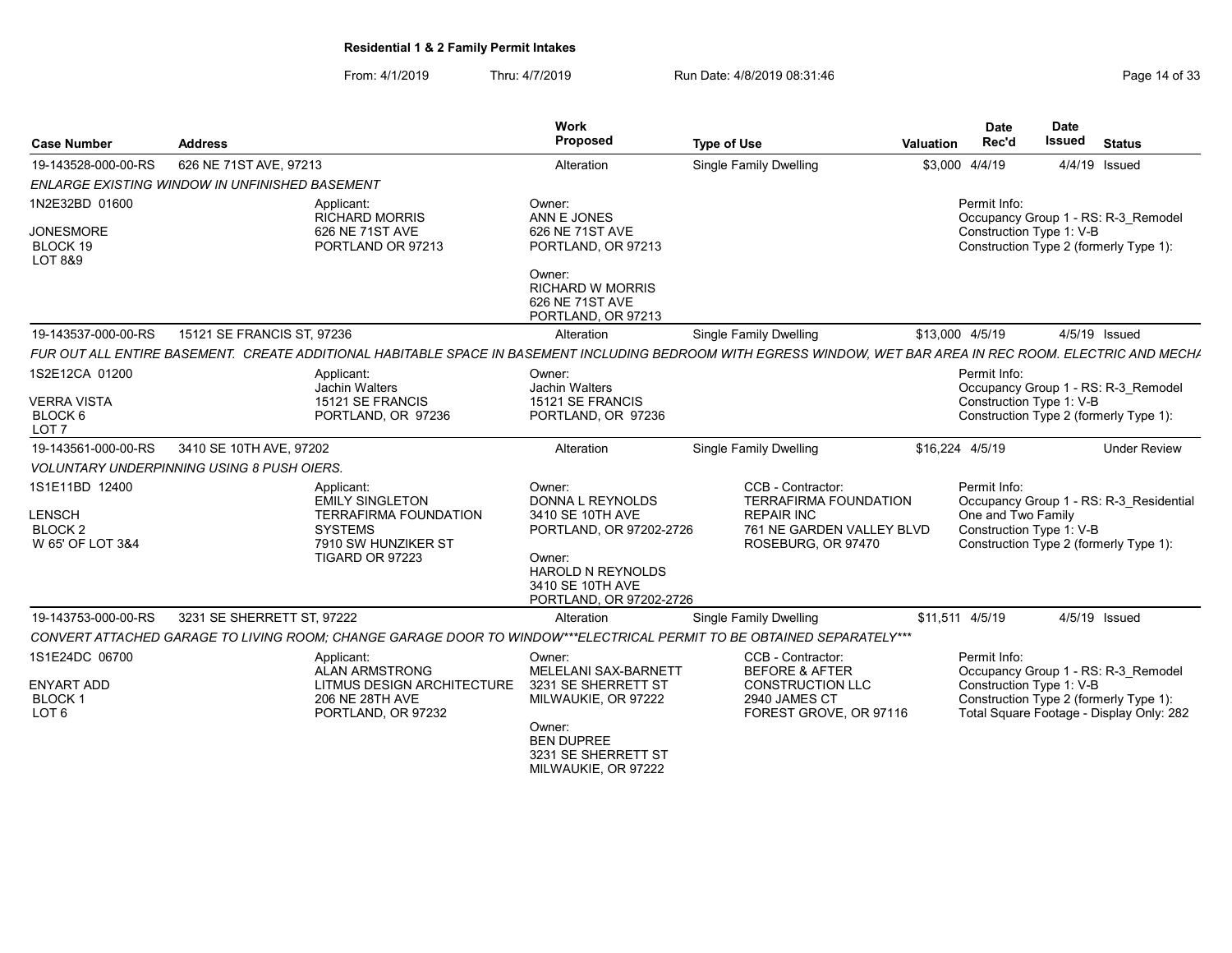From: 4/1/2019 Thru: 4/7/2019 Run Date: 4/8/2019 08:31:46 From: 4/1/2019 Page 15 of 33

| <b>Case Number</b>                                                        | <b>Address</b>             |                                                                                                                                | Work<br>Proposed                                                                                                                                        | <b>Type of Use</b>                                                                                                                                                                                                         | <b>Valuation</b> | <b>Date</b><br>Rec'd                                                                                     | <b>Date</b><br><b>Issued</b> | <b>Status</b>                                                                  |
|---------------------------------------------------------------------------|----------------------------|--------------------------------------------------------------------------------------------------------------------------------|---------------------------------------------------------------------------------------------------------------------------------------------------------|----------------------------------------------------------------------------------------------------------------------------------------------------------------------------------------------------------------------------|------------------|----------------------------------------------------------------------------------------------------------|------------------------------|--------------------------------------------------------------------------------|
| 19-143840-000-00-RS                                                       | 4105 NE ROSELAWN ST, 97211 |                                                                                                                                | Alteration                                                                                                                                              | <b>Single Family Dwelling</b>                                                                                                                                                                                              |                  | \$1,500 4/5/19                                                                                           |                              | 4/5/19 Issued                                                                  |
|                                                                           |                            | VOLUNTARY INSTALLATION OF ANCHORS BETWEEN EXISTING FRAMED STRUCTURE AND CONCRETE FOUNDATION; ALL INTERIOR                      |                                                                                                                                                         |                                                                                                                                                                                                                            |                  |                                                                                                          |                              |                                                                                |
| 1N1E24AA 10700<br>KILLINGSWORTH AVE ADD<br>BLOCK 10<br>W 50' OF LOT 3&4   |                            | Applicant:<br><b>GUIDO BLAT</b><br>OREGON SEISMIC LLC<br>2425 NE 50TH AVE #13165<br>PORTLAND OR 97213                          | Owner:<br>CHRISTA R VON BEHREN<br>4105 NE ROSELAWN ST<br>PORTLAND, OR 97211-8064                                                                        | CCB - Contractor:<br>OREGON SEISMIC LLC<br>2425 NE 50TH AVE UNIT 13165<br>PORTLAND, OR 97213                                                                                                                               |                  | Permit Info:<br>Construction Type 1: V-B<br>Construction Type 2 (formerly Type 1):                       |                              | Occupancy Group 1 - RS: R-3 Remodel                                            |
|                                                                           |                            |                                                                                                                                | Owner:<br><b>BENJAMIN H POLLAK</b><br>4105 NE ROSELAWN ST<br>PORTLAND, OR 97211-8064                                                                    |                                                                                                                                                                                                                            |                  |                                                                                                          |                              |                                                                                |
| 19-143855-000-00-RS                                                       | 9538 NW ROSEWAY AVE, 97231 |                                                                                                                                | Alteration                                                                                                                                              | <b>Single Family Dwelling</b>                                                                                                                                                                                              |                  | \$1,200 4/5/19                                                                                           |                              | 4/5/19 Issued                                                                  |
|                                                                           |                            | CREATE BATHROOM IN BASEMENT/COMBO PERMIT TO INCLUDE MECHANICAL, ELECTICAL AND PLUMBING                                         |                                                                                                                                                         |                                                                                                                                                                                                                            |                  |                                                                                                          |                              |                                                                                |
| 1N1W11BA 00700<br><b>GLEN HARBOR</b><br><b>BLOCK1</b><br>LOT 25&26 TL 700 |                            | Applicant:<br><b>ALI ALALI</b><br>9538 NW ROSEWAY AV<br>PORTLAND OR 97231                                                      | Owner:<br><b>ALI ALALI</b><br>9538 NW ROSEWAY AV<br>PORTLAND OR 97231                                                                                   |                                                                                                                                                                                                                            |                  | Permit Info:<br>Construction Type 1: V-B<br>Construction Type 2 (formerly Type 1):                       |                              | Occupancy Group 1 - RS: R-3 Remodel<br>Total Square Footage - Display Only: 45 |
| 19-144222-000-00-RS                                                       | 2632 SE SALMON ST, 97214   |                                                                                                                                | Alteration                                                                                                                                              | <b>Single Family Dwelling</b>                                                                                                                                                                                              |                  | \$97,590 4/6/19                                                                                          |                              | <b>Under Review</b>                                                            |
|                                                                           |                            | CONVERT BASEMENT TO HABITABLE SPACE. CREATE A FAMILY ROOM, BEDROOM WITH EGRESS WINDOW, AND A NEW BASEMENT BATHROOM (4th).      |                                                                                                                                                         |                                                                                                                                                                                                                            |                  |                                                                                                          |                              |                                                                                |
| 1S1E01BC 08100<br>MURRAY HILL ADD<br>BLOCK 4<br>E 1/2 OF LOT 7&8          |                            | Applicant:<br><b>WADE FREITAG</b><br><b>CRAFTSMAN DESIGN AND</b><br><b>RENOVATION</b><br>837 SE 27th Ave<br>PORTLAND, OR 97214 | Owner:<br><b>JEFFREY YASSKIN</b><br>2632 SE SALMON ST<br>PORTLAND, OR 97214<br>Owner:<br><b>CLAIRE VLACH</b><br>2632 SE SALMON ST<br>PORTLAND, OR 97214 | CCB - Contractor:<br><b>WATTS HEATING &amp; COOLING INC</b><br>580 PORTLAND AVE<br>GLADSTONE, OR 97027<br>CCB - Contractor:<br><b>CRAFTSMAN DESIGN &amp;</b><br><b>RENOVATION LLC</b><br>837 SE 27TH<br>PORTLAND, OR 97214 |                  | Permit Info:<br>One and Two Family<br>Construction Type 1: V-B<br>Construction Type 2 (formerly Type 1): |                              | Occupancy Group 1 - RS: R-3 Residential                                        |
| Total # of RS Alteration permit intakes: 50                               |                            |                                                                                                                                |                                                                                                                                                         |                                                                                                                                                                                                                            |                  |                                                                                                          |                              | Total valuation of RS Alteration permit intakes: \$1,060,606                   |
| 19-140914-000-00-RS                                                       | 15440 SE MARTINS ST, 97236 |                                                                                                                                | Demolition                                                                                                                                              | Garage/Carport                                                                                                                                                                                                             |                  | \$250 4/1/19                                                                                             |                              | <b>Under Review</b>                                                            |
|                                                                           |                            | SB871 - DEMOLISH DETACHED GARAGE > 200 S.F., REMOVE ALL DEBRIS *** W/19-140913-RS                                              |                                                                                                                                                         |                                                                                                                                                                                                                            |                  |                                                                                                          |                              |                                                                                |
| 1S2E13DC 00600<br><b>SYCAMORE AC</b>                                      |                            | Applicant:<br><b>CORY TIPTON</b><br>CITY OF PORTLAND BUREAU OF                                                                 | Owner:<br>PORTLAND CITY OF<br>1120 SW 5TH AVE #1000                                                                                                     | Primary Contractor:<br>TO BID                                                                                                                                                                                              |                  | Permit Info:<br>Occupancy Group 1 - RS: U Private<br>Garage\Utility Misc.                                |                              |                                                                                |
| LOT 32&33 TL 600                                                          |                            | <b>ENVIRONMENTAL SERVICES</b><br>1120 SW 5TH AVE<br>PORTLAND OREGON 97204                                                      | PORTLAND, OR 97204-1912                                                                                                                                 |                                                                                                                                                                                                                            |                  | Construction Type 1: V-B<br>Construction Type 2 (formerly Type 1):                                       |                              |                                                                                |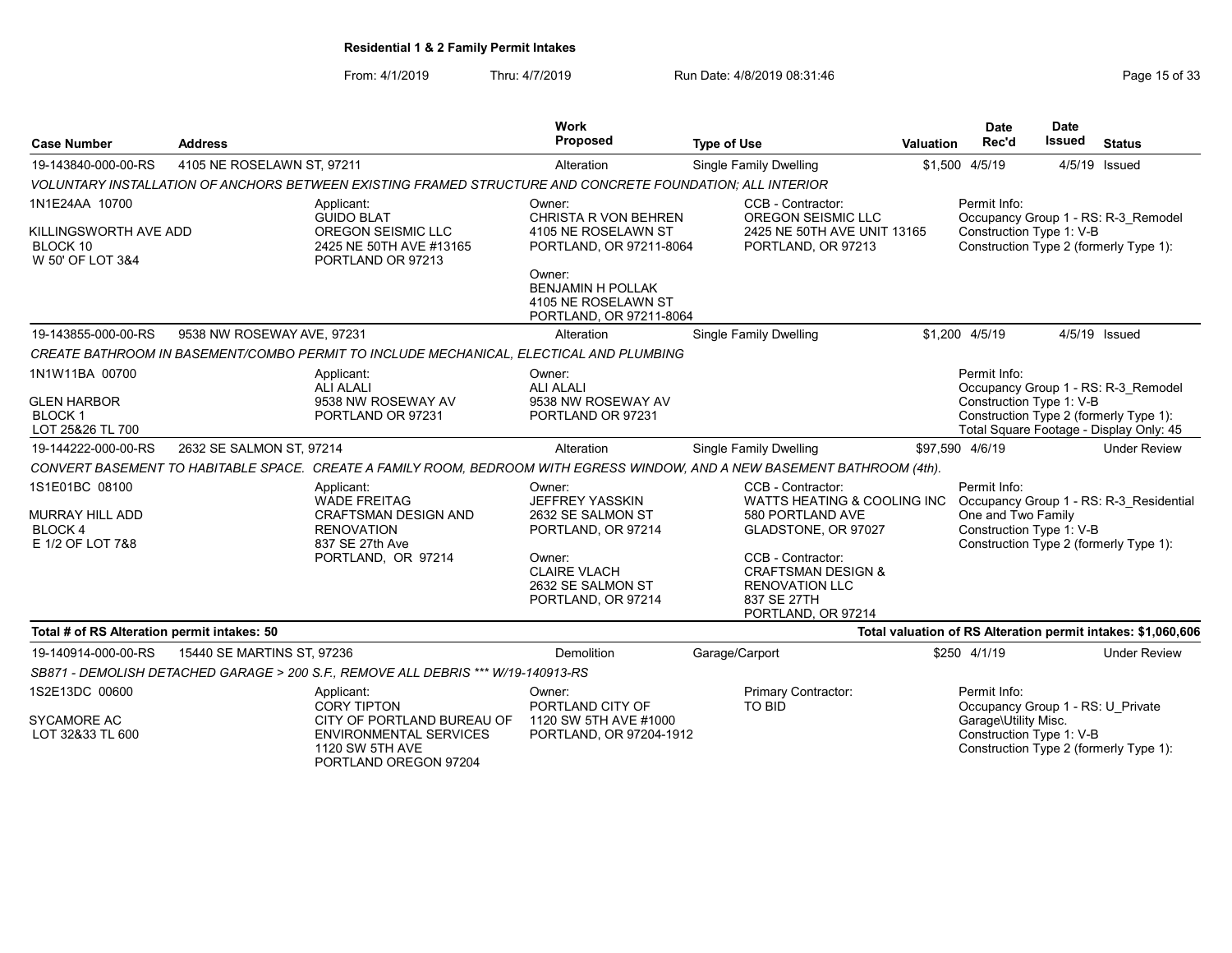From: 4/1/2019 Thru: 4/7/2019 Run Date: 4/8/2019 08:31:46 From: 4/1/2019 Page 16 of 33

| <b>Case Number</b>                                                            | <b>Address</b>                                                                                                       | Work<br><b>Proposed</b>                                                                                                                                                                           | <b>Type of Use</b>                                                                                                | Valuation | <b>Date</b><br>Rec'd                                                                                  | <b>Date</b><br><b>Issued</b> | <b>Status</b>                           |
|-------------------------------------------------------------------------------|----------------------------------------------------------------------------------------------------------------------|---------------------------------------------------------------------------------------------------------------------------------------------------------------------------------------------------|-------------------------------------------------------------------------------------------------------------------|-----------|-------------------------------------------------------------------------------------------------------|------------------------------|-----------------------------------------|
| 19-141528-000-00-RS                                                           | 1823 NE WEIDLER ST, 97232                                                                                            | Demolition                                                                                                                                                                                        | Garage/Carport                                                                                                    |           | \$500 4/2/19                                                                                          |                              | <b>Under Review</b>                     |
|                                                                               | SB871 - DECONSTRUCT DETACHED GARAGE > 200 S.F., REMOVE ALL DEBRIS                                                    |                                                                                                                                                                                                   |                                                                                                                   |           |                                                                                                       |                              |                                         |
| 1N1E26DC 03500<br>JOHN IRVINGS 1ST ADD<br><b>BLOCK5</b><br>W 33 1/3' OF LOT 2 | Applicant:<br>WEBSTER WILSON<br><b>WEBSTER WILSON ARCHITECT</b><br>1001 SE WATER AVE<br>PORTLAND, OR 97214           | Owner:<br><b>ROBERTA LAMPERT</b><br>1823 NE WEIDLER ST<br>PORTLAND, OR 97232<br>Owner:<br>ROBERTA LAMPERT<br>Owner:<br><b>JAMES R PIPER</b><br>$\overline{ }$<br>Owner:<br><b>SUZANNE LAMPERT</b> | CCB - Contractor:<br><b>STRUCTURE BUILD LLC</b><br>6205 NE 8TH AVE<br>PORTLAND, OR 97211                          |           | Permit Info:<br>Occupancy Group 1 - RS: U Private<br>Garage\Utility Misc.<br>Construction Type 1: V-B |                              | Construction Type 2 (formerly Type 1):  |
| 19-142696-000-00-RS                                                           | 615 NE ROSA PARKS WAY - Unit A, 97211                                                                                | Demolition                                                                                                                                                                                        | Garage/Carport                                                                                                    |           | \$6,400 4/5/19                                                                                        |                              | <b>Under Review</b>                     |
|                                                                               | SB871: DECONSTRUCT DETACHED GARAGE: DRIVEWAY AND CURB CUT TO REMAIN                                                  |                                                                                                                                                                                                   |                                                                                                                   |           |                                                                                                       |                              |                                         |
| 1N1E14BC 10300<br><b>WOODLAWN</b><br>BLOCK <sub>21</sub><br>LOT <sub>17</sub> | Applicant:<br><b>DECLAN LOWRY</b><br>LOVETT DECONSTRUCTION<br>2034 NE SANDY BLVD<br>PORTLAND, OR 97232               | Owner:<br><b>MATTHEW D KRAMER</b><br>33470 SW CHINOOK PLZ PMB 326<br>SCAPPOOSE, OR 97056-3726                                                                                                     | CCB - Contractor:<br>LOVETT DECONSTRUCTION INC<br>2522 SE 16TH AVE<br>PORTLAND, OR 97202                          |           | Permit Info:<br>Occupancy Group 1 - RS: U Private<br>Garage\Utility Misc.<br>Construction Type 1: V-B |                              | Construction Type 2 (formerly Type 1):  |
| 19-142752-000-00-RS                                                           | 5816 SE WOODSTOCK BLVD, 97206                                                                                        | Demolition                                                                                                                                                                                        | Garage/Carport                                                                                                    |           | \$3,000 4/3/19                                                                                        |                              | <b>Under Review</b>                     |
|                                                                               | SB871 - DEMOLISH DETACHED GARAGE; REMOVE ALL DEBRIS***W/ 19-142746-RS***                                             |                                                                                                                                                                                                   |                                                                                                                   |           |                                                                                                       |                              |                                         |
| 1S2E18DD 16900<br><b>TREMONT PL</b><br>BLOCK 6<br>LOT 20&21                   | Applicant:<br><b>SLAVIK DEZHNYUK</b><br>ALPINA PROPERTIES LLC<br>10117 SE SUNNYSIDE RD #F1123<br>CLACKAMAS, OR 97015 | Owner:<br><b>MARY L PULS</b><br>5816 SE WOODSTOCK BLVD<br>PORTLAND, OR 97206-6706                                                                                                                 | CCB - Contractor:<br>DON BURKE EXCAVATION &<br><b>CONSTRUCTION INC</b><br>15604 SE RUBY DR<br>MILWAUKIE, OR 97267 |           | Permit Info:<br>Occupancy Group 1 - RS: U Private<br>Garage\Utility Misc.<br>Construction Type 1: V-B |                              | Construction Type 2 (formerly Type 1):  |
| 18-220007-REV-01-RS                                                           | 567 NE DEKUM ST, 97211                                                                                               | Demolition                                                                                                                                                                                        | Single Family Dwelling                                                                                            |           | \$4/4/19                                                                                              |                              | <b>Under Review</b>                     |
| <i>SB 871: REVISION TO FILL BASEMENT</i>                                      |                                                                                                                      |                                                                                                                                                                                                   |                                                                                                                   |           |                                                                                                       |                              |                                         |
| 1N1E14BC 02900                                                                | Applicant:<br><b>KRISTOFFER MCGILL</b>                                                                               | Owner:<br>533 NE DEKUM LLC                                                                                                                                                                        | CCB - Contractor:<br>GOOD WOOD DECONSTRUCTION                                                                     |           | Permit Info:                                                                                          |                              | Occupancy Group 1 - RS: R-3 Residential |
| <b>WOODLAWN</b><br>BLOCK 38<br>LOT <sub>18</sub>                              | 10497 SW WINDWOOD WAY<br>PORTLAND OR 97225                                                                           | 25800 SW CANYON CREEK RD<br>WILSONVILLE, OR 97070                                                                                                                                                 | AND SALVAGE LLC<br>6326 NE 8TH AVE<br>PORTLAND, OR 97211                                                          |           | One and Two Family<br>Construction Type 1: V-B                                                        |                              | Construction Type 2 (formerly Type 1):  |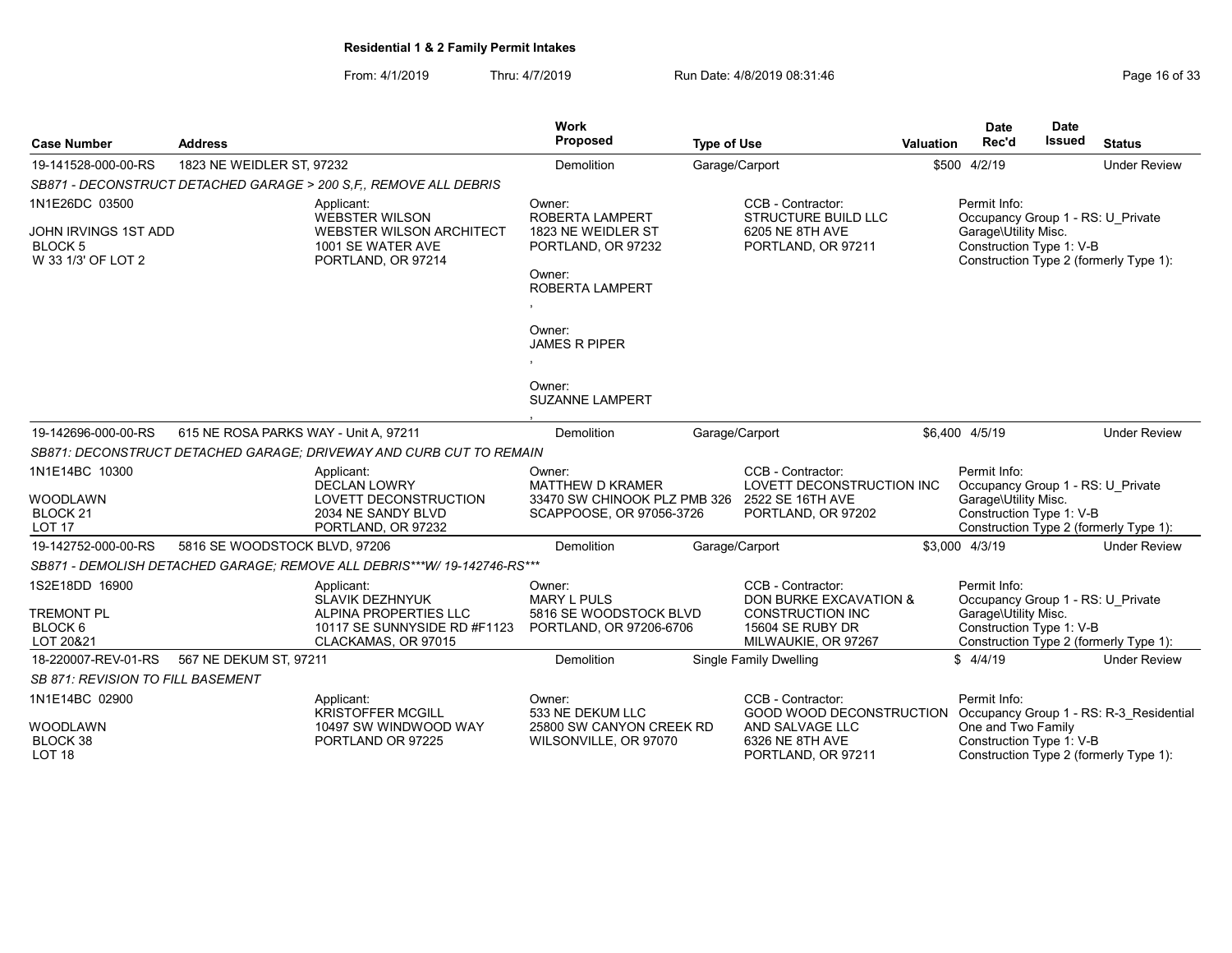From: 4/1/2019 Thru: 4/7/2019 Run Date: 4/8/2019 08:31:46 From: 4/1/2019 Page 17 of 33

| <b>Case Number</b>                                                                | <b>Address</b>                |                                                                                                                                                                          | Work<br><b>Proposed</b>                                                                                         | <b>Type of Use</b> |                                                                                                                   | <b>Valuation</b> | <b>Date</b><br>Rec'd                                           | Date<br><b>Issued</b> | <b>Status</b>                                                                     |
|-----------------------------------------------------------------------------------|-------------------------------|--------------------------------------------------------------------------------------------------------------------------------------------------------------------------|-----------------------------------------------------------------------------------------------------------------|--------------------|-------------------------------------------------------------------------------------------------------------------|------------------|----------------------------------------------------------------|-----------------------|-----------------------------------------------------------------------------------|
| 19-113961-REV-01-RS                                                               | 4645 NE 135TH AVE, 97230      |                                                                                                                                                                          | Demolition                                                                                                      |                    | Single Family Dwelling                                                                                            |                  | \$4/3/19                                                       |                       | 4/3/19 Issued                                                                     |
|                                                                                   |                               | REVISION TO SHOW ADDITIONAL TREES ON PROPERTY, NO TREE PROTECTION REQUIRED                                                                                               |                                                                                                                 |                    |                                                                                                                   |                  |                                                                |                       |                                                                                   |
| 1N2E23AC 01500<br><b>REYNOLDS MTN VIEW</b><br>LOT <sub>48</sub><br>S 7' OF LOT 49 |                               | Applicant:<br>PHILLIP JONES<br><b>JONES PROPERTIES LLC</b><br>39577 SE Kitzmiller Rd<br>eagle creek, OR 97022                                                            | Owner:<br>CHARLOTTE POINT LLC<br>PO BOX 301579<br>PORTLAND, OR 97294<br>Owner:<br><b>JAMES A LEEPER</b>         |                    | CCB - Contractor:<br><b>JEFF ELDER</b><br>ELDER DEMOLITION INC<br>6400 SE 101ST AVE STE 201<br>PORTLAND, OR 97266 |                  | Permit Info:<br>One and Two Family<br>Construction Type 1: V-B |                       | Occupancy Group 1 - RS: R-3 Residential<br>Construction Type 2 (formerly Type 1): |
|                                                                                   |                               |                                                                                                                                                                          | Owner:<br><b>JESSE L BRAND</b><br>Owner:<br><b>JAMES R HUTCHINSON</b>                                           |                    |                                                                                                                   |                  |                                                                |                       |                                                                                   |
| 19-140913-000-00-RS                                                               | 15440 SE MARTINS ST. 97236    |                                                                                                                                                                          | Demolition                                                                                                      |                    | Single Family Dwelling                                                                                            |                  | \$1,000 4/1/19                                                 |                       | <b>Under Review</b>                                                               |
|                                                                                   |                               | SB871 - DEMOLISH SINGLE FAMILY RESIDENCE (NO BASEMENT); CAP SEWER; REMOVE ALL DEBRIS - W/19-140914-RS ***NON-RESIDENTIAL COMPREHENSIVE PLAN DESIGNATION. NOT SUBJE(      |                                                                                                                 |                    |                                                                                                                   |                  |                                                                |                       |                                                                                   |
| 1S2E13DC 00600<br>SYCAMORE AC<br>LOT 32&33 TL 600                                 |                               | Applicant:<br><b>CORY TIPTON</b><br>CITY OF PORTLAND BUREAU OF<br><b>ENVIRONMENTAL SERVICES</b><br><b>1120 SW 5TH AVE</b><br>PORTLAND OREGON 97204                       | Owner:<br>PORTLAND CITY OF<br>1120 SW 5TH AVE #1000<br>PORTLAND, OR 97204-1912                                  |                    | Primary Contractor:<br><b>TO BID</b>                                                                              |                  | Permit Info:<br>One and Two Family<br>Construction Type 1: V-B |                       | Occupancy Group 1 - RS: R-3 Residential<br>Construction Type 2 (formerly Type 1): |
| 19-141055-000-00-RS                                                               | 2539 SW HILLCREST DR. 97201   |                                                                                                                                                                          | Demolition                                                                                                      |                    | Single Family Dwelling                                                                                            |                  | \$1.000 4/1/19                                                 |                       | <b>Under Review</b>                                                               |
|                                                                                   |                               | SB871 - DECONSTRUCT SINGLE FAMILY RESDIENCE, RETAIN BASEMENT FOR FUTURE RESIDENCE - CAP SEWER - REMOVE ALL DEBRIS *** SUBJECT TO 35 DAY DELAY ***Demolition delay 35-day |                                                                                                                 |                    |                                                                                                                   |                  |                                                                |                       |                                                                                   |
| 1S1E04CC 03800<br><b>HILL VIEW</b><br>LOT 21-23                                   |                               | Applicant:<br><b>BRADLEE HERSEY</b><br><b>FASTER PERMITS</b><br>2000 SW 1ST AVE, STE 420<br>PORTLAND OR 97201                                                            | Owner:<br>JEFFREY SCOTT EHLEN REV TR<br>& CAROL KUSE ELLEN REV TR<br>2539 SW HILLCREST DR<br>PORTLAND, OR 97201 |                    | CCB - Contractor:<br><b>COWAN CONSTRUCTION LLC</b><br>PO BOX 1846<br>TUALATIN, OR 97062                           |                  | Permit Info:<br>One and Two Family<br>Construction Type 1: V-B |                       | Occupancy Group 1 - RS: R-3 Residential<br>Construction Type 2 (formerly Type 1): |
| 19-142746-000-00-RS                                                               | 5816 SE WOODSTOCK BLVD, 97206 |                                                                                                                                                                          | Demolition                                                                                                      |                    | Single Family Dwelling                                                                                            |                  | \$7,000 4/3/19                                                 |                       | <b>Under Review</b>                                                               |
|                                                                                   |                               | SB871 - DEMOLISH SINGLE FAMILY RESIDENCE WITH BASEMENT, CAVITY TO BE FILLED; CAP SEWER; REMOVE ALL DEBRIS W/ 19-142752-RS***SUBJECT TO 35 DAY DEMO DELAY***Demolition de |                                                                                                                 |                    |                                                                                                                   |                  |                                                                |                       |                                                                                   |
| 1S2E18DD 16900<br><b>TREMONT PL</b>                                               |                               | Applicant:<br>SLAVIK DEZHNYUK<br>ALPINA PROPERTIES LLC                                                                                                                   | Owner:<br><b>SLAVIK DEZHNYUK</b><br>10117 SE SUNNYSIDE RD #F1123                                                |                    | CCB - Contractor:<br>DON BURKE EXCAVATION &<br><b>CONSTRUCTION INC</b>                                            |                  | Permit Info:<br>One and Two Family                             |                       | Occupancy Group 1 - RS: R-3_Residential                                           |
| BLOCK 6<br>LOT 20&21                                                              |                               | 10117 SE SUNNYSIDE RD #F1123<br>CLACKAMAS, OR 97015                                                                                                                      | CLACKAMAS, OR 97015                                                                                             |                    | 15604 SE RUBY DR<br>MILWAUKIE, OR 97267                                                                           |                  | Construction Type 1: V-B                                       |                       | Construction Type 2 (formerly Type 1):                                            |
| Total # of RS Demolition permit intakes: 9                                        |                               |                                                                                                                                                                          |                                                                                                                 |                    |                                                                                                                   |                  |                                                                |                       | Total valuation of RS Demolition permit intakes: \$19,150                         |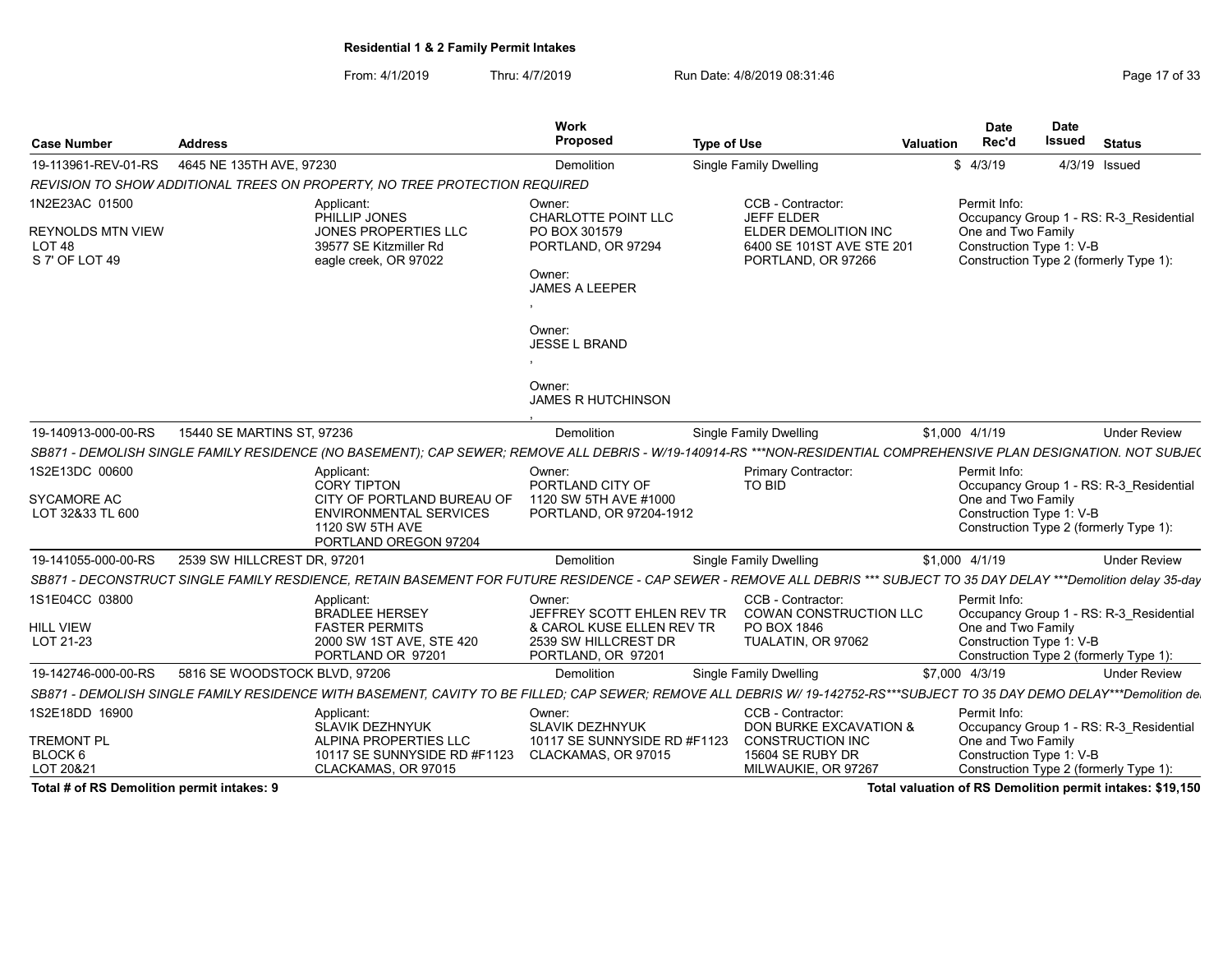From: 4/1/2019 Thru: 4/7/2019 Run Date: 4/8/2019 08:31:46 From: 4/1/2019 Page 18 of 33

| <b>Case Number</b>                                                                         | <b>Address</b>                                      |                                                                                                                                  | Work<br><b>Proposed</b>                                                                                            | <b>Type of Use</b>                                                                                                        | <b>Valuation</b> | <b>Date</b><br>Rec'd                                           | <b>Date</b><br>Issued | <b>Status</b>                                                                     |
|--------------------------------------------------------------------------------------------|-----------------------------------------------------|----------------------------------------------------------------------------------------------------------------------------------|--------------------------------------------------------------------------------------------------------------------|---------------------------------------------------------------------------------------------------------------------------|------------------|----------------------------------------------------------------|-----------------------|-----------------------------------------------------------------------------------|
| 19-140845-000-00-RS                                                                        | 2608 SW BUENA VISTA PL, 97201                       |                                                                                                                                  | Interior Alteration Only                                                                                           | Single Family Dwelling                                                                                                    |                  | \$70,000 4/1/19                                                |                       | 4/1/19 Issued                                                                     |
|                                                                                            |                                                     | KITCHEN REMODEL. OPENING TWO WALLS INTO EXISTING KITCHEN.                                                                        |                                                                                                                    |                                                                                                                           |                  |                                                                |                       |                                                                                   |
| 1S1E05DA 02600                                                                             |                                                     | Applicant:<br><b>RYAN WALSH</b>                                                                                                  | Owner:<br><b>DAVID WILLMOTT</b>                                                                                    | CCB - Contractor:<br><b>RYAN WALSH</b>                                                                                    |                  | Permit Info:                                                   |                       | Occupancy Group 1 - RS: R-3 Residential                                           |
| <b>ALTAVISTA</b><br>LOT 16 TL 2600                                                         |                                                     | DRW CONSTRUCTION LLC<br>3812 SE MALDEN ST<br>PORTLAND, OR 97202                                                                  | 2608 SW BUENA VISTA PL<br>PORTLAND, OR 97201-1785<br>Owner:<br><b>CATHERINE WILLMOTT</b><br>2608 SW BUENA VISTA PL | DRW CONSTRUCTION LLC<br>3812 SE MALDEN ST<br>PORTLAND, OR 97202                                                           |                  | One and Two Family<br>Construction Type 1: V-B                 |                       | Construction Type 2 (formerly Type 1):                                            |
|                                                                                            |                                                     |                                                                                                                                  | PORTLAND, OR 97201-1785                                                                                            |                                                                                                                           |                  |                                                                |                       |                                                                                   |
| 19-141109-000-00-RS                                                                        | 4233 NE 30TH AVE, 97211                             |                                                                                                                                  | Interior Alteration Only Single Family Dwelling                                                                    |                                                                                                                           |                  | \$33,208 4/1/19                                                |                       | <b>Under Review</b>                                                               |
|                                                                                            | VOLUNTARY WALL REINFORCEMENT USING NUWAL.           |                                                                                                                                  |                                                                                                                    |                                                                                                                           |                  |                                                                |                       |                                                                                   |
| 1N1E24CA 08700<br><b>ALAMEDA PARK</b><br>BLOCK 32<br>N 1/2 OF LOT 9&10                     |                                                     | Applicant:<br><b>EMILY SINGLETON</b><br>TERRAFIRMA FOUNDATION<br><b>SYSTEMS</b><br>7910 SW HUNZIKER ST                           | Owner:<br>LONNIE L CAGLEY<br>4233 NE 30TH AVE<br>PORTLAND, OR 97211-7129                                           | CCB - Contractor:<br><b>TERRAFIRMA FOUNDATION</b><br><b>REPAIR INC</b><br>761 NE GARDEN VALLEY BLVD<br>ROSEBURG, OR 97470 |                  | Permit Info:<br>One and Two Family<br>Construction Type 1: V-B |                       | Occupancy Group 1 - RS: R-3_Residential<br>Construction Type 2 (formerly Type 1): |
|                                                                                            |                                                     | <b>TIGARD OR 97223</b>                                                                                                           | Owner:<br><b>LINDA K CAGLEY</b><br>4233 NE 30TH AVE<br>PORTLAND, OR 97211-7129                                     |                                                                                                                           |                  |                                                                |                       |                                                                                   |
| 19-141127-000-00-RS                                                                        | 4714 SE 71ST AVE, 97206                             |                                                                                                                                  | Interior Alteration Only Single Family Dwelling                                                                    |                                                                                                                           |                  | \$12,000 4/1/19                                                |                       | <b>Under Review</b>                                                               |
|                                                                                            | <b>VOLUNTARY WALL REINFORCEMENT USING NUWAL.</b>    |                                                                                                                                  |                                                                                                                    |                                                                                                                           |                  |                                                                |                       |                                                                                   |
| 1S2E17BA 01400<br><b>FIRLAND</b><br>BLOCK <sub>6</sub><br><b>LOT 15</b><br>S 1/2 OF LOT 16 |                                                     | Applicant:<br><b>EMILY SINGLETON</b><br><b>TERRAFIRMA FOUNDATION</b><br><b>SYSTEMS</b><br>7910 SW HUNZIKER ST<br>TIGARD OR 97223 | Owner:<br><b>MARK C HAMLETT</b><br>4714 SE 71ST AVE<br>PORTLAND, OR 97206-4461<br>Owner:                           | CCB - Contractor:<br><b>TERRAFIRMA FOUNDATION</b><br><b>REPAIR INC</b><br>761 NE GARDEN VALLEY BLVD<br>ROSEBURG, OR 97470 |                  | Permit Info:<br>One and Two Family<br>Construction Type 1: V-B |                       | Occupancy Group 1 - RS: R-3_Residential<br>Construction Type 2 (formerly Type 1): |
|                                                                                            |                                                     |                                                                                                                                  | JUDY A HAMLETT<br>4714 SE 71ST AVE<br>PORTLAND, OR 97206-4461                                                      |                                                                                                                           |                  |                                                                |                       |                                                                                   |
| 19-141182-000-00-RS                                                                        | 2730 NW BIRKENDENE ST, 97229                        |                                                                                                                                  |                                                                                                                    | Interior Alteration Only Single Family Dwelling                                                                           |                  | \$4,502 4/1/19                                                 |                       | <b>Under Review</b>                                                               |
|                                                                                            | <b>VOLUNTARY UNDERPINNING USING TWO PUSH PIERS.</b> |                                                                                                                                  |                                                                                                                    |                                                                                                                           |                  |                                                                |                       |                                                                                   |
| 1N1W26AD 02800<br><b>FOREST SUMMIT</b>                                                     |                                                     | Applicant:<br><b>EMILY SINGLETON</b><br><b>TERRAFIRMA FOUNDATION</b>                                                             | Owner:<br>DANIEL A JR SULLIVAN<br>2730 NW BIRKENDENE ST                                                            | CCB - Contractor:<br><b>TERRAFIRMA FOUNDATION</b><br><b>REPAIR INC</b>                                                    |                  | Permit Info:<br>One and Two Family                             |                       | Occupancy Group 1 - RS: R-3 Residential                                           |
| <b>LOT 13</b><br>INC UND INT TRACTS A&B                                                    |                                                     | <b>SYSTEMS</b><br>7910 SW HUNZIKER ST<br><b>TIGARD OR 97223</b>                                                                  | PORTLAND, OR 97229-8080<br>Owner:<br>LINDA K SULLIVAN<br>2730 NW BIRKENDENE ST<br>PORTLAND, OR 97229-8080          | 761 NE GARDEN VALLEY BLVD<br>ROSEBURG, OR 97470                                                                           |                  | Construction Type 1: V-B                                       |                       | Construction Type 2 (formerly Type 1):                                            |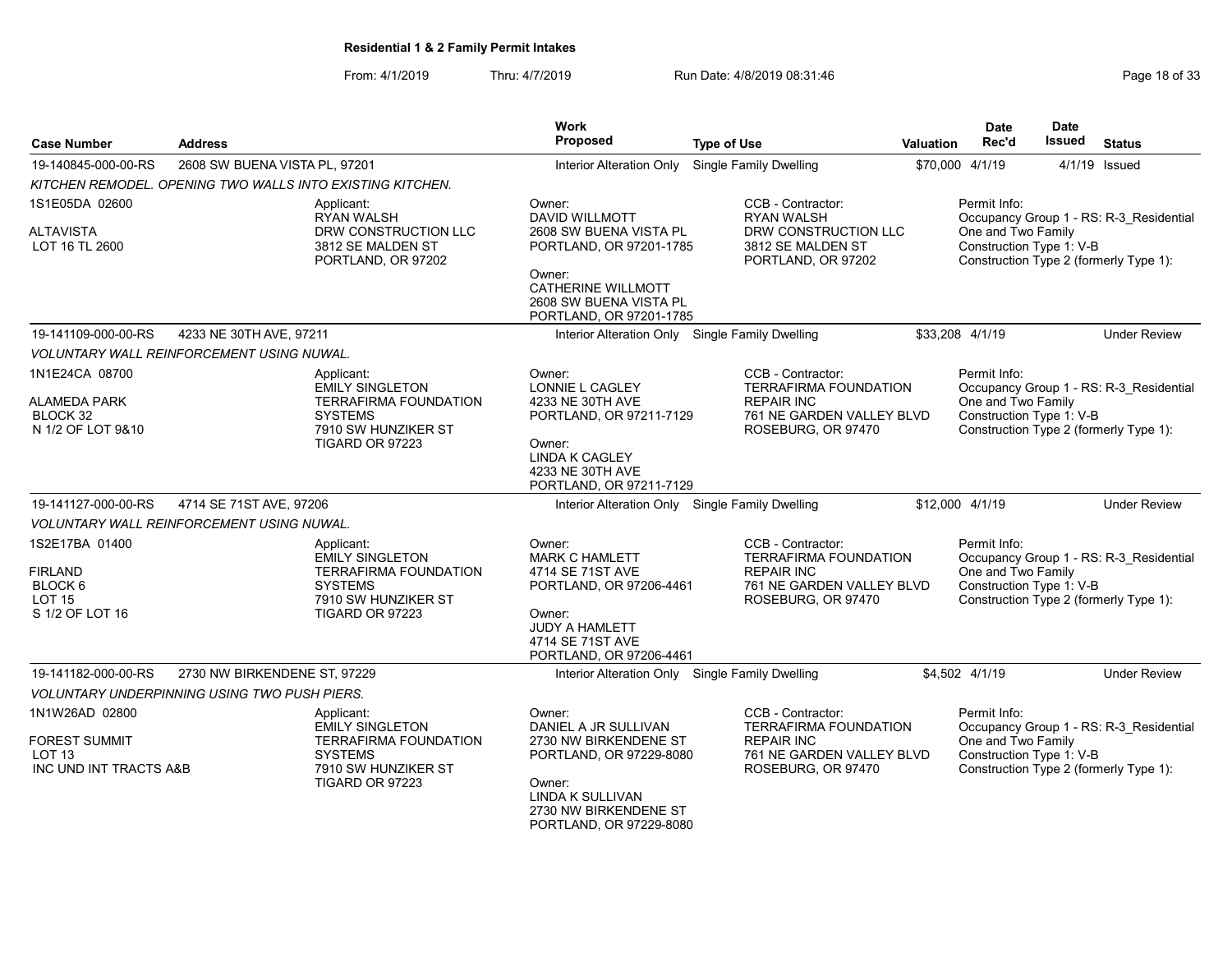From: 4/1/2019 Thru: 4/7/2019 Run Date: 4/8/2019 08:31:46 From: 4/1/2019 Page 19 of 33

| <b>Case Number</b>                                                                | <b>Address</b>              |                                                                                                                                                             | Work<br><b>Proposed</b>                                                                                                                                   | <b>Type of Use</b>                                                                                                                  | <b>Valuation</b> | <b>Date</b><br>Rec'd                                                                                     | <b>Date</b><br><b>Issued</b> | <b>Status</b>                                                                     |
|-----------------------------------------------------------------------------------|-----------------------------|-------------------------------------------------------------------------------------------------------------------------------------------------------------|-----------------------------------------------------------------------------------------------------------------------------------------------------------|-------------------------------------------------------------------------------------------------------------------------------------|------------------|----------------------------------------------------------------------------------------------------------|------------------------------|-----------------------------------------------------------------------------------|
| 19-141327-000-00-RS                                                               | 3116 NE AINSWORTH ST, 97211 |                                                                                                                                                             | Interior Alteration Only                                                                                                                                  | Single Family Dwelling                                                                                                              |                  | \$80,000 4/1/19                                                                                          |                              | 4/1/19 Issued                                                                     |
|                                                                                   |                             | FINNISH BASEMENT TO HABITABLE SPACE, WITH 2 NEW BEDROOMS WITH NEW WINDOW WELLS, A BATHROOM, LAUNDRY ROOM AND FAMILY ROOM, MOVE WATER HEATER TO BE BY FURNA( |                                                                                                                                                           |                                                                                                                                     |                  |                                                                                                          |                              |                                                                                   |
| 1N1E13CD 06800<br><b>IRVINGTON PK</b><br>BLOCK 45<br>LOT 3&4                      |                             | Applicant:<br>KROPF CONSTRUCTION WEST LLI ANDREW BOEHM<br>6025 N WILBUR AVE<br>PORTLAND, OR 97217                                                           | Owner:<br>3116 NE AINSWORTH ST<br>PORTLAND, OR 97211-6722<br>Owner:                                                                                       | CCB - Contractor:<br>KROPF CONSTRUCTION WEST LLI Occupancy Group 1 - RS: R-3 Residential<br>6025 N WILBUR AVE<br>PORTLAND, OR 97217 |                  | Permit Info:<br>One and Two Family<br>Construction Type 1: V-B                                           |                              | Construction Type 2 (formerly Type 1):                                            |
|                                                                                   |                             |                                                                                                                                                             | <b>NICOLE BOEHM</b><br>3116 NE AINSWORTH ST<br>PORTLAND, OR 97211-6722                                                                                    |                                                                                                                                     |                  |                                                                                                          |                              |                                                                                   |
| 19-141376-000-00-RS                                                               | 1923 SE 26TH AVE, 97214     |                                                                                                                                                             | Interior Alteration Only Single Family Dwelling                                                                                                           |                                                                                                                                     |                  | \$6,570 4/1/19                                                                                           | 4/1/19 Final                 |                                                                                   |
|                                                                                   |                             | VOLUNTARY INSTALLATION OF CONNECTORS BETWEEN FRAMING AND FOUNDATION OF A HOUSE                                                                              |                                                                                                                                                           |                                                                                                                                     |                  |                                                                                                          |                              |                                                                                   |
| 1S1E01CB 08900<br>IONA S BICKERTONS ADD<br>BLOCK <sub>2</sub><br>LOT <sub>7</sub> |                             | Applicant:<br><b>Michael Wieber</b><br>NW Seismic / Elysium<br>1230 NE 63rd Ave<br>Portland, OR 97213                                                       | Owner:<br><b>ROBERT K OWEN</b><br>1923 SE 26TH AVE<br>PORTLAND, OR 97214-4910<br>Owner:<br><b>ROXANNE C OWEN</b>                                          | CCB - Contractor:<br><b>MICHAEL WIEBER</b><br>ELYSIUM CONSTRUCTION LLC<br>PO BOX 12010<br>PORTLAND, OR 97212                        |                  | Permit Info:<br>One and Two Family<br>Construction Type 1: V-B                                           |                              | Occupancy Group 1 - RS: R-3 Residential<br>Construction Type 2 (formerly Type 1): |
| 19-141509-000-00-RS                                                               | 3947 NE 38TH AVE, 97212     |                                                                                                                                                             | 1923 SE 26TH AVE<br>PORTLAND, OR 97214-4910<br>Interior Alteration Only Single Family Dwelling                                                            |                                                                                                                                     |                  | \$65,000 4/2/19                                                                                          |                              | 4/5/19 Under Inspection                                                           |
|                                                                                   |                             | MINOR BATHROOM REMODEL, MAIN FLOOR TO ENHANCE ACCESSIBILITY                                                                                                 |                                                                                                                                                           |                                                                                                                                     |                  |                                                                                                          |                              |                                                                                   |
| 1N1E24DD 07600<br>WILSHIRE<br><b>BLOCK 14</b><br>N 63' OF LOT 3                   |                             | Applicant:<br><b>JAY GOLDEN</b><br>GOLDWAL CONSTRUCTION INC<br>PO BOX 65268<br>VANCOUVER, WA 98665                                                          | Owner:<br>JOHN & RENEE MANSON JOINT<br><b>REV LIV</b><br>3947 NE 38TH AVE<br>PORTLAND, OR 97212                                                           | CCB - Contractor:<br><b>JAY GOLDEN</b><br><b>GOLDWAL CONSTRUCTION INC</b><br>PO BOX 65268<br>VANCOUVER, WA 98665                    |                  | Permit Info:<br>One and Two Family<br>Construction Type 1: V-B<br>Construction Type 2 (formerly Type 1): |                              | Occupancy Group 1 - RS: R-3 Residential                                           |
| 19-141875-000-00-RS                                                               | 2625 N ARLINGTON PL. 97217  |                                                                                                                                                             | Interior Alteration Only                                                                                                                                  | Single Family Dwelling                                                                                                              |                  | \$2.100 4/2/19                                                                                           | 4/2/19 Final                 |                                                                                   |
|                                                                                   |                             | VOLUNTARY INSTALLATION OF CONNECTORS BETWEEN FRAMING AND FOUNDATION OF A HOUSE                                                                              |                                                                                                                                                           |                                                                                                                                     |                  |                                                                                                          |                              |                                                                                   |
| 1N1E09CA 07300<br>PENINSULAR ADD 3<br>BLOCK 39<br>LOT 42&43                       |                             | Applicant:<br><b>MICHAEL WIEBER</b><br>ELYSIUM CONSTRUCTION LLC<br>PO BOX 12010<br>PORTLAND, OR 97212                                                       | Owner:<br><b>JASON R CHAPMAN</b><br>2625 N ARLINGTON PL<br>PORTLAND, OR 97217<br>Owner:<br>DANELLE L CHAPMAN<br>2625 N ARLINGTON PL<br>PORTLAND, OR 97217 | CCB - Contractor:<br><b>MICHAEL WIEBER</b><br>ELYSIUM CONSTRUCTION LLC<br>PO BOX 12010<br>PORTLAND, OR 97212                        |                  | Permit Info:<br>One and Two Family<br>Construction Type 1: V-B                                           |                              | Occupancy Group 1 - RS: R-3 Residential<br>Construction Type 2 (formerly Type 1): |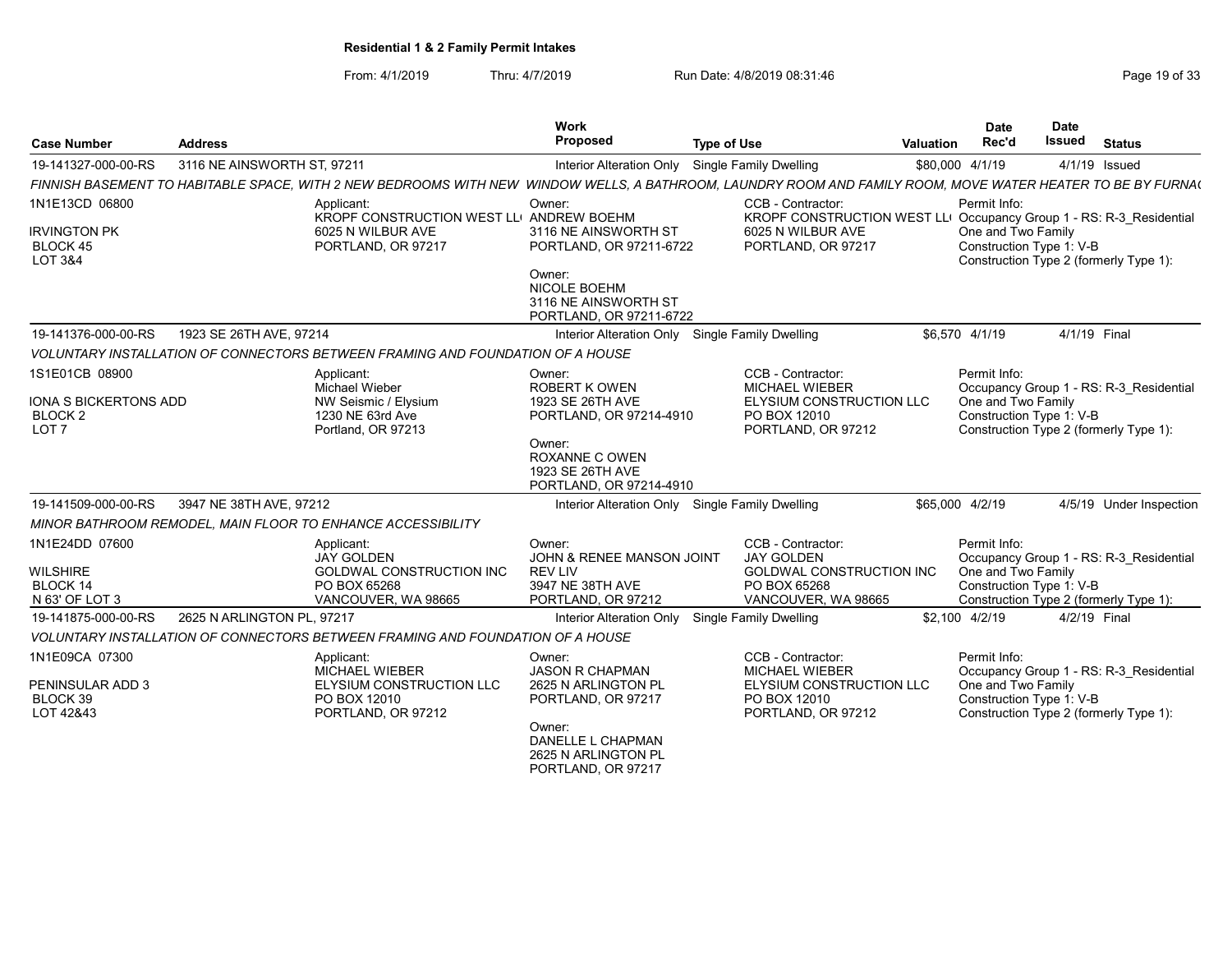From: 4/1/2019 Thru: 4/7/2019 Run Date: 4/8/2019 08:31:46

| Page 20 of 33 |  |  |  |  |
|---------------|--|--|--|--|
|---------------|--|--|--|--|

| <b>Case Number</b>                                                           | <b>Address</b>                    |                                                                                                                                  | <b>Work</b><br>Proposed                                                                                                                        | <b>Type of Use</b>                                                                                                        | Valuation | <b>Date</b><br>Rec'd                                           | <b>Date</b><br><b>Issued</b> | <b>Status</b>                                                                     |
|------------------------------------------------------------------------------|-----------------------------------|----------------------------------------------------------------------------------------------------------------------------------|------------------------------------------------------------------------------------------------------------------------------------------------|---------------------------------------------------------------------------------------------------------------------------|-----------|----------------------------------------------------------------|------------------------------|-----------------------------------------------------------------------------------|
| 19-142451-000-00-RS                                                          | 110 SE 47TH AVE, 97215            |                                                                                                                                  | <b>Interior Alteration Only</b>                                                                                                                | Single Family Dwelling                                                                                                    |           | \$5,430 4/3/19                                                 |                              | 4/3/19 Under Inspection                                                           |
|                                                                              |                                   | VOLUNTARY INSTALLATION OF CONNECTORS BETWEEN FRAMING AND FOUNDATION OF A HOUSE                                                   |                                                                                                                                                |                                                                                                                           |           |                                                                |                              |                                                                                   |
| 1N2E31CD 10000<br>PROVIDENCE HTS<br>BLOCK <sub>2</sub><br>LOT <sub>7</sub>   |                                   | Applicant:<br><b>MICHAEL WIEBER</b><br>ELYSIUM CONSTRUCTION LLC<br>PO BOX 12010<br>PORTLAND, OR 97212                            | Owner:<br><b>JOSH FOX</b><br><b>110 SE 47TH AVE</b><br>PORTLAND, OR 97215                                                                      | CCB - Contractor:<br><b>MICHAEL WIEBER</b><br>ELYSIUM CONSTRUCTION LLC<br>PO BOX 12010<br>PORTLAND, OR 97212              |           | Permit Info:<br>One and Two Family<br>Construction Type 1: V-B |                              | Occupancy Group 1 - RS: R-3 Residential<br>Construction Type 2 (formerly Type 1): |
|                                                                              |                                   |                                                                                                                                  | Owner:<br><b>CAREY FOX</b><br><b>110 SE 47TH AVE</b><br>PORTLAND, OR 97215                                                                     |                                                                                                                           |           |                                                                |                              |                                                                                   |
| 19-142486-000-00-RS                                                          | 2325 SE 154TH AVE - Unit A, 97233 |                                                                                                                                  | Interior Alteration Only                                                                                                                       | Single Family Dwelling                                                                                                    |           | \$2,250 4/3/19                                                 | 4/3/19 Final                 |                                                                                   |
|                                                                              |                                   | VOLUNTARY INSTALLATION OF CONNECTORS BETWEEN FRAMING AND FOUNDATION OF A HOUSE                                                   |                                                                                                                                                |                                                                                                                           |           |                                                                |                              |                                                                                   |
| 1S2E01DC 12802<br>PARTITION PLAT 1993-136<br>LOT <sub>2</sub>                |                                   | Applicant:<br><b>MICHAEL WIEBER</b><br>ELYSIUM CONSTRUCTION LLC<br>PO BOX 12010<br>PORTLAND, OR 97212                            | Owner:<br>ALICIA MIGNANO<br>2325 SE 154TH AVE<br>PORTLAND, OR 97233                                                                            | CCB - Contractor:<br>MICHAEL WIEBER<br>ELYSIUM CONSTRUCTION LLC<br>PO BOX 12010<br>PORTLAND, OR 97212                     |           | Permit Info:<br>One and Two Family<br>Construction Type 1: V-B |                              | Occupancy Group 1 - RS: R-3 Residential<br>Construction Type 2 (formerly Type 1): |
|                                                                              |                                   |                                                                                                                                  | Owner:<br>JAVIER C LOZANO<br>2325 SE 154TH AVE<br>PORTLAND, OR 97233                                                                           |                                                                                                                           |           |                                                                |                              |                                                                                   |
| 19-142714-000-00-RS                                                          | 8608 NW MENDENHALL ST, 97229      |                                                                                                                                  | Interior Alteration Only                                                                                                                       | <b>Single Family Dwelling</b>                                                                                             |           | \$1,000 4/3/19                                                 | 4/3/19 Final                 |                                                                                   |
| <b>INSTALL SUMP PUMP. TRADE ONLY.</b>                                        |                                   |                                                                                                                                  |                                                                                                                                                |                                                                                                                           |           |                                                                |                              |                                                                                   |
| 1N1W26DD 04700<br><b>RIDGELINE</b><br>BLOCK <sub>2</sub><br>LOT <sub>5</sub> |                                   | Applicant:<br><b>EMILY SINGLETON</b><br><b>TERRAFIRMA FOUNDATION</b><br><b>SYSTEMS</b><br>7910 SW HUNZIKER ST<br>TIGARD OR 97223 | Owner:<br>KIM H NGUYEN<br>8608 NW MENDENHALL ST<br>PORTLAND, OR 97229<br>Owner:<br>ANH T NGUYEN<br>8608 NW MENDENHALL ST<br>PORTLAND, OR 97229 | CCB - Contractor:<br><b>TERRAFIRMA FOUNDATION</b><br><b>REPAIR INC</b><br>761 NE GARDEN VALLEY BLVD<br>ROSEBURG, OR 97470 |           | Permit Info:<br>One and Two Family<br>Construction Type 1: V-B |                              | Occupancy Group 1 - RS: R-3 Residential<br>Construction Type 2 (formerly Type 1): |
| 19-142775-000-00-RS                                                          | 2526 SE ASH ST, 97214             |                                                                                                                                  |                                                                                                                                                | Interior Alteration Only Single Family Dwelling                                                                           |           | \$2.060 4/3/19                                                 | 4/3/19 Final                 |                                                                                   |
|                                                                              |                                   | VOLUNTARY INSTALLATION OF CONNECTORS BETWEEN FRAMING AND FOUNDATION OF HOUSE OF THE ADU ONL;Y NOT THE HOUSE                      |                                                                                                                                                |                                                                                                                           |           |                                                                |                              |                                                                                   |
| 1N1E36CC 12300<br><b>DALTONS ADD</b><br>BLOCK <sub>6</sub>                   |                                   | Applicant:<br><b>STEVE GEMMELL</b><br><b>GEMMELL CONSTRUCTION LLC</b><br>210 SE MADISON ST SUITE 1                               | Owner:<br>KATRINA A BRYANT<br>2526 SE ASH ST<br>PORTLAND, OR 97214-1733                                                                        | CCB - Contractor:<br><b>STEVE GEMMELL</b><br><b>GEMMELL CONSTRUCTION LLC</b><br>210 SE MADISON ST SUITE 1                 |           | Permit Info:<br>One and Two Family<br>Construction Type 1: V-B |                              | Occupancy Group 1 - RS: R-3 Residential                                           |
| <b>LOT 16</b>                                                                |                                   | PORTLAND, OR 97214                                                                                                               |                                                                                                                                                | PORTLAND, OR 97214                                                                                                        |           |                                                                |                              | Construction Type 2 (formerly Type 1):                                            |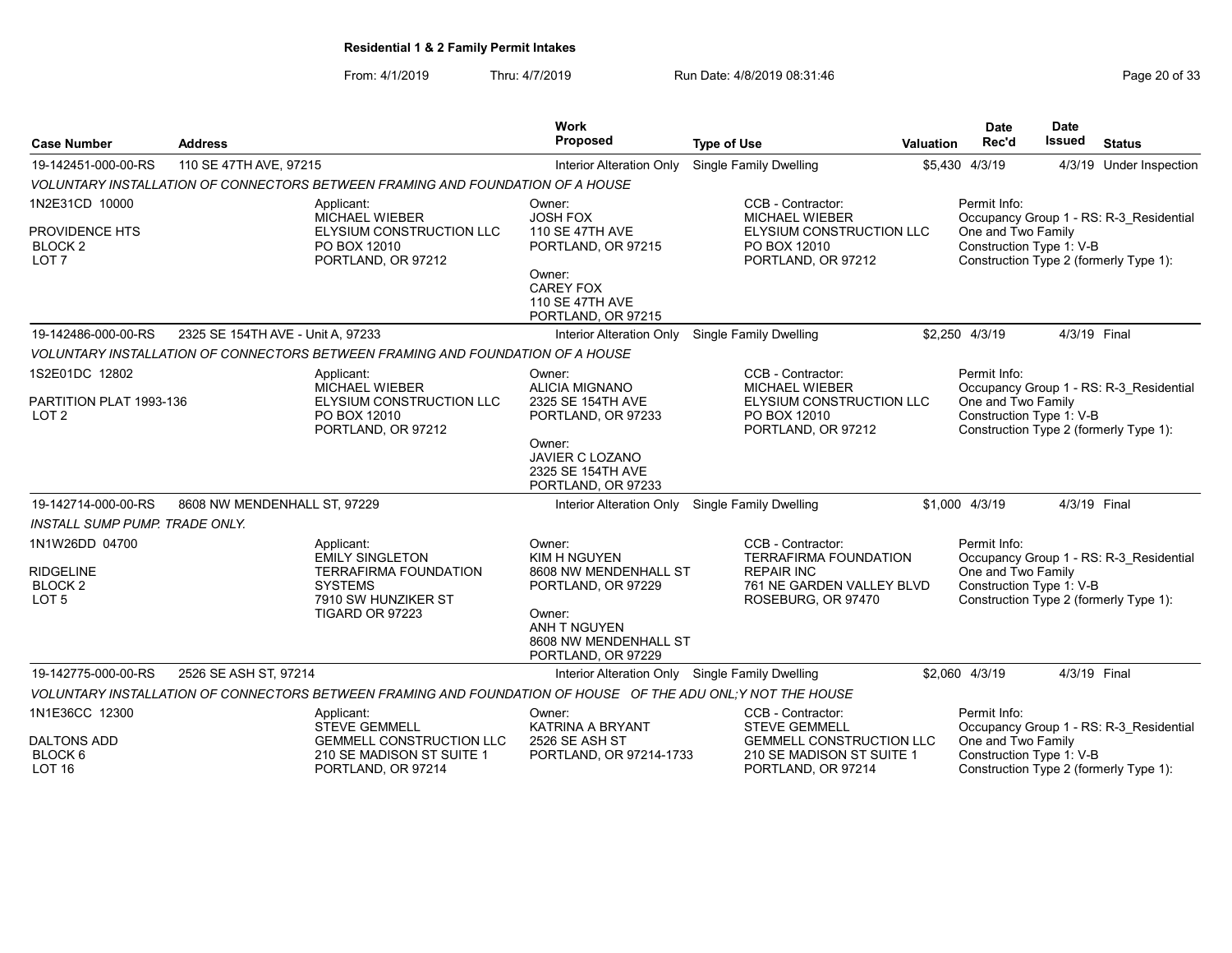From: 4/1/2019 Thru: 4/7/2019 Run Date: 4/8/2019 08:31:46 From: 4/1/2019 Page 21 of 33

|                                                                 |                            |                                                                                                                                                   | <b>Work</b>                                                                                                                                      |                                                                                                                                 |                  | <b>Date</b>                                                    | <b>Date</b>   |                                                                                   |
|-----------------------------------------------------------------|----------------------------|---------------------------------------------------------------------------------------------------------------------------------------------------|--------------------------------------------------------------------------------------------------------------------------------------------------|---------------------------------------------------------------------------------------------------------------------------------|------------------|----------------------------------------------------------------|---------------|-----------------------------------------------------------------------------------|
| <b>Case Number</b>                                              | <b>Address</b>             |                                                                                                                                                   | <b>Proposed</b>                                                                                                                                  | <b>Type of Use</b>                                                                                                              | <b>Valuation</b> | Rec'd                                                          | <b>Issued</b> | <b>Status</b>                                                                     |
| 19-142796-000-00-RS                                             | 2823 NE 47TH AVE, 97213    |                                                                                                                                                   | Interior Alteration Only                                                                                                                         | Single Family Dwelling                                                                                                          |                  | \$5,120 4/3/19                                                 |               | 4/3/19 Issued                                                                     |
|                                                                 |                            | VOLUNTARY INSTALLATION OF CONNECTORS BETWEEN FRAMING AND FOUNDATION OF HOUSE                                                                      |                                                                                                                                                  |                                                                                                                                 |                  |                                                                |               |                                                                                   |
| 1N2E30BC 08900<br>ROSE CITY PK<br>BLOCK 132<br>LOT 3            |                            | Applicant:<br><b>STEVE GEMMELL</b><br><b>GEMMELL CONSTRUCTION LLC</b><br>210 SE MADISON ST SUITE 1<br>PORTLAND, OR 97214                          | Owner:<br><b>MAX KRAMER</b><br>2823 NE 47TH AVE<br>PORTLAND, OR 97213<br>Owner:<br><b>MEGAN A BORN</b><br>2823 NE 47TH AVE<br>PORTLAND, OR 97213 | CCB - Contractor:<br><b>STEVE GEMMELL</b><br><b>GEMMELL CONSTRUCTION LLC</b><br>210 SE MADISON ST SUITE 1<br>PORTLAND, OR 97214 |                  | Permit Info:<br>One and Two Family<br>Construction Type 1: V-B |               | Occupancy Group 1 - RS: R-3 Residential<br>Construction Type 2 (formerly Type 1): |
| 19-142901-000-00-RS                                             | 2521 NW WESTOVER RD, 97210 |                                                                                                                                                   | Interior Alteration Only Single Family Dwelling                                                                                                  |                                                                                                                                 |                  | \$20,000 4/3/19                                                |               | 4/3/19 Issued                                                                     |
| <b>REMODEL KITCHEN</b>                                          |                            |                                                                                                                                                   |                                                                                                                                                  |                                                                                                                                 |                  |                                                                |               |                                                                                   |
| 1N1E32AD 05500<br>SECTION 32 1N 1E<br>TL 5500 0.12 ACRES        |                            | Applicant:<br>METKE REMODELING &<br><b>WOODWORKING INC</b><br>17428 BOONES FERRY RD<br>LAKE OSWEGO, OR 97035                                      | Owner:<br><b>MCDOUGAL FAMILY</b><br>2521 NW WESTOVER RD<br>PORTLAND, OR 97210                                                                    | CCB - Contractor:<br><b>METKE REMODELING &amp;</b><br><b>WOODWORKING INC</b><br>17428 BOONES FERRY RD<br>LAKE OSWEGO, OR 97035  |                  | Permit Info:<br>One and Two Family<br>Construction Type 1: V-B |               | Occupancy Group 1 - RS: R-3 Residential<br>Construction Type 2 (formerly Type 1): |
| 19-143375-000-00-RS                                             | 4129 NE DAVIS ST, 97232    |                                                                                                                                                   | Interior Alteration Only Single Family Dwelling                                                                                                  |                                                                                                                                 |                  | \$9,824 4/4/19                                                 |               | 4/4/19 Issued                                                                     |
|                                                                 |                            | VOLUNTARY INSTALLATION OF CONNECTORS BETWEEN FRAMING AND FOUNDATION OF A HOUSE. INSTALL GAS SHUT-OFF VALVE. NEW A/C AND NEW BATHROOM EXHAUST FAN. |                                                                                                                                                  |                                                                                                                                 |                  |                                                                |               |                                                                                   |
| 1N2E31CB 07600<br>LAURELHURST<br>BLOCK 113<br><b>LOT 17</b>     |                            | Applicant:<br>ANDREA WILLIAMS<br><b>GREENSAVERS USA</b><br>4 NW FRANKLIN AVE<br><b>BEND, OR 97003</b>                                             | Owner:<br><b>MARTHA A WORKS</b><br>4129 NE DAVIS ST<br>PORTLAND, OR 97232-3444                                                                   | CCB - Contractor:<br><b>GREENSAVERS USA INC</b><br>4 NW FRANKLIN AVE<br><b>BEND, OR 97703</b>                                   |                  | Permit Info:<br>One and Two Family<br>Construction Type 1: V-B |               | Occupancy Group 1 - RS: R-3 Residential<br>Construction Type 2 (formerly Type 1): |
| 19-143722-000-00-RS                                             | 2016 NE 50TH AVE, 97213    |                                                                                                                                                   | Interior Alteration Only Single Family Dwelling                                                                                                  |                                                                                                                                 |                  | \$3,245 4/5/19                                                 |               | 4/5/19 Issued                                                                     |
|                                                                 |                            | VOLUNTARY INSTALLATION OF CONNECTORS BETWEEN FRAMING AND FOUNDATION OF A HOUSE. INSTALL GAS SHUT OFF VALVE.                                       |                                                                                                                                                  |                                                                                                                                 |                  |                                                                |               |                                                                                   |
| 1N2E30CD 02300<br>ROSE CITY PK<br>BLOCK 46<br>LOT <sub>14</sub> |                            | Applicant:<br>MICHAEL WIEBER<br>ELYSIUM CONSTRUCTION LLC<br>PO BOX 12010<br>PORTLAND, OR 97212                                                    | Owner:<br><b>DAGMAR ROCKSTROH</b><br>2016 NE 50TH AVE<br>PORTLAND, OR 97213<br>Owner:<br>PAUL F ROCKSTROH<br>2016 NE 50TH AVE                    | CCB - Contractor:<br>MICHAEL WIEBER<br>ELYSIUM CONSTRUCTION LLC<br>PO BOX 12010<br>PORTLAND, OR 97212                           |                  | Permit Info:<br>One and Two Family<br>Construction Type 1: V-B |               | Occupancy Group 1 - RS: R-3 Residential<br>Construction Type 2 (formerly Type 1): |
| 19-143736-000-00-RS                                             | 4409 SE 66TH AVE, 97206    |                                                                                                                                                   | PORTLAND, OR 97213<br>Interior Alteration Only Single Family Dwelling                                                                            |                                                                                                                                 |                  | \$4.420 4/5/19                                                 |               | 4/5/19 Issued                                                                     |
|                                                                 |                            | VOLUNTARY INSTALLATION OF CONNECTORS BETWEEN FRAMING AND FOUNDATION OF A HOUSE.                                                                   |                                                                                                                                                  |                                                                                                                                 |                  |                                                                |               |                                                                                   |
| 1S2E08CC 22400<br>LAURELWOOD<br><b>BLOCK7</b><br><b>LOT 19</b>  |                            | Applicant:<br>MICHAEL WIEBER<br>ELYSIUM CONSTRUCTION LLC<br>PO BOX 12010<br>PORTLAND, OR 97212                                                    | Owner:<br><b>MARISSA S WOLFHEART</b><br>4409 SE 66TH AVE<br>PORTLAND, OR 97206                                                                   | CCB - Contractor:<br>MICHAEL WIEBER<br>ELYSIUM CONSTRUCTION LLC<br>PO BOX 12010<br>PORTLAND, OR 97212                           |                  | Permit Info:<br>One and Two Family<br>Construction Type 1: V-B |               | Occupancy Group 1 - RS: R-3_Residential<br>Construction Type 2 (formerly Type 1): |
|                                                                 |                            |                                                                                                                                                   | Owner:<br>ZACHARY P WOLFHEART<br>4409 SE 66TH AVE<br>PORTLAND, OR 97206                                                                          |                                                                                                                                 |                  |                                                                |               |                                                                                   |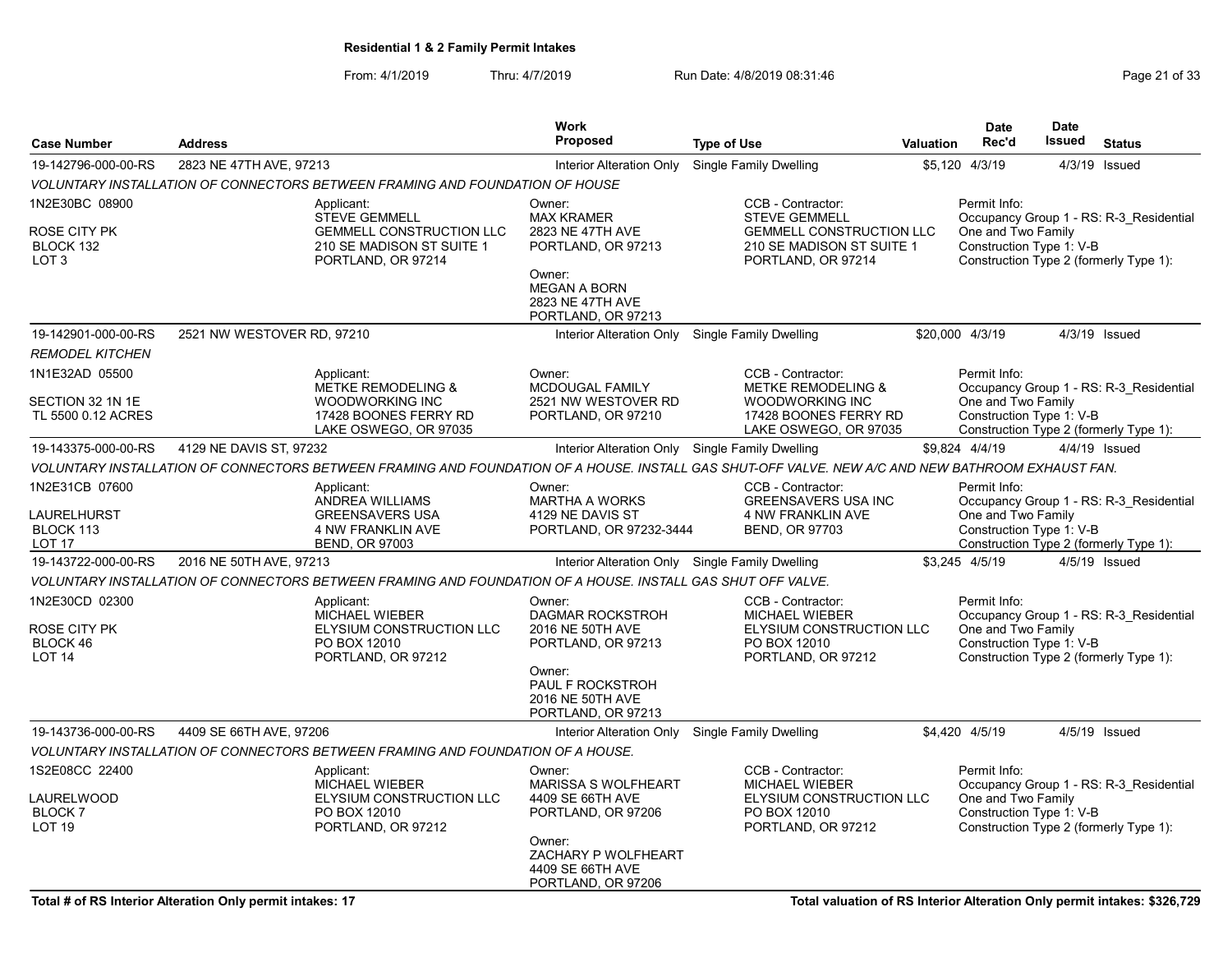From: 4/1/2019 Thru: 4/7/2019 Run Date: 4/8/2019 08:31:46 From: 4/1/2019 Page 22 of 33

| <b>Case Number</b>  | <b>Address</b>                                                                                                                                                 | Work<br><b>Proposed</b>                                                                                                                      | <b>Type of Use</b>                                                                                                                                                                     | <b>Valuation</b> | Date<br>Rec'd                                                                                     | <b>Date</b><br><b>Issued</b> | <b>Status</b>                                                                                                                      |
|---------------------|----------------------------------------------------------------------------------------------------------------------------------------------------------------|----------------------------------------------------------------------------------------------------------------------------------------------|----------------------------------------------------------------------------------------------------------------------------------------------------------------------------------------|------------------|---------------------------------------------------------------------------------------------------|------------------------------|------------------------------------------------------------------------------------------------------------------------------------|
| 18-186344-REV-01-RS | 777 N HUMBOLDT ST. 97217                                                                                                                                       | <b>New Construction</b>                                                                                                                      | <b>Accessory Dwelling Unit</b>                                                                                                                                                         |                  | \$30,000 4/5/19                                                                                   |                              | 4/5/19 Issued                                                                                                                      |
|                     | ADDED VALUE REVISION TO ADD BATHROOM IN HOBBY SPACE AND EXTEND SEWER LINE TO MANHOLE ON STREET.                                                                |                                                                                                                                              |                                                                                                                                                                                        |                  |                                                                                                   |                              |                                                                                                                                    |
| 1N1E22BD 19200      | Applicant:<br><b>SHOOGS NARELLE</b><br>866 N COLUMBIA BLVD<br>PORTLAND OR                                                                                      | Owner:<br><b>BENJAMIN W HAILE</b><br>4914 N ALBINA AVE<br>PORTLAND, OR 97217-2658                                                            | CCB - Contractor:<br><b>SHOOGS NARELLE</b><br>HARTWOOD CONSTRUCTION<br>AND DESIGN LLC<br>866 NORTH COLUMBIA SUITE A23 Construction Type 2 (formerly Type 1): V-B<br>PORTLAND, OR 97217 |                  | Permit Info:<br>One and Two Family<br>Construction Type 1: V-B                                    |                              | Occupancy Group 1 - RS: R-3 Residential<br>Total Square Footage - Display Only: 1009                                               |
| 18-210969-REV-01-RS | 6336 SW SEYMOUR ST - Unit B, 97221                                                                                                                             | <b>New Construction</b>                                                                                                                      | <b>Accessory Dwelling Unit</b>                                                                                                                                                         |                  | \$4/3/19                                                                                          |                              | 4/3/19 Issued                                                                                                                      |
|                     | CHANGE WATER METER LABELED "TO BE REMOVED" TO "TO REMAIN FOR FUTURE DEVELOPMENT"                                                                               |                                                                                                                                              |                                                                                                                                                                                        |                  |                                                                                                   |                              |                                                                                                                                    |
| 1S1E18BB 05300      | Applicant:<br>PATRICK QUINTON<br><b>DWELLER INC</b><br>3519 NE 15TH AVENUE #133<br>PORTLAND, OR 97212                                                          | Owner:<br>STEVE HOUCK<br>6336 SW SEYMOUR ST<br>PORTLAND, OR 97221<br>Owner:<br><b>JUNG HOUCK</b><br>6336 SW SEYMOUR ST<br>PORTLAND, OR 97221 | CCB - Contractor:<br><b>ALWAYS FAITHFUL</b><br><b>CONSTRUCTION LLC</b><br>8120 SW TAYLORS FERRY RD<br>PORTLAND, OR 97223                                                               |                  | Permit Info:<br>One and Two Family<br>Construction Type 1: V-B                                    |                              | Occupancy Group 1 - RS: R-3 Residential<br>Construction Type 2 (formerly Type 1):<br>Total Square Footage - Display Only: 448      |
| 19-141856-000-00-RS | 3032 N WATTS ST - Unit B, 97217                                                                                                                                | <b>New Construction</b>                                                                                                                      | <b>Accessory Dwelling Unit</b>                                                                                                                                                         |                  | \$97,968 4/2/19                                                                                   |                              | <b>Under Review</b>                                                                                                                |
|                     | NEW ACCESSORY DWELLING UNIT/2-STORY/NO GARAGE/FLAT LOT/COMPLEX ***ELECTRICAL, MECHANICAL, AND PLUMBING PERMITS TO BE OBTAINED SEPARATELY***DFS FOR ROOF TRUSSI |                                                                                                                                              |                                                                                                                                                                                        |                  |                                                                                                   |                              |                                                                                                                                    |
| 1N1E09CB 17700      | Applicant:<br><b>MELISSA MCCALL</b><br><b>MCCALL DESIGN LLC</b><br>4336 NE 65TH AVE<br>PORTLAND, OR 97218                                                      | Owner:<br>SHARON L PARKHURST<br>714 SILVERWOOD TR<br>N LITTLE ROCK, AR 72116                                                                 | CCB - Contractor:<br><b>DAVID LIPKIND</b><br>SHELBYVILLE PROPERTIES LLC<br>7216 SE SALMON ST<br>PORTLAND, OR 97215                                                                     |                  | Permit Info:<br>One and Two Family<br>Construction Type 1: V-B<br>Number of New Dwelling Units: 1 |                              | Occupancy Group 1 - RS: R-3 Residential<br>Construction Type 2 (formerly Type 1):<br>Total Square Footage - Display Only: 800      |
| 19-142502-000-00-RS | 4401 SE HENDERSON ST - Unit B, 97206                                                                                                                           | New Construction                                                                                                                             | <b>Accessory Dwelling Unit</b>                                                                                                                                                         |                  | \$129,232 4/3/19                                                                                  |                              | <b>Under Review</b>                                                                                                                |
|                     | NEW ACCESSORY DWELLING UNIT/2 STORY/2 CAR GARAGE/ SLOPED LOT/ COMPLEX***MECHANICAL, ELECTRICAL, AND PLUMBING PERMITS TO BE OBTAINED SEPARATELY***              |                                                                                                                                              |                                                                                                                                                                                        |                  |                                                                                                   |                              |                                                                                                                                    |
| 1S2E19BC 10600      | Applicant:<br><b>Brian Geasa</b><br>4401 SE HENDERSON ST<br>PORTLAND OR 97206                                                                                  | Owner:<br><b>MARGERY E DASH</b><br>4401 SE HENDERSON ST<br>PORTLAND, OR 97206-8433                                                           | <b>Primary Contractor:</b><br>TO BID                                                                                                                                                   |                  | Permit Info:<br>One and Two Family<br>Construction Type 1: V-B<br>Number of New Dwelling Units: 1 |                              | Occupancy Group 1 - RS: R-3 Residential<br>Construction Type 2 (formerly Type 1): V-B<br>Total Square Footage - Display Only: 1490 |
| 19-142539-000-00-RS | 5023 SE 86TH AVE - Unit B, 97266                                                                                                                               | <b>New Construction</b>                                                                                                                      | <b>Accessory Dwelling Unit</b>                                                                                                                                                         |                  | \$54,862 4/3/19                                                                                   |                              | <b>Under Review</b>                                                                                                                |
|                     | NEW DETACHED ADU WITH BEDROOM, BATHROOM, KITCHEN, AND DINING ROOM. 1 STORY PRE-FAB STATE APPROVED STRUCTURE.**PLUMBING AND ELECTRICAL CONNECTIONS AND SITE U   |                                                                                                                                              |                                                                                                                                                                                        |                  |                                                                                                   |                              |                                                                                                                                    |
| 1S2E16BC 01100A1    | Applicant:<br>Grace Coffey<br>Dweller Inc<br>3519 NE 15th Ave #133<br>OR 97212                                                                                 | Owner:<br>PROUD GROUND<br>5023 SE 86TH AVE<br>PORTLAND, OR 97266                                                                             | CCB - Contractor:<br><b>ALWAYS FAITHFUL</b><br><b>CONSTRUCTION LLC</b><br>8120 SW TAYLORS FERRY RD<br>PORTLAND, OR 97223                                                               |                  | Permit Info:<br>One and Two Family<br>Construction Type 1: V-B<br>Number of New Dwelling Units: 1 |                              | Occupancy Group 1 - RS: R-3 Residential<br>Construction Type 2 (formerly Type 1):<br>Total Square Footage - Display Only: 448      |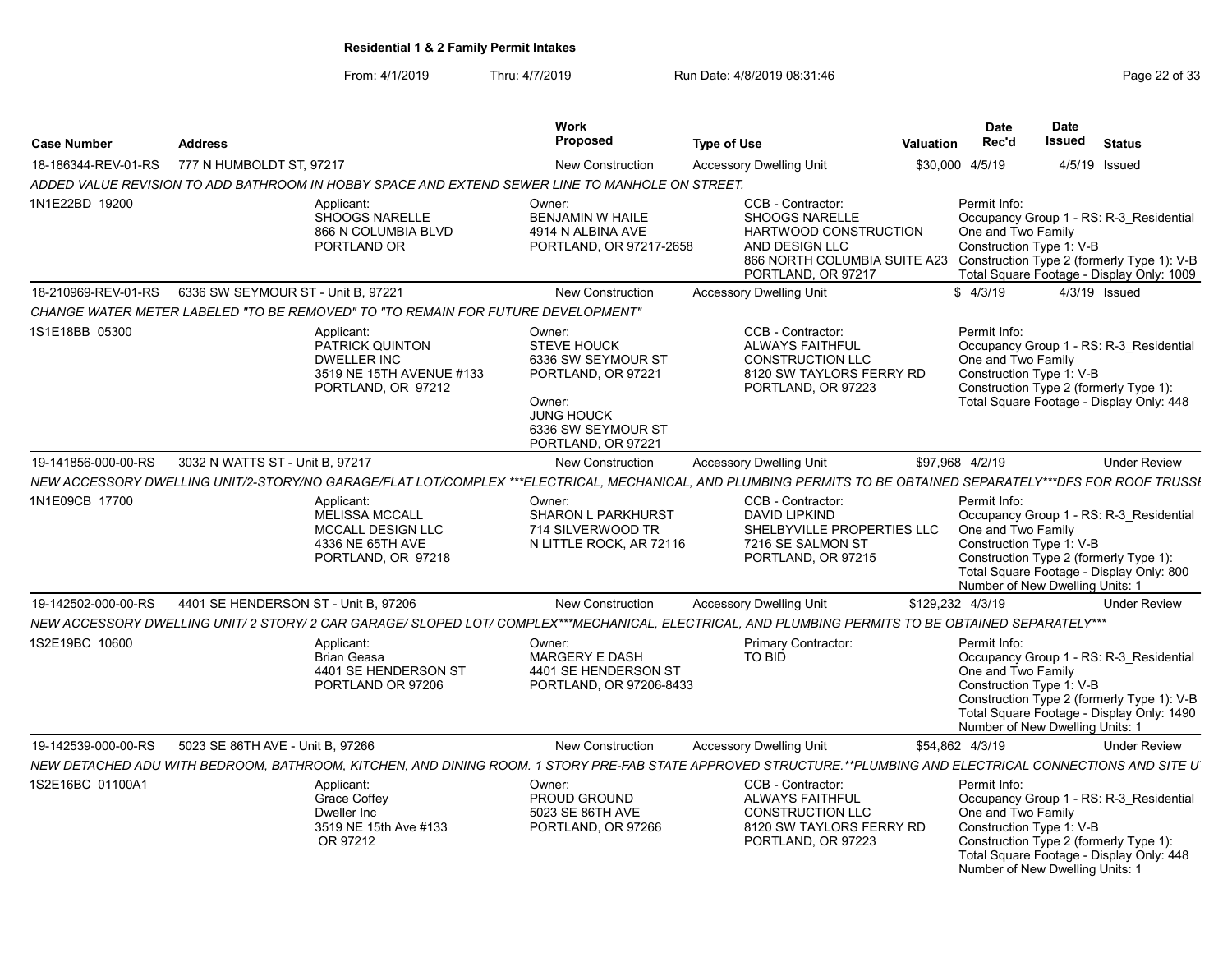From: 4/1/2019 Thru: 4/7/2019 Run Date: 4/8/2019 08:31:46 From: 4/1/2019 Page 23 of 33

| <b>Case Number</b>                                                                          | <b>Address</b>                                                                                                                                                    | Work<br><b>Proposed</b>                                                                                                                                       | <b>Type of Use</b>                                                                                                                                   | Valuation        | <b>Date</b><br>Rec'd                                                                              | <b>Date</b><br>Issued | <b>Status</b>                                                                                                                 |
|---------------------------------------------------------------------------------------------|-------------------------------------------------------------------------------------------------------------------------------------------------------------------|---------------------------------------------------------------------------------------------------------------------------------------------------------------|------------------------------------------------------------------------------------------------------------------------------------------------------|------------------|---------------------------------------------------------------------------------------------------|-----------------------|-------------------------------------------------------------------------------------------------------------------------------|
| 19-143223-000-00-RS                                                                         | 6535 SE CARLTON ST. 97206                                                                                                                                         | <b>New Construction</b>                                                                                                                                       | <b>Accessory Dwelling Unit</b>                                                                                                                       | \$102.714 4/4/19 |                                                                                                   |                       | <b>Under Review</b>                                                                                                           |
|                                                                                             | NEW ACCESSORY DWELLING UNIT/2 STORY/2 CAR GARAGE/ FLAT LOT/ COMPLEX/*** DEFERRED SUBMITTAL FOR TRUSSES/ *** MECHANICAL, ELECTRICAL, PLUMBING PERMITS TO BE OBTAII |                                                                                                                                                               |                                                                                                                                                      |                  |                                                                                                   |                       |                                                                                                                               |
| 1S2E17CC 17700<br><b>TREMONT PL</b><br>BLOCK 31<br>LOT <sub>6</sub>                         | Applicant:<br><b>BRADLEE HERSEY</b><br><b>FASTER PERMITS</b><br>2000 SW 1ST AVE, STE 420<br>PORTLAND OR 97201                                                     | Owner:<br>CAMILLE S COTTON<br>6535 SE CARLTON ST<br>PORTLAND, OR 97206<br>Owner:<br><b>JONATHAN W COTTON</b><br>6535 SE CARLTON ST<br>PORTLAND, OR 97206      | CCB - Contractor:<br>CASCADE HOME AND GARDEN LL' Occupancy Group 1 - RS: R-3 Residential<br>9344 SE HARNEY CT<br>PORTLAND, OR 97266                  |                  | Permit Info:<br>One and Two Family<br>Construction Type 1: V-B<br>Number of New Dwelling Units: 1 |                       | Construction Type 2 (formerly Type 1): V-B<br>Total Square Footage - Display Only: 1200                                       |
| 19-143856-000-00-RS                                                                         | 3934 SE BOISE ST, 97202                                                                                                                                           | New Construction                                                                                                                                              | <b>Accessory Dwelling Unit</b>                                                                                                                       | \$64,904 4/5/19  |                                                                                                   |                       | <b>Under Review</b>                                                                                                           |
|                                                                                             | NEW ACCESSORY DWELLING UNIT/2 STORY/ NO GARAGE/ FLAT LOT/ COMPLEX/ ***MECHANICAL, ELECTRICAL, PLUMBING PERMITS TO BE OBTAINED SEPARATELY***                       |                                                                                                                                                               |                                                                                                                                                      |                  |                                                                                                   |                       |                                                                                                                               |
| 1S1E12DD 03300<br>WILLIAMS ADD 2<br><b>BLOCK7</b><br>LOT <sub>13</sub>                      | Applicant:<br><b>RYAN SCANLAN</b><br><b>JONES ARCHITECTURE</b><br>120 NW 9TH AVE #210<br>PORTLAND OR 97209                                                        | Owner:<br><b>BIGTREE3 LLC</b><br>2360 N HARDING AVE<br>PORTLAND, OR 97227                                                                                     | CCB - Contractor:<br><b>JAMES FRANK CONSTRUCTION</b><br><b>INC</b><br>8028 NE GLISAN SUITE C<br>PORTLAND, OR 97213                                   |                  | Permit Info:<br>One and Two Family<br>Construction Type 1: V-B<br>Number of New Dwelling Units: 1 |                       | Occupancy Group 1 - RS: R-3 Residential<br>Construction Type 2 (formerly Type 1):<br>Total Square Footage - Display Only: 530 |
| 19-139959-000-00-RS                                                                         | 6960 N STANFORD AVE - Unit A, 97203                                                                                                                               | New Construction                                                                                                                                              | Decks, Fences, Retaining Walls                                                                                                                       | \$20,000 4/3/19  |                                                                                                   |                       | 4/3/19 Under Inspection                                                                                                       |
|                                                                                             | NEW ATTACHED 348SQ FT DECK AT REAR OF DWELLING.                                                                                                                   |                                                                                                                                                               |                                                                                                                                                      |                  |                                                                                                   |                       |                                                                                                                               |
| 1N1E07DD 03200<br>UNIVERSITY PK<br>BLOCK 50<br>LOT 1&2 TL 3200                              | Applicant:<br><b>JOE PERINI</b><br><b>RICKS CUSTOM FENCING &amp;</b><br><b>DECCKING</b><br>13203 NE 4TH PLAIN BLVD<br>VANOUVER, WA 98682                          | Owner:<br><b>WILLIAM R OLSON</b><br>6960 N STANFORD AVE<br>PORTLAND, OR 97203<br>Owner:<br>SUSAN D REYNOLDS<br>6960 N STANFORD AVE<br>PORTLAND, OR 97203      | CCB - Contractor:<br><b>STEVE RUTLEDGE</b><br><b>RICKS CUSTOM FENCING &amp;</b><br><b>DECKING INC</b><br>4543 SE TV HWY STE A<br>HILLSBORO, OR 97123 |                  | Permit Info:<br>Patios, Porches, Carports<br>Construction Type 1: V-B                             |                       | Occupancy Group 1 - RS: U_Decks,<br>Construction Type 2 (formerly Type 1):<br>Total Square Footage - Display Only: 348        |
| 19-141602-000-00-RS                                                                         | 4305 SW ALTADENA AVE, 97239                                                                                                                                       | New Construction                                                                                                                                              | Decks, Fences, Retaining Walls                                                                                                                       |                  | \$2,000 4/2/19                                                                                    |                       | 4/2/19 Issued                                                                                                                 |
|                                                                                             | NEW RETAINING WALL AT SOUTH SIDE OF (E) DRIVEWAY                                                                                                                  |                                                                                                                                                               |                                                                                                                                                      |                  |                                                                                                   |                       |                                                                                                                               |
| 1S1E08DC 10300<br>LORAIN HTS<br>BLOCK <sub>2</sub><br>LOT <sub>1</sub><br>N 27.51' OF LOT 4 | Applicant:<br>NICOLE LIEDER<br>4305 SW ALTADENA ST<br>PORTLAND, OR 97                                                                                             | Owner:<br><b>TONY JR LIEDER</b><br>4305 SW ALTADENA AVE<br>PORTLAND, OR 97239<br>Owner:<br><b>NICOLE LIEDER</b><br>4305 SW ALTADENA AVE<br>PORTLAND, OR 97239 | CCB - Contractor:<br>PAT CRAIG<br><b>CURB ACCENTS INC</b><br>3001 NE 133RD CT<br>VANCOUVER, WA 98682                                                 |                  | Permit Info:<br>Garage\Utility Misc.<br>Construction Type 1: V-B                                  |                       | Occupancy Group 1 - RS: U Private<br>Construction Type 2 (formerly Type 1):                                                   |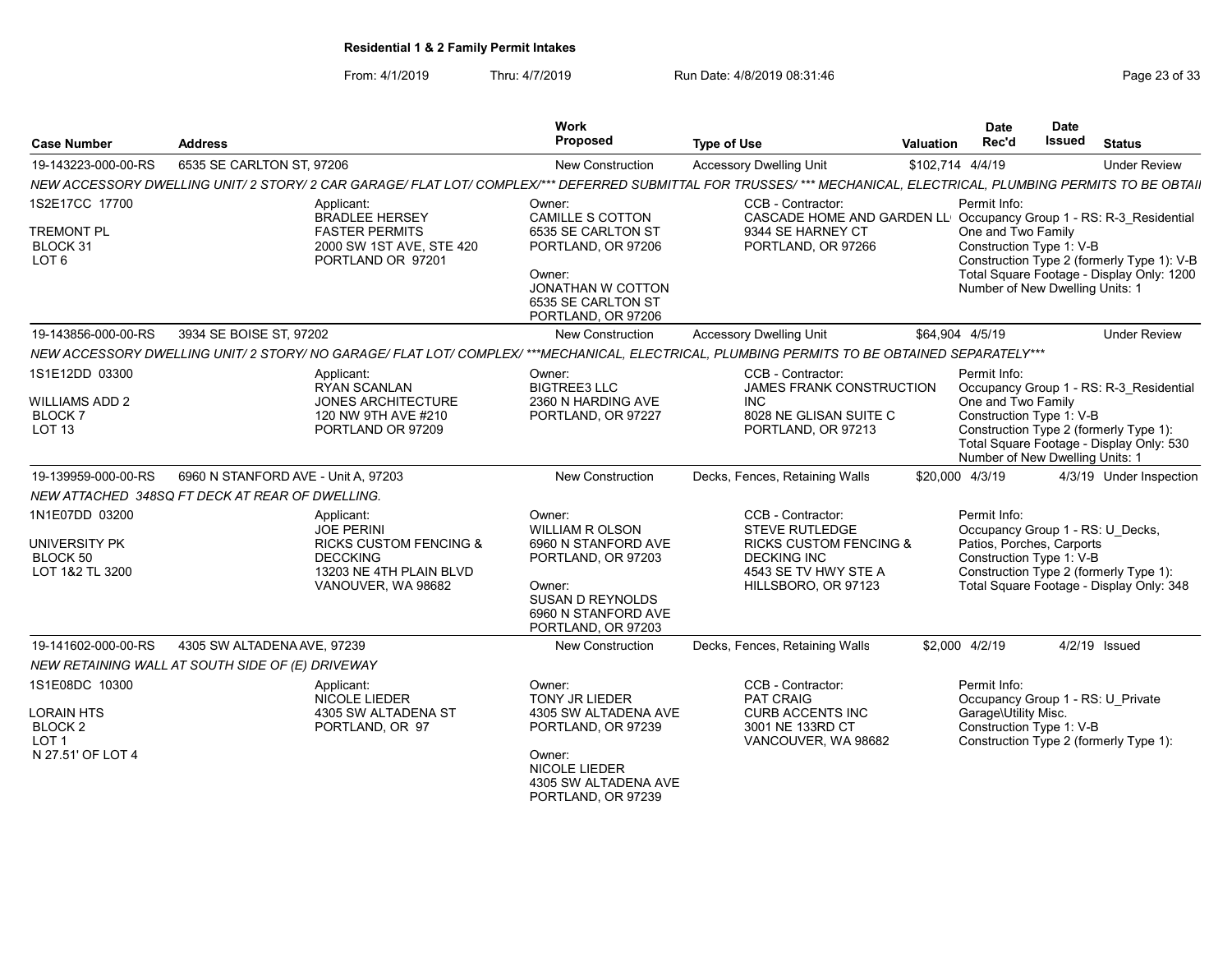From: 4/1/2019 Thru: 4/7/2019 Run Date: 4/8/2019 08:31:46

| Page 24 of 33 |  |  |
|---------------|--|--|
|               |  |  |

|                                                                                                                                                                      |                              |                                                                                                                                              | <b>Work</b>                                                                                                                                                           |                    |                                                                                                                                                                                                                                                                                                                                                                                                                                          |                  | <b>Date</b>                                                    | <b>Date</b>   |                                                                                                                                    |
|----------------------------------------------------------------------------------------------------------------------------------------------------------------------|------------------------------|----------------------------------------------------------------------------------------------------------------------------------------------|-----------------------------------------------------------------------------------------------------------------------------------------------------------------------|--------------------|------------------------------------------------------------------------------------------------------------------------------------------------------------------------------------------------------------------------------------------------------------------------------------------------------------------------------------------------------------------------------------------------------------------------------------------|------------------|----------------------------------------------------------------|---------------|------------------------------------------------------------------------------------------------------------------------------------|
| <b>Case Number</b>                                                                                                                                                   | <b>Address</b>               |                                                                                                                                              | <b>Proposed</b>                                                                                                                                                       | <b>Type of Use</b> |                                                                                                                                                                                                                                                                                                                                                                                                                                          | <b>Valuation</b> | Rec'd                                                          | <b>Issued</b> | <b>Status</b>                                                                                                                      |
| 18-257439-DFS-01-RS                                                                                                                                                  | 2082 SE NEHALEM ST, 97202    |                                                                                                                                              | New Construction                                                                                                                                                      | <b>Duplex</b>      |                                                                                                                                                                                                                                                                                                                                                                                                                                          |                  | \$1,000 4/4/19                                                 |               | 4/4/19 Issued                                                                                                                      |
| <b>DFS FOR TRUSSES</b>                                                                                                                                               |                              |                                                                                                                                              |                                                                                                                                                                       |                    |                                                                                                                                                                                                                                                                                                                                                                                                                                          |                  |                                                                |               |                                                                                                                                    |
| 1S1E23DA 05100                                                                                                                                                       |                              | Applicant:<br><b>GENE HUBBEL</b><br>PORTLAND DEVELOPMENT<br><b>GROUP LLC</b><br>11124 NE Halsey<br>PORTLAND OR 97220                         | Owner:<br><b>KENOJI LLC</b><br>5238 SE 33RD AVE<br>PORTLAND, OR 97202<br>Owner:<br><b>HOLGATE PROPERTY HOLDINGS</b><br>LLC.<br>5238 SE 33RD AVE<br>PORTLAND, OR 97202 |                    | CCB - Contractor:<br>PORTLAND DEVELOPMENT<br><b>GROUP INVESTMENTS LLC</b><br>4224 NE HALSEY STE 300<br>PORTLAND, OR 97213                                                                                                                                                                                                                                                                                                                |                  | Permit Info:<br>One and Two Family<br>Construction Type 1: V-B |               | Occupancy Group 1 - RS: R-3 Residential<br>Construction Type 2 (formerly Type 1): V-B<br>Total Square Footage - Display Only: 3898 |
| 16-261489-DFS-01-RS                                                                                                                                                  | 13626 NW SKYLINE BLVD, 97231 |                                                                                                                                              | New Construction                                                                                                                                                      |                    | Single Family Dwelling                                                                                                                                                                                                                                                                                                                                                                                                                   |                  | \$25,000 4/3/19                                                |               | <b>Under Review</b>                                                                                                                |
| <b>DFS FOR FIRE SPRINKLERS</b>                                                                                                                                       |                              |                                                                                                                                              |                                                                                                                                                                       |                    |                                                                                                                                                                                                                                                                                                                                                                                                                                          |                  |                                                                |               |                                                                                                                                    |
| 2N2W25 03400<br>SECTION 25 2N 2W<br>TL 3400 9.40 ACRES<br>SEE R560193 (R972250161) FOR BALANCE<br>OF VALUE & FIRE PATROL ASSMNT<br>DEFERRAL-POTENTIAL ADDITIONAL TAX |                              | Applicant:<br><b>CHRIS BOYER</b><br>RAVENWOOD GROUP CO<br>2000 NE 42ND AVE STE 105<br>PORTLAND, OR 97213                                     | Owner:<br><b>PAULA BIXEL</b><br>720 NW 23RD AVE<br>PORTLAND, OR 97210<br>Owner:<br><b>ROD BIXEL</b><br>720 NW 23RD AVE<br>PORTLAND, OR 97210                          |                    | CCB - Contractor:<br><b>CHRIS BOYER</b><br>RAVENWOOD GROUP CO<br>2000 NE 42ND AVE STE 105<br>PORTLAND, OR 97213                                                                                                                                                                                                                                                                                                                          |                  | Permit Info:<br>One and Two Family<br>Construction Type 1: V-B |               | Occupancy Group 1 - RS: R-3 Residential<br>Construction Type 2 (formerly Type 1): V-B<br>Total Square Footage - Display Only: 3526 |
| 18-118696-REV-01-RS                                                                                                                                                  | 5936 SE 136TH AVE, 97236     |                                                                                                                                              | New Construction                                                                                                                                                      |                    | <b>Single Family Dwelling</b>                                                                                                                                                                                                                                                                                                                                                                                                            |                  | \$4/5/19                                                       |               | 4/5/19 Issued                                                                                                                      |
|                                                                                                                                                                      |                              | REVISION TO MIRROR UNIT 13 FROM ORIGINAL PLAN, GARAGE TO BE ON THE WEST SIDE                                                                 |                                                                                                                                                                       |                    |                                                                                                                                                                                                                                                                                                                                                                                                                                          |                  |                                                                |               |                                                                                                                                    |
| 1S2E14DC 00400                                                                                                                                                       |                              | Applicant:<br><b>KEN YU</b><br>KALY CONSTRUCTION & DESIGN, 2738 SE 82ND AVE #101<br>INC.<br>2738 SE 82ND AVE, STE 201-D<br>PORTLAND OR 97266 | Owner:<br>Y & S PROPERTIES INC<br>PORTLAND, OR 97266                                                                                                                  |                    | CCB - Contractor:<br><b>KEN YU</b><br>KALY CONSTRUCTION & DESIGN<br><b>INC</b><br>11325 SE LENORE ST<br>HAPPY VALLEY, OR 97086<br>CCB - Contractor:<br>POLYTECH HEATING LLC<br>11300 SE CASCADE VIEW DR<br>HAPPY VALLEY, OR 97086<br>CCB - Contractor:<br><b>TIMOTHY PAUL</b><br>WELL DONE CONSTRUCTION LLC<br>17045 SE ROYER RD<br>DAMASCUS, OR 97089<br>CCB - Contractor:<br>PINNACLE PLUMBING INC<br>PO BOX 1053<br>GRESHAM, OR 97030 |                  | Permit Info:<br>One and Two Family<br>Construction Type 1: V-B |               | Occupancy Group 1 - RS: R-3 Residential<br>Construction Type 2 (formerly Type 1): V-B<br>Total Square Footage - Display Only: 1734 |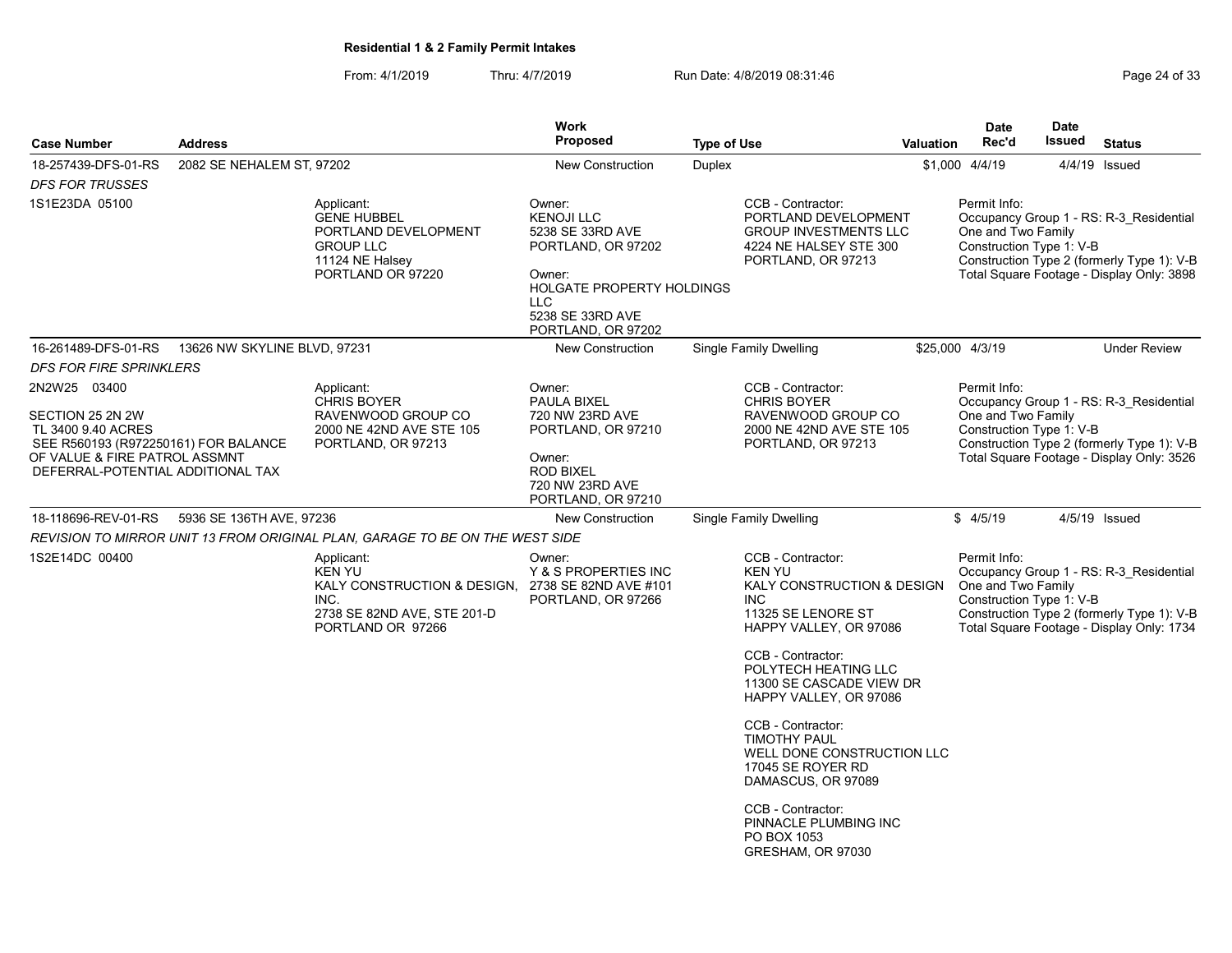From: 4/1/2019 Thru: 4/7/2019 Run Date: 4/8/2019 08:31:46 From: 4/1/2019 Page 25 of 33

| <b>Case Number</b>                                                           | <b>Address</b>                                                                                             | <b>Work</b><br><b>Proposed</b>                                                                | <b>Type of Use</b>                                                                                                                                                                                                                                                                                                                                                                                                  | Valuation | Date<br>Rec'd                                                  | Date<br>Issued | <b>Status</b>                                                                                                                      |
|------------------------------------------------------------------------------|------------------------------------------------------------------------------------------------------------|-----------------------------------------------------------------------------------------------|---------------------------------------------------------------------------------------------------------------------------------------------------------------------------------------------------------------------------------------------------------------------------------------------------------------------------------------------------------------------------------------------------------------------|-----------|----------------------------------------------------------------|----------------|------------------------------------------------------------------------------------------------------------------------------------|
| 18-130996-REV-02-RS                                                          | 8270 SW 8TH AVE, 97219                                                                                     | <b>New Construction</b>                                                                       | <b>Single Family Dwelling</b>                                                                                                                                                                                                                                                                                                                                                                                       |           | \$4/4/19                                                       |                | 4/4/19 Issued                                                                                                                      |
|                                                                              | <i>REVISION TO CHANGE NUMBER AND SPECIES OF TREES</i>                                                      |                                                                                               |                                                                                                                                                                                                                                                                                                                                                                                                                     |           |                                                                |                |                                                                                                                                    |
| 1S1E21DD 03700<br><b>CARSON HTS</b><br>BLOCK <sub>22</sub><br>LOT 11 TL 3700 | Applicant:<br><b>NICK MILLER</b><br><b>EVERETT CUSTOM HOMES</b><br>3330 NW YEON #100<br>PORTLAND, OR 97210 | Owner:<br><b>EVERETT CUSTOM HOMES INC</b><br>3330 NW YEON AVE #100<br>PORTLAND, OR 97210-1531 | CCB - Contractor:<br>PHILLIS CONSTRUCTION CO<br>9409 NE COLFAX ST<br>PORTLAND, OR 97220<br>CCB - Contractor:<br><b>LANTIL LLC</b><br>11490 SE JENNIFER STREET<br>CLACKAMAS, OR 97015<br>CCB - Contractor:<br>DEVELOPMENT NORTHWEST INC<br>1075 W COLUMBIA RIVER HWY<br>TROUTDALE, OR 97060<br>CCB - Contractor:<br><b>VIC REMMERS</b><br>EVERETT CUSTOM HOMES INC<br>3330 NW YEON AVENUE #100<br>PORTLAND, OR 97210 |           | Permit Info:<br>One and Two Family<br>Construction Type 1: V-B |                | Occupancy Group 1 - RS: R-3 Residential<br>Construction Type 2 (formerly Type 1): V-B<br>Total Square Footage - Display Only: 2927 |
| 18-146023-REV-01-RS                                                          | 8260 SW 8TH AVE, 97219                                                                                     | <b>New Construction</b>                                                                       |                                                                                                                                                                                                                                                                                                                                                                                                                     | \$4/4/19  |                                                                | 4/4/19 Issued  |                                                                                                                                    |
|                                                                              | <b>REVISION TO CHANGE NUMBER AND SPECIES OF TREES</b>                                                      |                                                                                               | <b>Single Family Dwelling</b>                                                                                                                                                                                                                                                                                                                                                                                       |           |                                                                |                |                                                                                                                                    |
| 1S1E21DD 03700                                                               | Applicant:<br><b>NICK MILLER</b><br><b>EVERETT CUSTOM HOMES</b><br>3330 NW YEON #100<br>PORTLAND, OR 97210 | Owner:<br><b>EVERETT CUSTOM HOMES INC</b><br>3330 NW YEON AVE #100<br>PORTLAND, OR 97210-1531 | CCB - Contractor:<br>PHILLIS CONSTRUCTION CO<br>9409 NE COLFAX ST<br>PORTLAND, OR 97220<br>CCB - Contractor:<br><b>LANTIL LLC</b><br>11490 SE JENNIFER STREET<br>CLACKAMAS, OR 97015<br>CCB - Contractor:<br>DEVELOPMENT NORTHWEST INC<br>1075 W COLUMBIA RIVER HWY<br>TROUTDALE, OR 97060<br>CCB - Contractor:<br><b>VIC REMMERS</b><br>EVERETT CUSTOM HOMES INC<br>3330 NW YEON AVENUE #100<br>PORTLAND, OR 97210 |           | Permit Info:<br>One and Two Family<br>Construction Type 1: V-B |                | Occupancy Group 1 - RS: R-3 Residential<br>Construction Type 2 (formerly Type 1): V-B<br>Total Square Footage - Display Only: 3002 |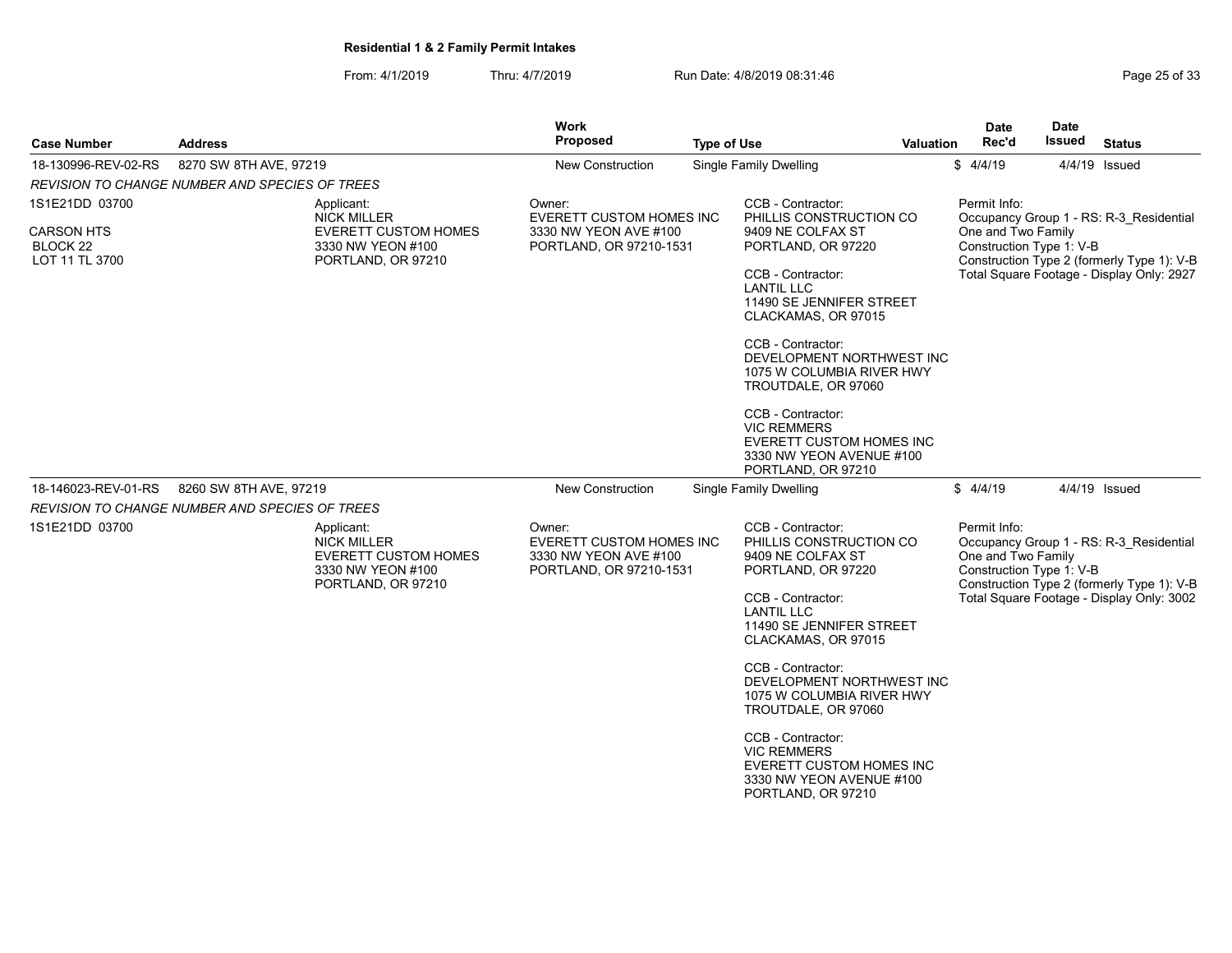From: 4/1/2019 Thru: 4/7/2019 Run Date: 4/8/2019 08:31:46 From: 4/1/2019 Page 26 of 33

|                                                                     |                          |                                                                                                                                 | Work                                                                                                                                                                               |                    |                                                                                                                                                                                                                                            |                  | <b>Date</b>                                                    | <b>Date</b> |                                                                                                                                    |
|---------------------------------------------------------------------|--------------------------|---------------------------------------------------------------------------------------------------------------------------------|------------------------------------------------------------------------------------------------------------------------------------------------------------------------------------|--------------------|--------------------------------------------------------------------------------------------------------------------------------------------------------------------------------------------------------------------------------------------|------------------|----------------------------------------------------------------|-------------|------------------------------------------------------------------------------------------------------------------------------------|
| <b>Case Number</b>                                                  | <b>Address</b>           |                                                                                                                                 | Proposed                                                                                                                                                                           | <b>Type of Use</b> |                                                                                                                                                                                                                                            | <b>Valuation</b> | Rec'd                                                          | Issued      | <b>Status</b>                                                                                                                      |
| 18-181327-REV-01-RS                                                 | 6371 SE 84TH AVE, 97266  |                                                                                                                                 | <b>New Construction</b>                                                                                                                                                            |                    | <b>Single Family Dwelling</b>                                                                                                                                                                                                              |                  | \$500 4/1/19                                                   |             | 4/1/19 Issued                                                                                                                      |
|                                                                     |                          | REVISION TO ADD 4 NEW WINDOWS. (1) TO LEFT ELEVATION ABOVE SINK AND (3) TO RIGHT ELEVATION.                                     |                                                                                                                                                                                    |                    |                                                                                                                                                                                                                                            |                  |                                                                |             |                                                                                                                                    |
| 1S2E16CC 16000                                                      |                          | Applicant:<br><b>RYAN PICKREL</b><br><b>FASTER PERMITS</b><br>2000 SW 1ST AVE #420<br>PORTLAND OR 97201                         | Owner:<br><b>GREENWORKS CONTRACTORS</b><br><b>LLC</b><br>10121 SE SUNNYSIDE RD #300<br>CLACKAMAS, OR 97015-5713                                                                    |                    | CCB - Contractor:<br><b>BRETT GRANTHAM</b><br><b>GREENWORKS CONTRACTORS</b><br><b>LLC</b><br>10121 SE SUNNYSIDE RD #300<br>CLACKAMAS, OR 97015<br>CCB - Contractor:                                                                        |                  | Permit Info:<br>One and Two Family<br>Construction Type 1: V-B |             | Occupancy Group 1 - RS: R-3 Residential<br>Construction Type 2 (formerly Type 1): V-B<br>Total Square Footage - Display Only: 2264 |
|                                                                     |                          |                                                                                                                                 |                                                                                                                                                                                    |                    | TAKING CARE OF BUSINESS LLC<br>4521 QUEEN CIRCLE<br>THE COLONY, TX 75056                                                                                                                                                                   |                  |                                                                |             |                                                                                                                                    |
| 18-181363-REV-02-RS                                                 | 6385 SE 84TH AVE, 97266  |                                                                                                                                 | <b>New Construction</b>                                                                                                                                                            |                    | <b>Single Family Dwelling</b>                                                                                                                                                                                                              |                  | \$500 4/1/19                                                   |             | 4/1/19 Issued                                                                                                                      |
|                                                                     |                          | VALUE ADDED REVISION TO ADD 5 NEW WINDOWS TO SIDE ELEVATIONS(3) ON TTHE RIGHT ELEVATION AND (2) ON THE LEFT ELEVATION.          |                                                                                                                                                                                    |                    |                                                                                                                                                                                                                                            |                  |                                                                |             |                                                                                                                                    |
| 1S2E16CC 16000                                                      |                          | Applicant:<br><b>RYAN PICKREL</b><br><b>FASTER PERMITS</b><br>2000 SW 1ST AVE #420<br>PORTLAND OR 97201                         | Owner:<br><b>GREENWORKS CONTRACTORS</b><br><b>LLC</b><br>10121 SE SUNNYSIDE RD #300<br>CLACKAMAS, OR 97015-5713                                                                    |                    | CCB - Contractor:<br><b>BRETT GRANTHAM</b><br><b>GREENWORKS CONTRACTORS</b><br><b>LLC</b><br>10121 SE SUNNYSIDE RD #300<br>CLACKAMAS, OR 97015                                                                                             |                  | Permit Info:<br>One and Two Family<br>Construction Type 1: V-B |             | Occupancy Group 1 - RS: R-3 Residential<br>Construction Type 2 (formerly Type 1): V-B<br>Total Square Footage - Display Only: 2406 |
| 18-215713-REV-01-RS                                                 | 5337 SE FLAVEL ST, 97206 |                                                                                                                                 | <b>New Construction</b>                                                                                                                                                            |                    | Single Family Dwelling                                                                                                                                                                                                                     |                  | \$4/2/19                                                       |             | 4/2/19 Issued                                                                                                                      |
| <b>REVISION TO REMOVE (2) STREET TREES</b>                          |                          |                                                                                                                                 |                                                                                                                                                                                    |                    |                                                                                                                                                                                                                                            |                  |                                                                |             |                                                                                                                                    |
| 1S2E19AC 09400<br><b>OBERLIN</b><br>BLOCK <sub>3</sub><br>LOT 46&47 |                          | Applicant:<br><b>KEVIN PARTAIN</b><br>URBAN VISIONS PLANNING<br><b>SERVICES INC</b><br>223 NE 56TH AVENUE<br>PORTLAND, OR 97213 | Owner:<br><b>GROUND BREAKERS</b><br><b>CONSTRUCTION</b><br>6045 SE STARK ST<br>PORTLAND, OR 97215-1933<br>Owner:<br>DEVELOPMENT INC<br>6045 SE STARK ST<br>PORTLAND, OR 97215-1933 |                    | CCB - Contractor:<br>WHITE LIGHTNING ELECTRIC INC<br>2310 NE 82ND AVE<br>PORTLAND, OR 97220<br>CCB - Contractor:<br><b>CLINT WEILER</b><br><b>GROUND BREAKERS CONST &amp;</b><br>DEVELOPMENT INC<br>6045 SE STARK ST<br>PORTLAND, OR 97215 |                  | Permit Info:<br>One and Two Family<br>Construction Type 1: V-B |             | Occupancy Group 1 - RS: R-3 Residential<br>Construction Type 2 (formerly Type 1): V-B<br>Total Square Footage - Display Only: 1655 |
|                                                                     |                          |                                                                                                                                 |                                                                                                                                                                                    |                    | CCB - Contractor:<br>ALL PLUMBING LLC<br>9312 NW SKYLINE BLVD<br>PORTLAND, OR 97231<br>CCB - Contractor:<br><b>Bare Metal Heating</b><br><b>BARE METAL HEATING INC</b><br>31499 SE HIGHWAY 211<br>MOLALLA, OR 97038                        |                  |                                                                |             |                                                                                                                                    |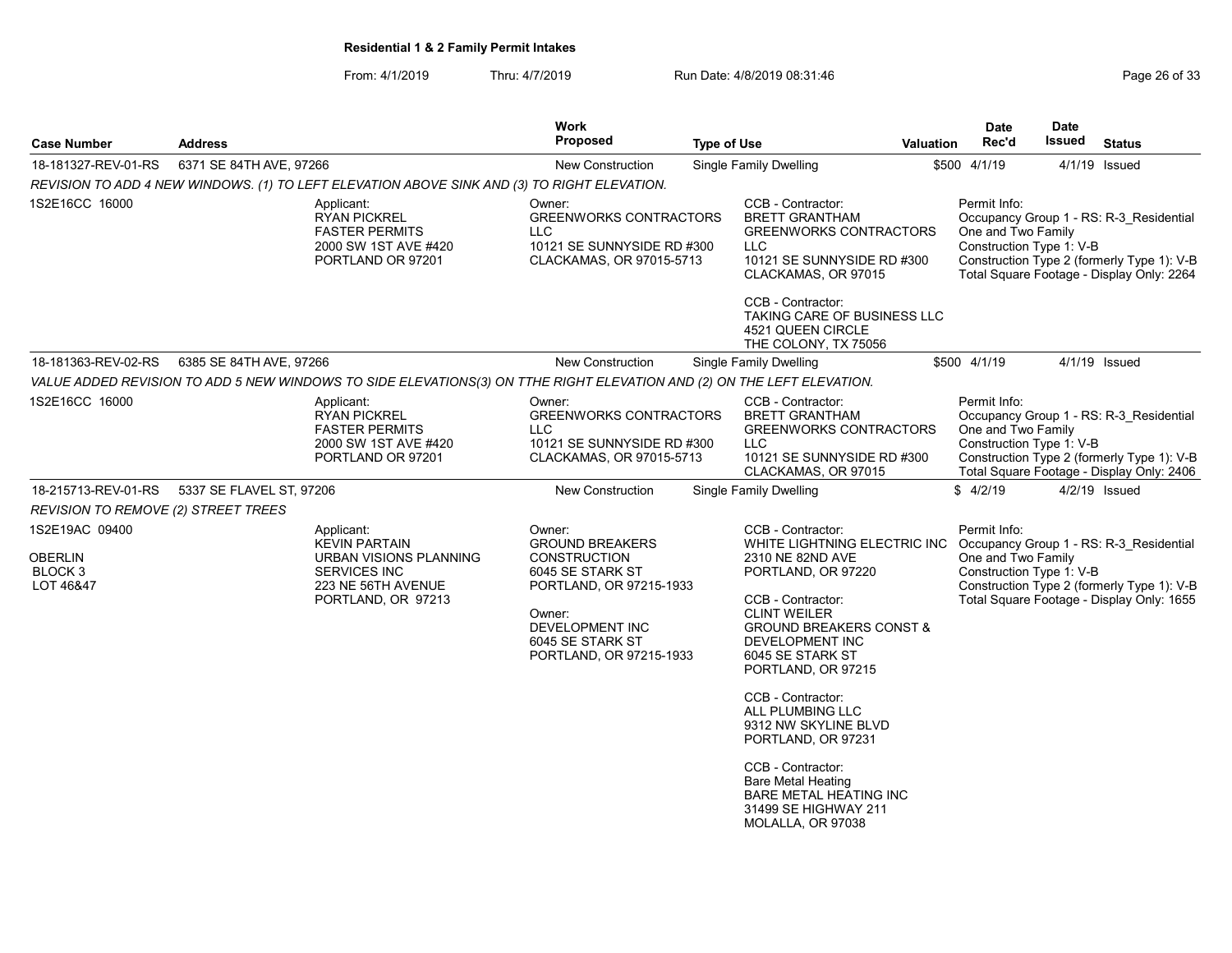# From: 4/1/2019 Thru: 4/7/2019 Run Date: 4/8/2019 08:31:46

Number of New Dwelling Units: 1

| <b>Case Number</b>                                                | <b>Address</b>                   |                                                                                                                    | Work<br><b>Proposed</b>                                                                                                                                  | <b>Type of Use</b>                                                                                                                                                                                      | Valuation | Date<br>Rec'd                                                                                                                                                                                        | <b>Date</b><br><b>Issued</b> | <b>Status</b>                                                                                                                      |
|-------------------------------------------------------------------|----------------------------------|--------------------------------------------------------------------------------------------------------------------|----------------------------------------------------------------------------------------------------------------------------------------------------------|---------------------------------------------------------------------------------------------------------------------------------------------------------------------------------------------------------|-----------|------------------------------------------------------------------------------------------------------------------------------------------------------------------------------------------------------|------------------------------|------------------------------------------------------------------------------------------------------------------------------------|
| 18-265505-REV-01-RS                                               | 3215 SE 31ST AVE - Unit A, 97202 |                                                                                                                    | New Construction                                                                                                                                         | Single Family Dwelling                                                                                                                                                                                  |           | \$4/1/19                                                                                                                                                                                             | 4/1/19                       | Issued                                                                                                                             |
|                                                                   |                                  | REVISION TO RELOCATE FURNACE AND MODIFY ROOF TRUSS DESIGN FOR NEW HVAC PLATFORM                                    |                                                                                                                                                          |                                                                                                                                                                                                         |           |                                                                                                                                                                                                      |                              |                                                                                                                                    |
| 1S1E12BD 15600                                                    |                                  | Applicant:<br><b>NATHAN ARNOLD</b><br><b>FASTER PERMITS</b><br>2000 SW 1ST AVE #420<br>PORTLAND OR 97207           | Owner:<br><b>CUSTER HOUSE LLC</b><br>3209 SE 31ST AVE<br>PORTLAND, OR 97202                                                                              | CCB - Contractor:<br><b>DIRECT MECHANICAL</b><br><b>CONTRACTORS LLC</b><br>PO BOX 872472<br>VANCOUVER, WA 98687<br>CCB - Contractor:<br><b>BTS HOMES INC</b><br>2101 SE 98TH AVE<br>VANCOUVER, WA 98664 |           | Permit Info:<br>One and Two Family<br>Construction Type 1: V-B                                                                                                                                       |                              | Occupancy Group 1 - RS: R-3 Residential<br>Construction Type 2 (formerly Type 1): V-B<br>Total Square Footage - Display Only: 2826 |
| 18-267222-REV-01-RS                                               | 2731 SE 130TH AVE, 97236         |                                                                                                                    | <b>New Construction</b>                                                                                                                                  | Single Family Dwelling                                                                                                                                                                                  |           | \$4/4/19                                                                                                                                                                                             |                              | 4/4/19 Issued                                                                                                                      |
|                                                                   |                                  | REVISION TO CHANGE FROM MITEK TO PRECISION TRUSS NO CHANGE TO LAYOUT. PER INSPECTOR                                |                                                                                                                                                          |                                                                                                                                                                                                         |           |                                                                                                                                                                                                      |                              |                                                                                                                                    |
| 1S2E11BA 07600                                                    |                                  | Applicant:<br>PAVEL POP<br><b>GREAT HOMES CONSTRUCTION</b><br><b>INC</b><br>6958 SE 117TH PL<br>PORTLAND, OR 97266 | Owner:<br>NEIL CRISTOFOLO<br>11801 SE SUNNY WAY<br>CLACKAMAS, OR 97015<br>Owner:<br><b>SUSAN CRISTOFOLO</b><br>11801 SE SUNNY WAY<br>CLACKAMAS, OR 97015 | CCB - Contractor:<br>PAVEL POP<br><b>GREAT HOMES CONSTRUCTION</b><br><b>INC</b><br>6958 SE 117TH PL<br>PORTLAND, OR 97266                                                                               |           | Permit Info:<br>Occupancy Group 1 - RS: R-3 Residential<br>One and Two Family<br>Construction Type 1: V-B<br>Construction Type 2 (formerly Type 1): V-B<br>Total Square Footage - Display Only: 2217 |                              |                                                                                                                                    |
| 19-138307-000-00-RS                                               | 835 SE SPOKANE ST, 97202         |                                                                                                                    | New Construction                                                                                                                                         | Single Family Dwelling                                                                                                                                                                                  |           | \$248,366 4/2/19                                                                                                                                                                                     |                              | <b>Under Review</b>                                                                                                                |
|                                                                   |                                  |                                                                                                                    |                                                                                                                                                          | NEW SINGLE FAMILY RESIDENCE/ 2-STORY/ 1-CAR GARAGE/ FLAT LOT/ COMPLEX ***DFS FOR TRUSSES***ELECTRICAL, MECHANICAL, AND PLUMBING TO BE OBTAINED SEPARATELY***                                            |           |                                                                                                                                                                                                      |                              |                                                                                                                                    |
| 1S1E23CB 11000<br><b>SELLWOOD</b><br>BLOCK 31<br>E 1/2 OF LOT 3&4 |                                  | Applicant:<br><b>SERGEY MARANDYUK</b><br>MODERN NORTHWEST INC<br>8101 NE GLISAN ST<br>PORTLAND OR 97213            | Owner:<br><b>MODERN HOMES LLC</b><br>6339 NE 112TH AVE<br>PORTLAND, OR 97220                                                                             | CCB - Contractor:<br>MODERN NORTHWEST INC<br>8101 NE GLISAN ST<br>PORTLAND, OR 97213                                                                                                                    |           | Permit Info:<br>One and Two Family<br>Construction Type 1: V-B<br>Number of New Dwelling Units: 1                                                                                                    |                              | Occupancy Group 1 - RS: R-3_Residential<br>Construction Type 2 (formerly Type 1): V-B<br>Total Square Footage - Display Only: 2265 |
| 19-138328-000-00-RS                                               | 835 SE SPOKANE ST, 97202         |                                                                                                                    | New Construction                                                                                                                                         | <b>Single Family Dwelling</b>                                                                                                                                                                           |           | \$248,366 4/2/19                                                                                                                                                                                     |                              | <b>Under Review</b>                                                                                                                |
|                                                                   |                                  |                                                                                                                    |                                                                                                                                                          | NEW SINGLE FAMILY RESIDENCE/ 2-STORY/ 1-CAR GARAGE/ FLAT LOT/ COMPLEX ***DFS FOR TRUSSES***ELECTRICAL, MECHANICAL, AND PLUMBING TO BE OBTAINED SEPARATELY***                                            |           |                                                                                                                                                                                                      |                              |                                                                                                                                    |
| 1S1E23CB 11000<br>SELLWOOD<br>BLOCK 31<br>E 1/2 OF LOT 3&4        |                                  | Applicant:<br><b>SERGEY MARANDYUK</b><br>MODERN NORTHWEST INC<br>8101 NE GLISAN ST<br>PORTLAND OR 97213            | Owner:<br><b>MODERN HOMES LLC</b><br>6339 NE 112TH AVE<br>PORTLAND, OR 97220                                                                             | CCB - Contractor:<br>MODERN NORTHWEST INC<br>8101 NE GLISAN ST<br>PORTLAND, OR 97213                                                                                                                    |           | Permit Info:<br>One and Two Family<br>Construction Type 1: V-B                                                                                                                                       |                              | Occupancy Group 1 - RS: R-3_Residential<br>Construction Type 2 (formerly Type 1): V-B<br>Total Square Footage - Display Only: 2265 |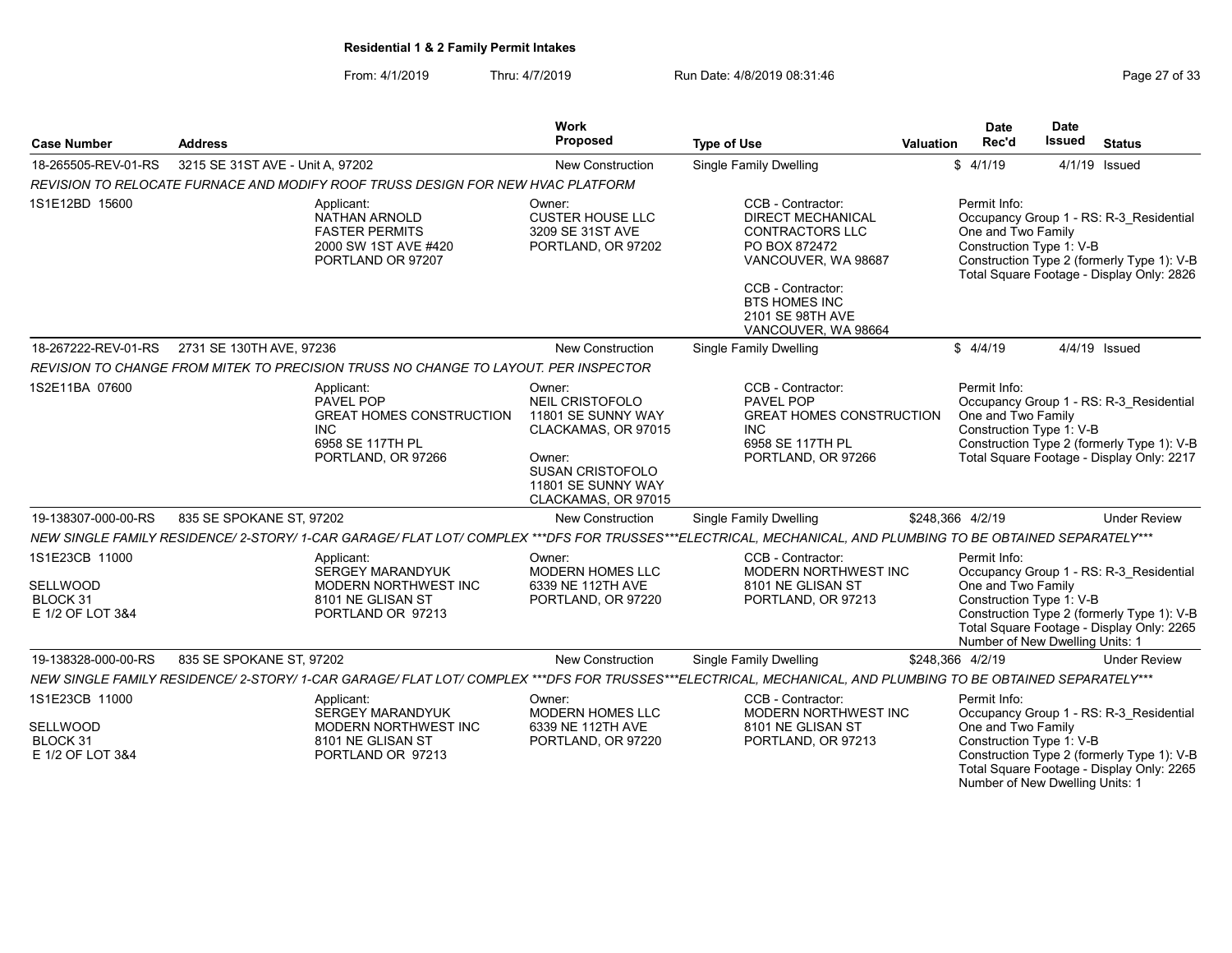From: 4/1/2019 Thru: 4/7/2019 Run Date: 4/8/2019 08:31:46 From: 4/1/2019 Page 28 of 33

|                                                     | <b>Work</b>                                                                 |                                                                                                                                                       |                                                                                   | <b>Date</b>                                                                                                                                        | <b>Date</b>                                                                                                                                            |                                                                                                                                         |                                                                                                                                           |                                           |
|-----------------------------------------------------|-----------------------------------------------------------------------------|-------------------------------------------------------------------------------------------------------------------------------------------------------|-----------------------------------------------------------------------------------|----------------------------------------------------------------------------------------------------------------------------------------------------|--------------------------------------------------------------------------------------------------------------------------------------------------------|-----------------------------------------------------------------------------------------------------------------------------------------|-------------------------------------------------------------------------------------------------------------------------------------------|-------------------------------------------|
| <b>Case Number</b>                                  | <b>Address</b>                                                              |                                                                                                                                                       | <b>Proposed</b>                                                                   | <b>Type of Use</b>                                                                                                                                 | <b>Valuation</b>                                                                                                                                       | Rec'd                                                                                                                                   | Issued                                                                                                                                    | <b>Status</b>                             |
| 19-141900-000-00-RS                                 | 3348 NW TULLAMORE CT, 97229                                                 |                                                                                                                                                       | <b>New Construction</b>                                                           | Single Family Dwelling                                                                                                                             | \$669,562 4/2/19                                                                                                                                       |                                                                                                                                         |                                                                                                                                           | <b>Under Review</b>                       |
|                                                     |                                                                             | NEW SINGLE FAMILY RESIDENCE/ 3 STORY/ 3 CAR GARAGE/ SLOPED LOT/ COMPLEX/ ***MECHANICAL, ELECTRICAL, AND PLUMBING PERMITS TO BE OBTAINED SEPARATELY*** |                                                                                   |                                                                                                                                                    |                                                                                                                                                        |                                                                                                                                         |                                                                                                                                           |                                           |
| 1N1W26AB 06910<br><b>THOMPSON HEIGHTS</b>           |                                                                             | Applicant:<br><b>RICHARD ADAMS</b><br><b>FASTER PERMITS</b>                                                                                           | Owner:<br><b>CURTIS RYSTADT</b><br>PO BOX 91096                                   | CCB - Contractor:<br>JOHN GERRITZ ENTERPRISES INC Occupancy Group 1 - RS: R-3 Residential<br>333 S STATE ST SUITE V-146                            |                                                                                                                                                        | Permit Info:<br>One and Two Family                                                                                                      |                                                                                                                                           |                                           |
| LOT 7<br>INC UND INT TRACT B                        |                                                                             | 2000 SW 1ST AVENUE SUITE 420<br>PORTLAND, OR 97201                                                                                                    | PORTLAND, OR 97291                                                                | LAKE OSWEGO, OR 97034                                                                                                                              | Construction Type 1: V-B<br>Construction Type 2 (formerly Type 1): V-B<br>Total Square Footage - Display Only: 5933<br>Number of New Dwelling Units: 1 |                                                                                                                                         |                                                                                                                                           |                                           |
| 19-143756-000-00-RS                                 | , 97206                                                                     |                                                                                                                                                       | <b>New Construction</b>                                                           | Single Family Dwelling                                                                                                                             |                                                                                                                                                        | \$227,188 4/5/19                                                                                                                        |                                                                                                                                           | <b>Under Review</b>                       |
|                                                     |                                                                             | NEW SINGLE FAMILY RESIDENCE/ 2 STORY/ 1 CAR GARAGE/ SLOPED LOT/ COMPLEX/ ***MECHANICAL, ELECTRICAL, PLUMBING PERMITS TO BE OBTAINED SEPARATELY***     |                                                                                   |                                                                                                                                                    |                                                                                                                                                        |                                                                                                                                         |                                                                                                                                           |                                           |
| 1S2E19BC 13200                                      |                                                                             | Applicant:<br><b>TYSON OKELY</b>                                                                                                                      | Owner:<br><b>JENNIFER A SLIPPY</b>                                                | Primary Contractor:<br>TO BID                                                                                                                      |                                                                                                                                                        | Permit Info:                                                                                                                            |                                                                                                                                           |                                           |
| <b>ERROL HTS</b><br>BLOCK 18<br>LOT 14 EXC NELY 62' |                                                                             | DEZ DEVELOPMENT<br>10121 SE SUNNYSIDE, #300<br>CLACKAMAS OR 97015                                                                                     | <b>66 LINCOLN PARK</b><br>SAN ANTONIO, CA 94960                                   |                                                                                                                                                    |                                                                                                                                                        | Occupancy Group 1 - RS: R-3 Residential<br>One and Two Family<br>Construction Type 1: V-B<br>Construction Type 2 (formerly Type 1): V-B |                                                                                                                                           |                                           |
|                                                     |                                                                             |                                                                                                                                                       | Owner:<br><b>MARK E SLIPPY</b><br><b>66 LINCOLN PARK</b><br>SAN ANTONIO, CA 94960 |                                                                                                                                                    |                                                                                                                                                        | Number of New Dwelling Units: 1                                                                                                         |                                                                                                                                           | Total Square Footage - Display Only: 2028 |
| 19-144055-000-00-RS                                 | .97221                                                                      |                                                                                                                                                       | <b>New Construction</b>                                                           | Single Family Dwelling                                                                                                                             |                                                                                                                                                        | \$376,036 4/5/19                                                                                                                        |                                                                                                                                           | <b>Under Review</b>                       |
|                                                     |                                                                             | NEW SINGLE-FAMILY RESIDENCE/ 2-STORY/ 3-CAR GARAGE/ SLOPED LOT/ COMPLEX                                                                               |                                                                                   |                                                                                                                                                    |                                                                                                                                                        |                                                                                                                                         |                                                                                                                                           |                                           |
| 1S1E06BD 04700                                      |                                                                             | Applicant:<br><b>RICHARD ADAMS</b>                                                                                                                    | Owner:<br>DAVID J MALCOLM                                                         | CCB - Contractor:<br><b>DAN RIEHL</b>                                                                                                              |                                                                                                                                                        | Permit Info:                                                                                                                            |                                                                                                                                           | Occupancy Group 1 - RS: R-3_Residential   |
| SECTION 06 1S 1E<br>TL 4700 0.23 ACRES              | <b>FASTER PERMITS</b><br>2000 SW 1ST AVENUE SUITE 420<br>PORTLAND, OR 97201 |                                                                                                                                                       | 1511 SW SKYLINE BLVD<br>PORTLAND, OR 97221                                        | DAN RIEHL EXCAVATING INC<br>24801 SE HOFFMEISTER<br>DAMASCUS, OR 97089                                                                             |                                                                                                                                                        |                                                                                                                                         | One and Two Family<br>Construction Type 1: V-B<br>Construction Type 2 (formerly Type 1): V-B<br>Total Square Footage - Display Only: 3627 |                                           |
|                                                     |                                                                             |                                                                                                                                                       |                                                                                   | CCB - Contractor:<br><b>MARK BEIRWAGEN</b><br>STONE CREEK BUILDING &<br>DEVELOPMENT INC<br>10117 SE SUNNYSIDE RD F 502<br>CLACKAMAS, OR 97015-7708 |                                                                                                                                                        | Number of New Dwelling Units: 1                                                                                                         |                                                                                                                                           |                                           |
|                                                     |                                                                             |                                                                                                                                                       |                                                                                   | CCB - Contractor:<br><b>DELTA PLUMBING INC</b><br>12205 SE 108TH AVE<br>HAPPY VALLEY, OR 97086                                                     |                                                                                                                                                        |                                                                                                                                         |                                                                                                                                           |                                           |
|                                                     |                                                                             |                                                                                                                                                       |                                                                                   | CCB - Contractor:<br>PORTLAND ELECTRIC LLC<br>1915 E 5TH ST STE D<br>VANCOUVER, WA 98661                                                           |                                                                                                                                                        |                                                                                                                                         |                                                                                                                                           |                                           |
|                                                     |                                                                             |                                                                                                                                                       |                                                                                   | CCB - Contractor:<br><b>INTEGRITY AIR LLC</b><br>16756 SW 72ND AVE<br>PORTLAND, OR 97224                                                           |                                                                                                                                                        |                                                                                                                                         |                                                                                                                                           |                                           |
|                                                     |                                                                             |                                                                                                                                                       |                                                                                   |                                                                                                                                                    |                                                                                                                                                        |                                                                                                                                         |                                                                                                                                           |                                           |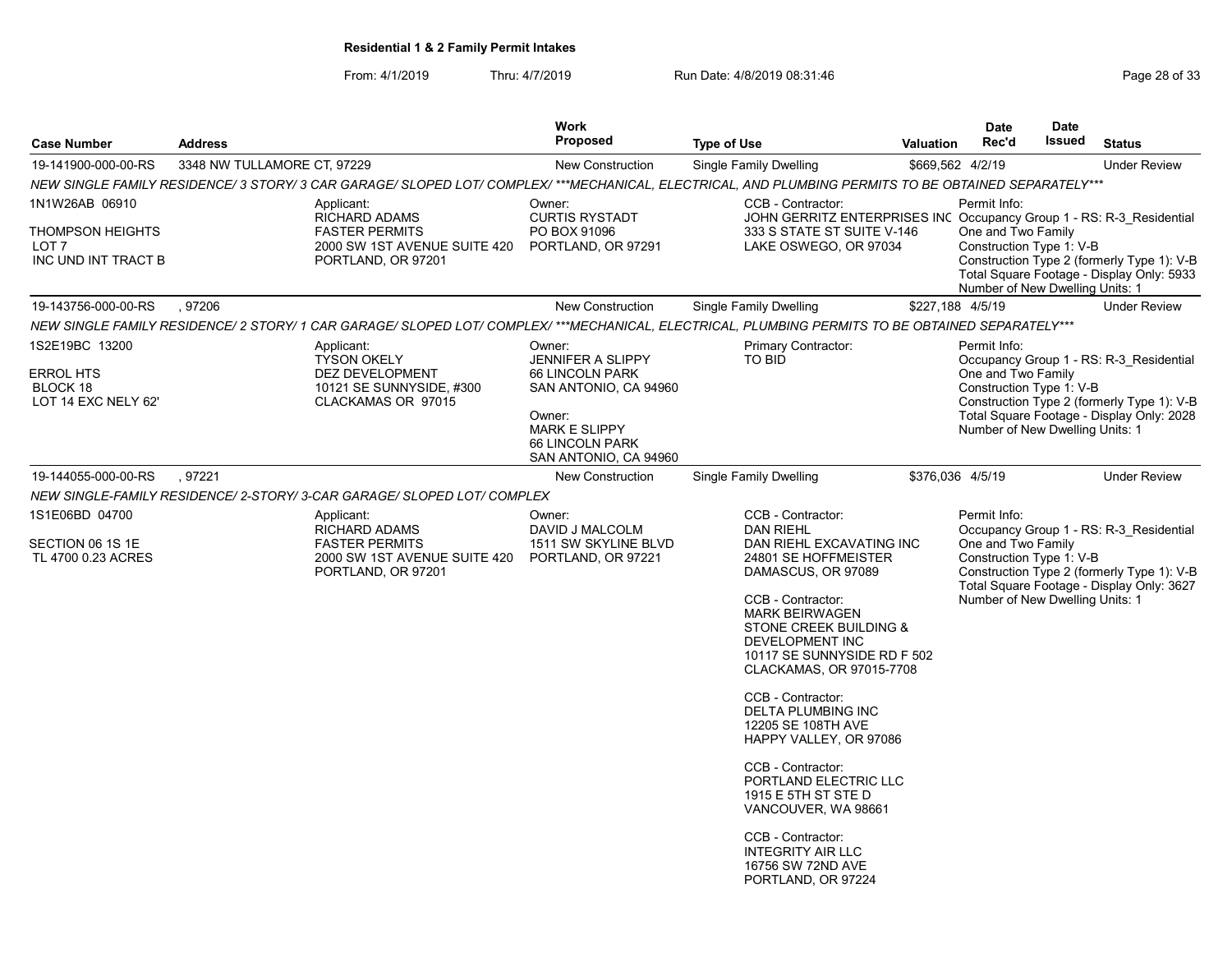From: 4/1/2019 Thru: 4/7/2019 Run Date: 4/8/2019 08:31:46 From: 4/1/2019 Page 29 of 33

| <b>Case Number</b>                                                   | <b>Address</b>          |                                                                                                                                                               | <b>Work</b><br><b>Proposed</b>                                                                                      | <b>Type of Use</b>                                                  |                                                                                                                      | <b>Valuation</b> | Date<br>Rec'd                                                                                                                                                                | Date<br>Issued | <b>Status</b>                                                                                                                      |
|----------------------------------------------------------------------|-------------------------|---------------------------------------------------------------------------------------------------------------------------------------------------------------|---------------------------------------------------------------------------------------------------------------------|---------------------------------------------------------------------|----------------------------------------------------------------------------------------------------------------------|------------------|------------------------------------------------------------------------------------------------------------------------------------------------------------------------------|----------------|------------------------------------------------------------------------------------------------------------------------------------|
| 19-144128-000-00-RS                                                  |                         |                                                                                                                                                               | <b>New Construction</b>                                                                                             |                                                                     | Single Family Dwelling                                                                                               |                  | \$572,133 4/5/19                                                                                                                                                             |                | <b>Under Review</b>                                                                                                                |
|                                                                      |                         | NEW-SINGLE FAMILY RESIDENCE /3-STORY/ 2-CAR GARAGE/ SLIGHTLY SLOPED LOT/ COMPLEX ***ELECTRICAL, MECHANICAL, AND PLUMBING PERMITS TO BE OBTAINED SEPARATELY*** |                                                                                                                     |                                                                     |                                                                                                                      |                  |                                                                                                                                                                              |                |                                                                                                                                    |
| 1N1W25BB 01400                                                       |                         | Applicant:<br><b>ZAC HORTON</b>                                                                                                                               | Owner:<br><b>GLOBAL HOUSING INC</b>                                                                                 |                                                                     | CCB - Contractor:<br><b>MARK V. KOVALEV</b>                                                                          |                  | Permit Info:                                                                                                                                                                 |                | Occupancy Group 1 - RS: R-3_Residential                                                                                            |
| <b>CRESAP SUMMIT</b><br>LOT <sub>2</sub><br>INC UND INT TRACTS A&B&C |                         | <b>FASTER PERMITS</b><br>2000 SW 1ST AVE SUITE 420<br>PORTLAND, OR 97201                                                                                      | 4111 SW 52ND AVE<br>PORTLAND, OR 97221                                                                              | <b>GLOBAL HOUSING INC</b><br>4111 SW 52ND AVE<br>PORTLAND, OR 97221 |                                                                                                                      |                  | One and Two Family<br>Construction Type 1: V-B<br>Construction Type 2 (formerly Type 1): V-B<br>Total Square Footage - Display Only: 5020<br>Number of New Dwelling Units: 1 |                |                                                                                                                                    |
| 17-213929-REV-02-RS                                                  | 5932 NE 42ND AVE, 97218 |                                                                                                                                                               | <b>New Construction</b>                                                                                             |                                                                     | Townhouse (2 Units)                                                                                                  |                  | \$4/2/19                                                                                                                                                                     |                | 4/2/19 Issued                                                                                                                      |
|                                                                      |                         | <b>REVISION TO CHANGE FROM WOOD GUARDRAILS TO ALUMINUM GUARDRAILS</b>                                                                                         |                                                                                                                     |                                                                     |                                                                                                                      |                  |                                                                                                                                                                              |                |                                                                                                                                    |
| 1N2E18CC 03300                                                       |                         | Applicant:<br><b>KEVIN PARTAIN</b><br><b>URBAN VISIONS</b><br>223 NE 56TH AVE<br>PORTLAND OR 97213                                                            | Owner:<br><b>JSM EQUITIES LLC</b><br>4110 SE HAWTHORNE BLVD PMB<br>166<br>PORTLAND, OR 97214-5246                   |                                                                     | CCB - Contractor:<br>STEVE MELKERSON<br><b>CALIBER HOMES LLC</b><br>4110 SE HAWTHORNE BLVD 166<br>PORTLAND, OR 97214 |                  | Permit Info:<br>One and Two Family<br>Construction Type 1: V-B                                                                                                               |                | Occupancy Group 1 - RS: R-3 Residential<br>Construction Type 2 (formerly Type 1): V-B<br>Total Square Footage - Display Only: 1694 |
| 17-213930-REV-02-RS                                                  | 5934 NE 42ND AVE, 97218 |                                                                                                                                                               | <b>New Construction</b>                                                                                             |                                                                     | Townhouse (2 Units)                                                                                                  |                  | \$4/2/19                                                                                                                                                                     |                | 4/2/19 Issued                                                                                                                      |
|                                                                      |                         | REVISION TO CHANGE FROM WOOD GUARDRAILS TO ALUMINUM GUARDRAILS                                                                                                |                                                                                                                     |                                                                     |                                                                                                                      |                  |                                                                                                                                                                              |                |                                                                                                                                    |
| 1N2E18CC 03300                                                       |                         | Applicant:<br><b>KEVIN PARTAIN</b><br><b>URBAN VISIONS</b><br><b>223 NE 56TH AVE</b><br>PORTLAND OR 97213                                                     | Owner:<br><b>JSM EQUITIES LLC</b><br>4110 SE HAWTHORNE BLVD PMB CALIBER HOMES LLC<br>166<br>PORTLAND, OR 97214-5246 |                                                                     | CCB - Contractor:<br><b>STEVE MELKERSON</b><br>4110 SE HAWTHORNE BLVD 166<br>PORTLAND, OR 97214                      |                  | Permit Info:<br>One and Two Family<br>Construction Type 1: V-B                                                                                                               |                | Occupancy Group 1 - RS: R-3 Residential<br>Construction Type 2 (formerly Type 1): V-B<br>Total Square Footage - Display Only: 1694 |
| 17-213931-REV-02-RS                                                  | 5938 NE 42ND AVE, 97218 |                                                                                                                                                               | <b>New Construction</b>                                                                                             |                                                                     | Townhouse (2 Units)                                                                                                  |                  | \$4/2/19                                                                                                                                                                     |                | $4/2/19$ Issued                                                                                                                    |
|                                                                      |                         | REVISION TO CHANGE FROM WOOD GUARDRAILS TO ALUMINUM GUARDRAILS                                                                                                |                                                                                                                     |                                                                     |                                                                                                                      |                  |                                                                                                                                                                              |                |                                                                                                                                    |
| 1N2E18CC 03300                                                       |                         | Applicant:<br><b>KEVIN PARTAIN</b><br><b>URBAN VISIONS</b><br><b>223 NE 56TH AVE</b><br>PORTLAND OR 97213                                                     | Owner:<br><b>JSM EQUITIES LLC</b><br>4110 SE HAWTHORNE BLVD PMB CALIBER HOMES LLC<br>166<br>PORTLAND, OR 97214-5246 |                                                                     | CCB - Contractor:<br><b>STEVE MELKERSON</b><br>4110 SE HAWTHORNE BLVD 166<br>PORTLAND, OR 97214                      |                  | Permit Info:<br>One and Two Family<br>Construction Type 1: V-B                                                                                                               |                | Occupancy Group 1 - RS: R-3 Residential<br>Construction Type 2 (formerly Type 1): V-B<br>Total Square Footage - Display Only: 1694 |
| 17-213932-REV-02-RS                                                  | 5940 NE 42ND AVE, 97218 |                                                                                                                                                               | New Construction                                                                                                    |                                                                     | Townhouse (2 Units)                                                                                                  |                  | \$4/2/19                                                                                                                                                                     |                | 4/2/19 Issued                                                                                                                      |
|                                                                      |                         | REVISION TO CHANGE FROM WOOD GUARDRAILS TO ALUMINUM GUARDRAILS                                                                                                |                                                                                                                     |                                                                     |                                                                                                                      |                  |                                                                                                                                                                              |                |                                                                                                                                    |
| 1N2E18CC 03300                                                       |                         | Applicant:<br><b>KEVIN PARTAIN</b><br>URBAN VISIONS<br><b>223 NE 56TH AVE</b><br>PORTLAND OR 97213                                                            | Owner:<br><b>JSM EQUITIES LLC</b><br>4110 SE HAWTHORNE BLVD PMB<br>166<br>PORTLAND, OR 97214-5246                   |                                                                     | CCB - Contractor:<br><b>STEVE MELKERSON</b><br>CALIBER HOMES LLC<br>4110 SE HAWTHORNE BLVD 166<br>PORTLAND, OR 97214 |                  | Permit Info:<br>One and Two Family<br>Construction Type 1: V-B                                                                                                               |                | Occupancy Group 1 - RS: R-3 Residential<br>Construction Type 2 (formerly Type 1): V-B<br>Total Square Footage - Display Only: 1694 |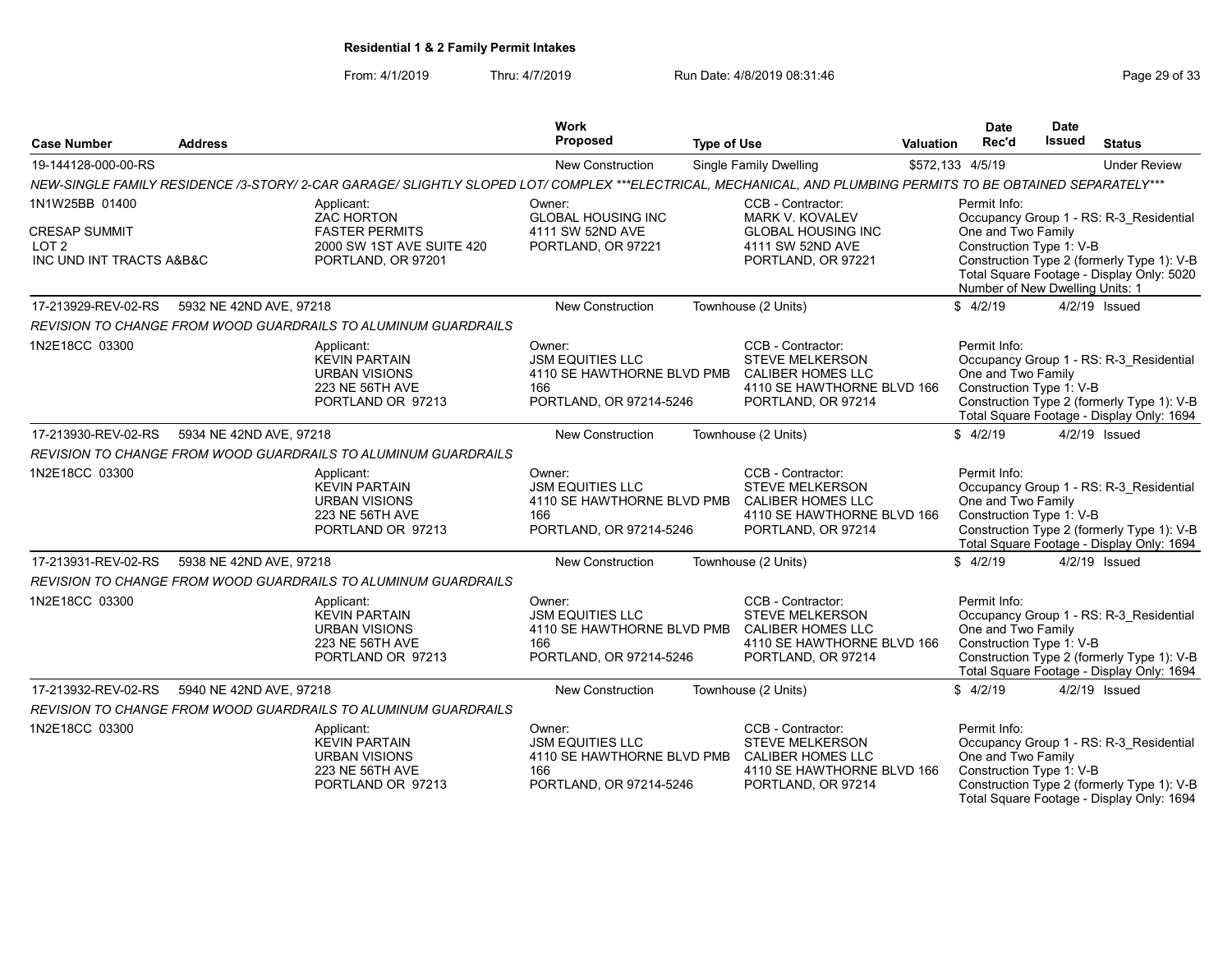From: 4/1/2019 Thru: 4/7/2019 Run Date: 4/8/2019 08:31:46 From: 4/1/2019 Page 30 of 33

|                     |                                                                                                           | <b>Work</b>                                                                                       |                                                                                                                                                 |                  | <b>Date</b>                                                    | <b>Date</b>   |                                                                                                                                    |
|---------------------|-----------------------------------------------------------------------------------------------------------|---------------------------------------------------------------------------------------------------|-------------------------------------------------------------------------------------------------------------------------------------------------|------------------|----------------------------------------------------------------|---------------|------------------------------------------------------------------------------------------------------------------------------------|
| <b>Case Number</b>  | <b>Address</b>                                                                                            | <b>Proposed</b>                                                                                   | <b>Type of Use</b>                                                                                                                              | <b>Valuation</b> | Rec'd                                                          | <b>Issued</b> | <b>Status</b>                                                                                                                      |
| 17-213933-REV-02-RS | 5942 NE 42ND AVE, 97218                                                                                   | <b>New Construction</b>                                                                           | Townhouse (2 Units)                                                                                                                             |                  | \$4/2/19                                                       |               | 4/2/19 Issued                                                                                                                      |
|                     | REVISION TO CHANGE FROM WOOD GUARDRAILS TO ALUMINUM GUARDRAILS                                            |                                                                                                   |                                                                                                                                                 |                  |                                                                |               |                                                                                                                                    |
| 1N2E18CC 03300      | Applicant:<br><b>KEVIN PARTAIN</b><br><b>URBAN VISIONS</b><br>223 NE 56TH AVE<br>PORTLAND OR 97213        | Owner:<br><b>JSM EQUITIES LLC</b><br>4110 SE HAWTHORNE BLVD PMB<br>166<br>PORTLAND, OR 97214-5246 | CCB - Contractor:<br><b>STEVE MELKERSON</b><br><b>CALIBER HOMES LLC</b><br>4110 SE HAWTHORNE BLVD 166<br>PORTLAND, OR 97214                     |                  | Permit Info:<br>One and Two Family<br>Construction Type 1: V-B |               | Occupancy Group 1 - RS: R-3 Residential<br>Construction Type 2 (formerly Type 1): V-B<br>Total Square Footage - Display Only: 1694 |
| 17-213934-REV-02-RS | 5944 NE 42ND AVE, 97218                                                                                   | <b>New Construction</b>                                                                           | Townhouse (2 Units)                                                                                                                             |                  | \$4/2/19                                                       |               | 4/2/19 Issued                                                                                                                      |
|                     | REVISION TO CHANGE FROM WOOD GUARDRAILS TO ALUMINUM GUARDRAILS                                            |                                                                                                   |                                                                                                                                                 |                  |                                                                |               |                                                                                                                                    |
| 1N2E18CC 03300      | Applicant:<br><b>KEVIN PARTAIN</b><br><b>URBAN VISIONS</b><br><b>223 NE 56TH AVE</b><br>PORTLAND OR 97213 | Owner:<br><b>JSM EQUITIES LLC</b><br>166<br>PORTLAND, OR 97214-5246                               | CCB - Contractor:<br><b>STEVE MELKERSON</b><br>4110 SE HAWTHORNE BLVD PMB CALIBER HOMES LLC<br>4110 SE HAWTHORNE BLVD 166<br>PORTLAND, OR 97214 |                  | Permit Info:<br>One and Two Family<br>Construction Type 1: V-B |               | Occupancy Group 1 - RS: R-3 Residential<br>Construction Type 2 (formerly Type 1): V-B<br>Total Square Footage - Display Only: 1694 |
| 17-213935-REV-02-RS | 5946 NE 42ND AVE, 97218                                                                                   | New Construction                                                                                  | Townhouse (2 Units)                                                                                                                             |                  | \$4/2/19                                                       |               | 4/2/19 Issued                                                                                                                      |
|                     | REVISION TO CHANGE FROM WOOD GUARDRAILS TO ALUMINUM GUARDRAILS                                            |                                                                                                   |                                                                                                                                                 |                  |                                                                |               |                                                                                                                                    |
| 1N2E18CC 03300      | Applicant:<br><b>KEVIN PARTAIN</b><br><b>URBAN VISIONS</b><br>223 NE 56TH AVE<br>PORTLAND OR 97213        | Owner:<br><b>JSM EQUITIES LLC</b><br>166<br>PORTLAND, OR 97214-5246                               | CCB - Contractor:<br>STEVE MELKERSON<br>4110 SE HAWTHORNE BLVD PMB CALIBER HOMES LLC<br>4110 SE HAWTHORNE BLVD 166<br>PORTLAND, OR 97214        |                  | Permit Info:<br>One and Two Family<br>Construction Type 1: V-B |               | Occupancy Group 1 - RS: R-3 Residential<br>Construction Type 2 (formerly Type 1): V-B<br>Total Square Footage - Display Only: 1694 |
| 17-213936-REV-02-RS | 5948 NE 42ND AVE, 97218                                                                                   | <b>New Construction</b>                                                                           | Townhouse (2 Units)                                                                                                                             |                  | \$4/2/19                                                       |               | 4/2/19 Issued                                                                                                                      |
|                     | <b>REVISION TO CHANGE FROM WOOD GUARDRAILS TO ALUMINUM GUARDRAILS</b>                                     |                                                                                                   |                                                                                                                                                 |                  |                                                                |               |                                                                                                                                    |
| 1N2E18CC 03300      | Applicant:<br><b>KEVIN PARTAIN</b><br><b>URBAN VISIONS</b><br><b>223 NE 56TH AVE</b><br>PORTLAND OR 97213 | Owner:<br><b>JSM EQUITIES LLC</b><br>166<br>PORTLAND, OR 97214-5246                               | CCB - Contractor:<br><b>STEVE MELKERSON</b><br>4110 SE HAWTHORNE BLVD PMB CALIBER HOMES LLC<br>4110 SE HAWTHORNE BLVD 166<br>PORTLAND, OR 97214 |                  | Permit Info:<br>One and Two Family<br>Construction Type 1: V-B |               | Occupancy Group 1 - RS: R-3 Residential<br>Construction Type 2 (formerly Type 1): V-B<br>Total Square Footage - Display Only: 1694 |
| 17-213937-REV-02-RS | 5950 NE 42ND AVE, 97218                                                                                   | New Construction                                                                                  | Townhouse (2 Units)                                                                                                                             |                  | \$4/2/19                                                       |               | 4/2/19 Issued                                                                                                                      |
|                     | <b>REVISION TO CHANGE FROM WOOD GUARDRAILS TO ALUMINUM GUARDRAILS</b>                                     |                                                                                                   |                                                                                                                                                 |                  |                                                                |               |                                                                                                                                    |
| 1N2E18CC 03300      | Applicant:<br><b>KEVIN PARTAIN</b><br><b>URBAN VISIONS</b><br>223 NE 56TH AVE<br>PORTLAND OR 97213        | Owner:<br><b>JSM EQUITIES LLC</b><br>166<br>PORTLAND, OR 97214-5246                               | CCB - Contractor:<br><b>STEVE MELKERSON</b><br>4110 SE HAWTHORNE BLVD PMB CALIBER HOMES LLC<br>4110 SE HAWTHORNE BLVD 166<br>PORTLAND, OR 97214 |                  | Permit Info:<br>One and Two Family<br>Construction Type 1: V-B |               | Occupancy Group 1 - RS: R-3 Residential<br>Construction Type 2 (formerly Type 1): V-B<br>Total Square Footage - Display Only: 1694 |
| 17-213938-REV-02-RS | 5952 NE 42ND AVE, 97218                                                                                   | <b>New Construction</b>                                                                           | Townhouse (2 Units)                                                                                                                             |                  | \$4/2/19                                                       |               | 4/2/19 Issued                                                                                                                      |
|                     | <b>REVISION TO CHANGE FROM WOOD GUARDRAILS TO ALUMINUM GUARDRAILS</b>                                     |                                                                                                   |                                                                                                                                                 |                  |                                                                |               |                                                                                                                                    |
| 1N2E18CC 03300      | Applicant:<br><b>KEVIN PARTAIN</b><br><b>URBAN VISIONS</b><br>223 NE 56TH AVE<br>PORTLAND OR 97213        | Owner:<br><b>JSM EQUITIES LLC</b><br>4110 SE HAWTHORNE BLVD PMB<br>166<br>PORTLAND, OR 97214-5246 | CCB - Contractor:<br>STEVE MELKERSON<br>CALIBER HOMES LLC<br>4110 SE HAWTHORNE BLVD 166<br>PORTLAND, OR 97214                                   |                  | Permit Info:<br>One and Two Family<br>Construction Type 1: V-B |               | Occupancy Group 1 - RS: R-3_Residential<br>Construction Type 2 (formerly Type 1): V-B<br>Total Square Footage - Display Only: 1694 |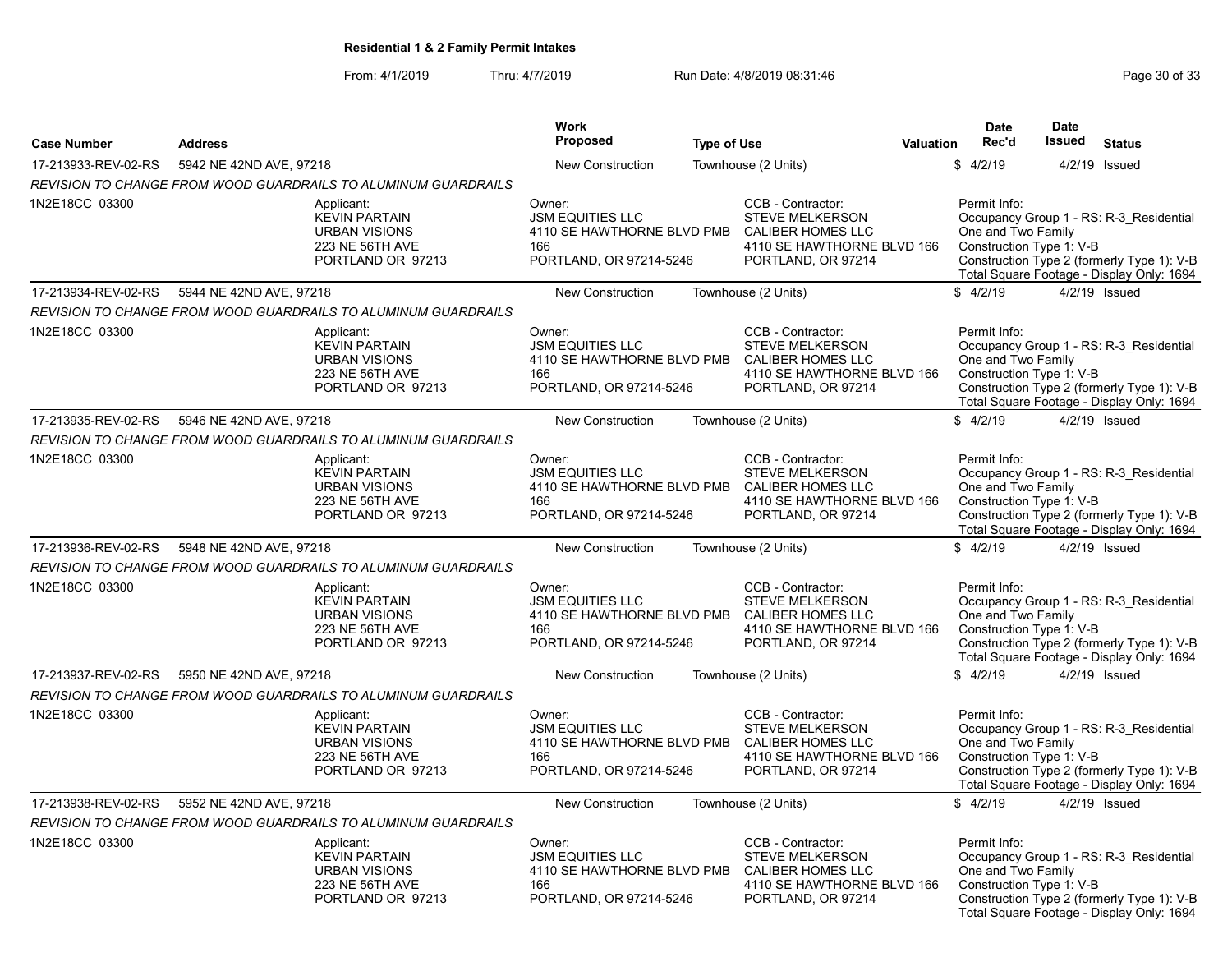From: 4/1/2019 Thru: 4/7/2019 Run Date: 4/8/2019 08:31:46 From: 4/1/2019 Page 31 of 33

Number of New Dwelling Units: 1

| <b>Case Number</b>                                                                    | <b>Address</b>          |                                                                                                                                                                    | <b>Work</b><br>Proposed                                                                           | <b>Type of Use</b> |                                                                                                                             | <b>Valuation</b> | Date<br>Rec'd                                                                                     | <b>Date</b><br><b>Issued</b> | <b>Status</b>                                                                                                                      |
|---------------------------------------------------------------------------------------|-------------------------|--------------------------------------------------------------------------------------------------------------------------------------------------------------------|---------------------------------------------------------------------------------------------------|--------------------|-----------------------------------------------------------------------------------------------------------------------------|------------------|---------------------------------------------------------------------------------------------------|------------------------------|------------------------------------------------------------------------------------------------------------------------------------|
| 17-213939-REV-02-RS                                                                   | 5954 NE 42ND AVE, 97218 |                                                                                                                                                                    | <b>New Construction</b>                                                                           |                    | Townhouse (2 Units)                                                                                                         |                  | \$4/2/19                                                                                          |                              | 4/2/19 Issued                                                                                                                      |
|                                                                                       |                         | <b>REVISION TO CHANGE FROM WOOD GUARDRAILS TO ALUMINUM GUARDRAILS</b>                                                                                              |                                                                                                   |                    |                                                                                                                             |                  |                                                                                                   |                              |                                                                                                                                    |
| 1N2E18CC 03300                                                                        |                         | Applicant:<br><b>KEVIN PARTAIN</b><br><b>URBAN VISIONS</b><br>223 NE 56TH AVE<br>PORTLAND OR 97213                                                                 | Owner:<br><b>JSM EQUITIES LLC</b><br>4110 SE HAWTHORNE BLVD PMB<br>166<br>PORTLAND, OR 97214-5246 |                    | CCB - Contractor:<br><b>STEVE MELKERSON</b><br><b>CALIBER HOMES LLC</b><br>4110 SE HAWTHORNE BLVD 166<br>PORTLAND, OR 97214 |                  | Permit Info:<br>One and Two Family<br>Construction Type 1: V-B                                    |                              | Occupancy Group 1 - RS: R-3 Residential<br>Construction Type 2 (formerly Type 1): V-B<br>Total Square Footage - Display Only: 1694 |
| 17-213940-REV-02-RS                                                                   | 5956 NE 42ND AVE, 97218 |                                                                                                                                                                    | <b>New Construction</b>                                                                           |                    | Townhouse (2 Units)                                                                                                         |                  | \$4/2/19                                                                                          |                              | 4/2/19 Issued                                                                                                                      |
|                                                                                       |                         | REVISION TO CHANGE FROM WOOD GUARDRAILS TO ALUMINUM GUARDRAILS                                                                                                     |                                                                                                   |                    |                                                                                                                             |                  |                                                                                                   |                              |                                                                                                                                    |
| 1N2E18CC 03300<br><b>STOKES TR</b><br>INC PT VAC ST W OF & ADJ S 119' OF LOT<br>50&51 |                         | Applicant:<br><b>KEVIN PARTAIN</b><br><b>URBAN VISIONS</b><br><b>223 NE 56TH AVE</b><br>PORTLAND OR 97213                                                          | Owner:<br><b>JSM EQUITIES LLC</b><br>4110 SE HAWTHORNE BLVD PMB<br>166<br>PORTLAND, OR 97214-5246 |                    | CCB - Contractor:<br><b>STEVE MELKERSON</b><br><b>CALIBER HOMES LLC</b><br>4110 SE HAWTHORNE BLVD 166<br>PORTLAND, OR 97214 |                  | Permit Info:<br>One and Two Family<br>Construction Type 1: V-B                                    |                              | Occupancy Group 1 - RS: R-3 Residential<br>Construction Type 2 (formerly Type 1): V-B<br>Total Square Footage - Display Only: 1694 |
| 19-143825-000-00-RS                                                                   | 3934 SE BOISE ST, 97202 |                                                                                                                                                                    | <b>New Construction</b>                                                                           |                    | Townhouse (2 Units)                                                                                                         |                  | \$151,605 4/5/19                                                                                  |                              | <b>Under Review</b>                                                                                                                |
|                                                                                       |                         | NEW UNIT #1 OF 2 UNIT TOWNHOUSE ON INDIVIDUAL TAX LOTS/ 2 STORY/ NO GARAGE/ FLOT LOT/ ***MECHANICAL, ELECTRICAL, AND PLUMBING PERMITS TO BE OBTAINED SEPARATELY*** |                                                                                                   |                    |                                                                                                                             |                  |                                                                                                   |                              |                                                                                                                                    |
| 1S1E12DD 03300<br><b>WILLIAMS ADD 2</b><br>BLOCK 7<br>LOT <sub>13</sub>               |                         | Applicant:<br><b>RYAN SCANLAN</b><br><b>JONES ARCHITECTURE</b><br>120 NW 9TH AVE #210<br>PORTLAND OR 97209                                                         | Owner:<br><b>BIGTREE3 LLC</b><br>2360 N HARDING AVE<br>PORTLAND, OR 97227                         |                    | CCB - Contractor:<br>JAMES FRANK CONSTRUCTION<br><b>INC</b><br>8028 NE GLISAN SUITE C<br>PORTLAND, OR 97213                 |                  | Permit Info:<br>One and Two Family<br>Construction Type 1: V-B<br>Number of New Dwelling Units: 1 |                              | Occupancy Group 1 - RS: R-3 Residential<br>Construction Type 2 (formerly Type 1):<br>Total Square Footage - Display Only: 1238     |
| 19-143839-000-00-RS                                                                   | 3934 SE BOISE ST, 97202 |                                                                                                                                                                    | <b>New Construction</b>                                                                           |                    | Townhouse (2 Units)                                                                                                         |                  | \$151,605 4/5/19                                                                                  |                              | <b>Under Review</b>                                                                                                                |
|                                                                                       |                         | NEW UNIT #2 OF 2 UNIT TOWNHOUSE ON INDIVIDUAL TAX LOTS/ 2 STORY/ NO GARAGE/ FLOT LOT/ ***MECHANICAL, ELECTRICAL, AND PLUMBING PERMITS TO BE OBTAINED SEPARATELY*** |                                                                                                   |                    |                                                                                                                             |                  |                                                                                                   |                              |                                                                                                                                    |
| 1S1E12DD 03300<br><b>WILLIAMS ADD 2</b><br><b>BLOCK7</b><br>LOT <sub>13</sub>         |                         | Applicant:<br><b>RYAN SCANLAN</b><br><b>JONES ARCHITECTURE</b><br>120 NW 9TH AVE #210<br>PORTLAND OR 97209                                                         | Owner:<br><b>BIGTREE3 LLC</b><br>2360 N HARDING AVE<br>PORTLAND, OR 97227                         |                    | CCB - Contractor:<br>JAMES FRANK CONSTRUCTION<br><b>INC</b><br>8028 NE GLISAN SUITE C<br>PORTLAND, OR 97213                 |                  | Permit Info:<br>One and Two Family<br>Construction Type 1: V-B                                    |                              | Occupancy Group 1 - RS: R-3 Residential<br>Construction Type 2 (formerly Type 1):<br>Total Square Footage - Display Only: 1238     |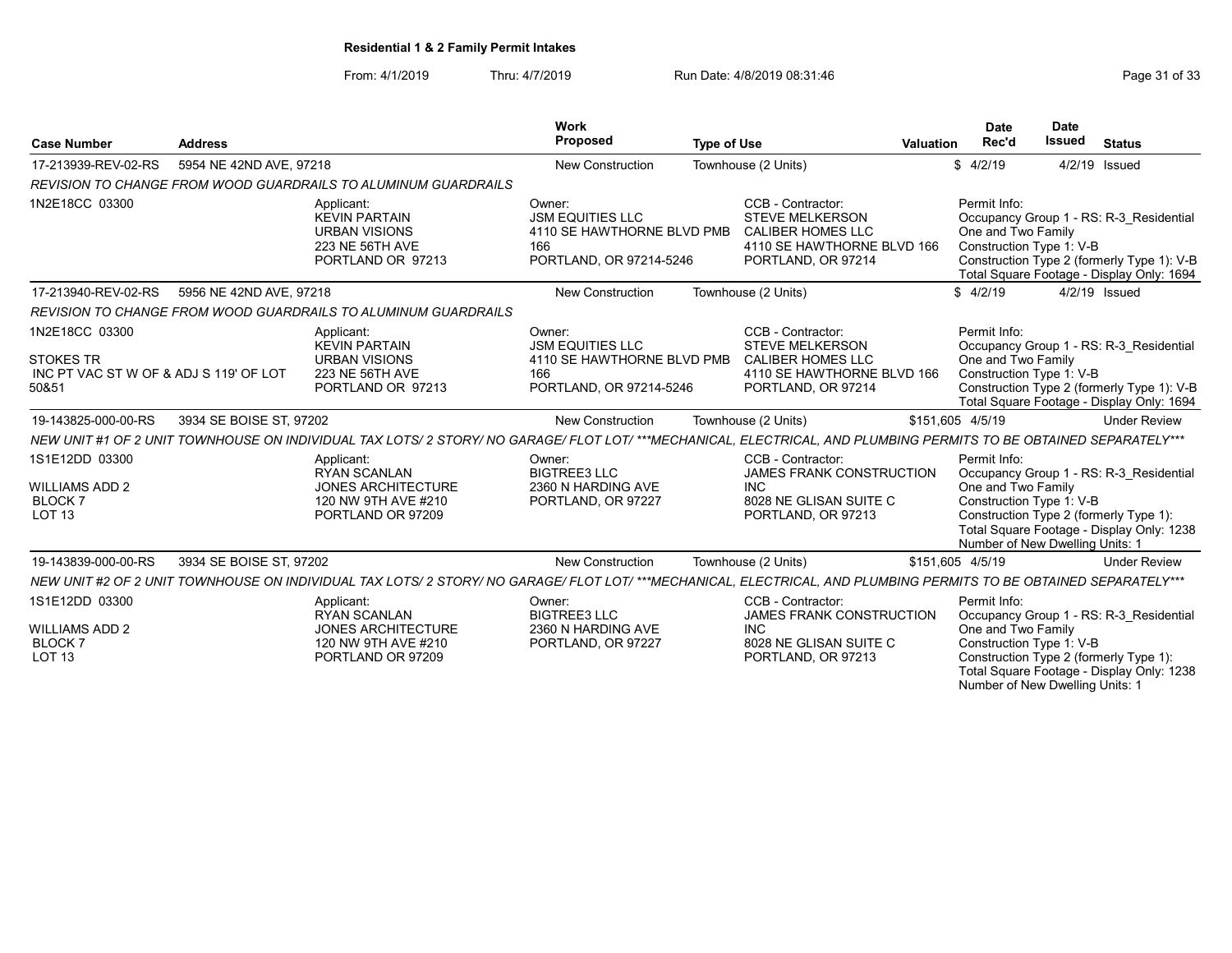| From: 4/1/2019 | Thru: 4/7/2019 | Run Date: 4/8/2019 08:31:46 | Page 32 of 33 |
|----------------|----------------|-----------------------------|---------------|
|                |                |                             |               |

| <b>Case Number</b>             | <b>Address</b>                                                                                             | <b>Work</b><br><b>Proposed</b><br><b>Type of Use</b>                                                                                                                           |                                                       | <b>Valuation</b>                                                                                                                                                                                                                                                                                                         | <b>Date</b><br>Rec'd                                           | <b>Date</b><br>Issued | <b>Status</b>                                                                                                                      |
|--------------------------------|------------------------------------------------------------------------------------------------------------|--------------------------------------------------------------------------------------------------------------------------------------------------------------------------------|-------------------------------------------------------|--------------------------------------------------------------------------------------------------------------------------------------------------------------------------------------------------------------------------------------------------------------------------------------------------------------------------|----------------------------------------------------------------|-----------------------|------------------------------------------------------------------------------------------------------------------------------------|
| 18-144486-DFS-01-RS            | 2892 SE 87TH AVE, 97266                                                                                    | <b>New Construction</b>                                                                                                                                                        | Townhouse (3 or more units)                           |                                                                                                                                                                                                                                                                                                                          | \$2,500 4/4/19                                                 |                       | <b>Under Review</b>                                                                                                                |
| <b>DFS FOR FIRE SPRINKLERS</b> |                                                                                                            |                                                                                                                                                                                |                                                       |                                                                                                                                                                                                                                                                                                                          |                                                                |                       |                                                                                                                                    |
| 1S2E09BA 06500                 | Applicant:<br><b>KEVIN PARTAIN</b><br><b>URBAN VISIONS</b><br><b>223 NE 56TH AVE</b><br>PORTLAND, OR 97213 | Owner:<br>ZHI W HUANG<br>20425 WILLAMETTE DR<br>WEST LINN, OR 97068<br>Owner:<br><b>COUNTRY AIR CUSTOM HOMES</b><br><b>HUANG</b><br>20425 WILLAMETTE DR<br>WEST LINN, OR 97068 | LLC.<br>PO BOX 489<br>PO BOX 433<br><b>PO BOX 132</b> | CCB - Contractor:<br>WHITE LIGHTNING ELECTRIC INC<br>2310 NE 82ND AVE<br>PORTLAND, OR 97220<br>CCB - Contractor:<br><b>COUNTRY AIR CUSTOM HOMES</b><br>WEST LINN, OR 97068<br>CCB - Contractor:<br><b>CENTRAL AIR INC</b><br>CLACKAMAS, OR 97015<br>CCB - Contractor:<br>STEPHEN WALSH PLUMBING INC<br>GRESHAM, OR 97030 | Permit Info:<br>One and Two Family<br>Construction Type 1: V-B |                       | Occupancy Group 1 - RS: R-3 Residential<br>Construction Type 2 (formerly Type 1): V-B<br>Total Square Footage - Display Only: 1553 |
| 18-144487-DFS-01-RS            | 2896 SE 87TH AVE, 97266                                                                                    | <b>New Construction</b>                                                                                                                                                        | Townhouse (3 or more units)                           |                                                                                                                                                                                                                                                                                                                          | \$2,500 4/4/19                                                 |                       | <b>Under Review</b>                                                                                                                |
| <b>DFS FOR FIRE SPRINKLERS</b> |                                                                                                            |                                                                                                                                                                                |                                                       |                                                                                                                                                                                                                                                                                                                          |                                                                |                       |                                                                                                                                    |
| 1S2E09BA 06500                 | Applicant:<br><b>KEVIN PARTAIN</b><br>URBAN VISIONS<br><b>223 NE 56TH AVE</b><br>PORTLAND, OR 97213        | Owner:<br>ZHI W HUANG<br>20425 WILLAMETTE DR<br>WEST LINN, OR 97068<br>Owner:<br><b>COUNTRY AIR CUSTOM HOMES</b><br><b>HUANG</b><br>20425 WILLAMETTE DR<br>WEST LINN, OR 97068 | LLC<br>PO BOX 489                                     | CCB - Contractor:<br>WHITE LIGHTNING ELECTRIC INC<br>2310 NE 82ND AVE<br>PORTLAND, OR 97220<br>CCB - Contractor:<br><b>COUNTRY AIR CUSTOM HOMES</b><br>WEST LINN, OR 97068<br>CCB - Contractor:                                                                                                                          | Permit Info:<br>One and Two Family<br>Construction Type 1: V-B |                       | Occupancy Group 1 - RS: R-3_Residential<br>Construction Type 2 (formerly Type 1): V-B<br>Total Square Footage - Display Only: 1592 |
|                                |                                                                                                            |                                                                                                                                                                                | PO BOX 433                                            | <b>CENTRAL AIR INC</b><br>CLACKAMAS, OR 97015                                                                                                                                                                                                                                                                            |                                                                |                       |                                                                                                                                    |
|                                |                                                                                                            |                                                                                                                                                                                | PO BOX 132                                            | CCB - Contractor:<br>STEPHEN WALSH PLUMBING INC<br>GRESHAM, OR 97030                                                                                                                                                                                                                                                     |                                                                |                       |                                                                                                                                    |